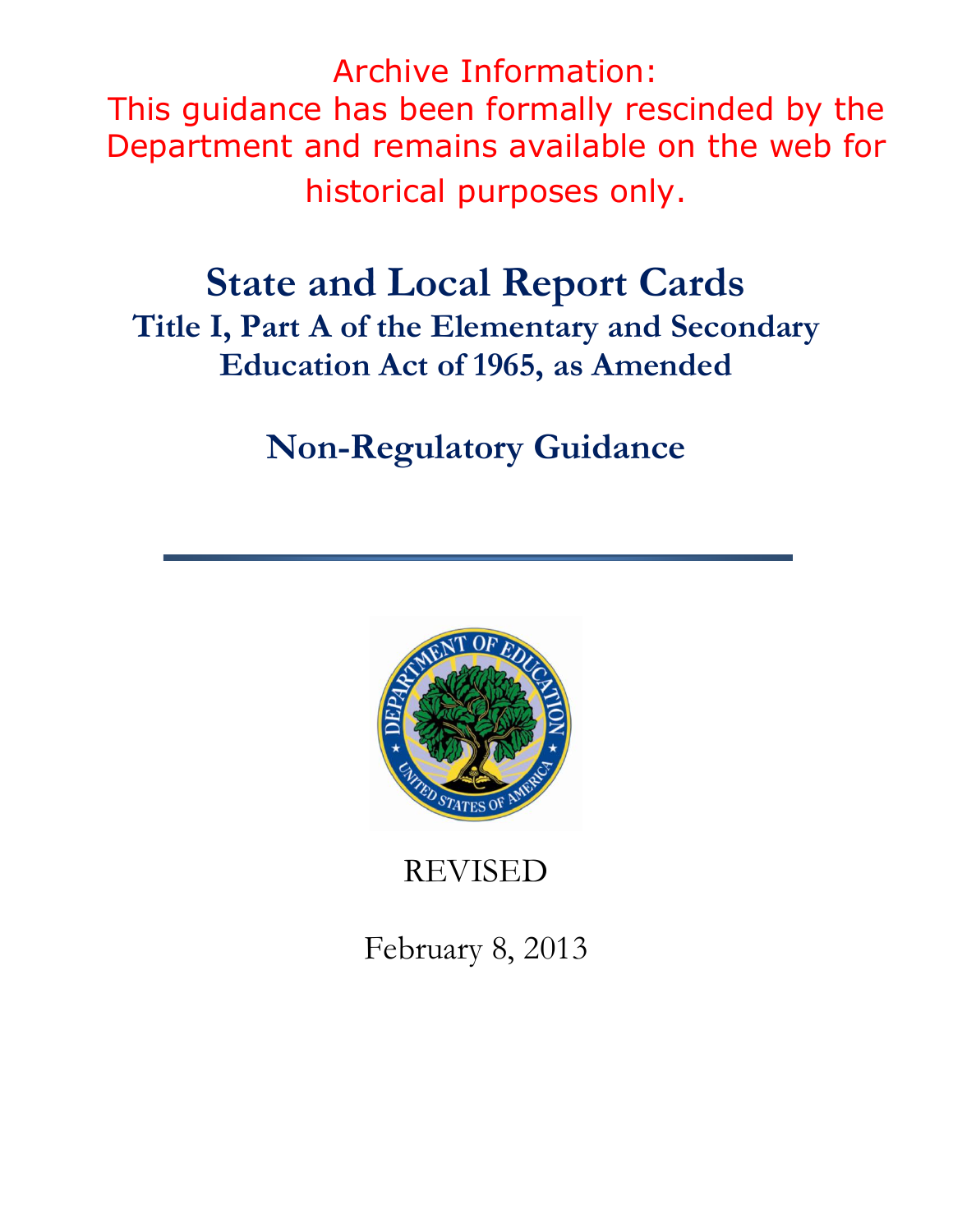# **STATE AND LOCAL REPORT CARDS Title I, Part A, of the Elementary and Secondary Education Act of 1965**

# **Table of Contents**

| $A-1.$  | What are the responsibilities of a State educational agency (SEA) and a local educational  |  |  |  |  |  |
|---------|--------------------------------------------------------------------------------------------|--|--|--|--|--|
| $A-2.$  |                                                                                            |  |  |  |  |  |
| $A-3$ . | Does an SEA's receipt of ESEA flexibility affect its responsibility and the responsibility |  |  |  |  |  |
| $A-4.$  |                                                                                            |  |  |  |  |  |
| $A-5.$  |                                                                                            |  |  |  |  |  |
| $A-6.$  | How might an SEA or an LEA ensure that its report card is accessible to parents who are    |  |  |  |  |  |
| $A-7.$  | How might an SEA or an LEA ensure that its report card is accessible to parents with       |  |  |  |  |  |
| $A-8.$  | How can an SEA or an LEA ensure that the information on its report card does not reveal    |  |  |  |  |  |
| $A-9.$  | May an SEA or an LEA use Title I, Part A funds to prepare and disseminate its report card? |  |  |  |  |  |
| $A-10.$ | How can an SEA or an LEA ensure the accuracy of its report card data? 10                   |  |  |  |  |  |
| $A-11.$ | Must an SEA or an LEA include information for private school students and teachers on      |  |  |  |  |  |
|         |                                                                                            |  |  |  |  |  |
| $B-1$ . |                                                                                            |  |  |  |  |  |
| $B-2$ . | What additional information might an SEA include on its State report card?  18             |  |  |  |  |  |
| $B-3$ . |                                                                                            |  |  |  |  |  |
|         |                                                                                            |  |  |  |  |  |
| $C-1$ . |                                                                                            |  |  |  |  |  |
| $C-2$ . |                                                                                            |  |  |  |  |  |
| $C-3$ . |                                                                                            |  |  |  |  |  |
| $C-4$ . | How may an LEA meet the requirement to disseminate its local report card to parents?26     |  |  |  |  |  |
|         | D. REPORTING STUDENT ACHIEVEMENT DATA BASED ON STATE ASSESSMENTS27                         |  |  |  |  |  |
| $D-1.$  | What achievement data based on State assessments must an SEA or an LEA include on          |  |  |  |  |  |
| $D-2$ . | In reporting student achievement, must an SEA or an LEA include students who have not      |  |  |  |  |  |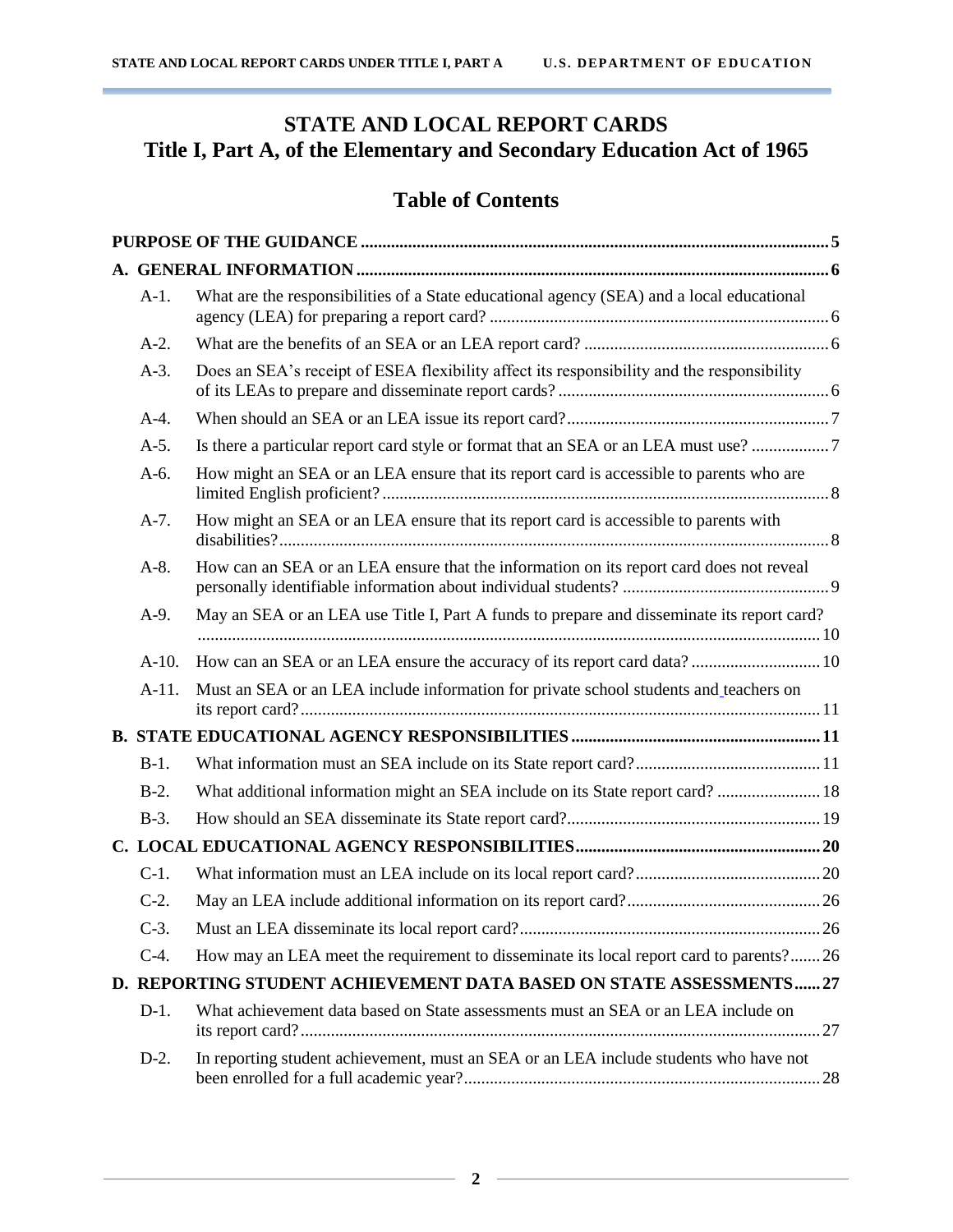| $D-3$ .  | In reporting student achievement for the English Learner subgroup, may an SEA or an                                                                                                     |
|----------|-----------------------------------------------------------------------------------------------------------------------------------------------------------------------------------------|
| $D-4.$   | In reporting student achievement for the students with disabilities subgroup, may an SEA                                                                                                |
| $D-5.$   | If an SEA exempts recently arrived English Learners from its reading/language arts<br>assessment, how is achievement for these students reported on State and local report cards?28     |
| D-6.     | How must an SEA or an LEA report results for students with disabilities who take an<br>alternate assessment based on modified or alternate academic achievement standards?29            |
| $D-7.$   | What information must an SEA or an LEA include on its report card regarding                                                                                                             |
| $D-8$ .  | May an SEA or an LEA count students without a valid score as participating in the State                                                                                                 |
|          |                                                                                                                                                                                         |
| $E-1$ .  | In a State that receives ESEA flexibility, what accountability information must an SEA                                                                                                  |
| $E-2$ .  | May an SEA or an LEA include only students who have been enrolled in the same school<br>or LEA for a "full academic year" in calculating and reporting graduation rates?31              |
| $E-3$ .  | What does the term "four-year adjusted cohort graduation rate" mean?31                                                                                                                  |
| $E-4$ .  | Must an LEA report a four-year adjusted cohort graduation rate for each of its                                                                                                          |
| $E-5$ .  | May an SEA or an LEA report more than one graduation rate, such as an extended-year                                                                                                     |
| E-6.     | May an SEA or an LEA report an extended-year graduation rate in place of the four-year                                                                                                  |
| $E-7$ .  | May an SEA or an LEA "lag" its graduation rate data to include summer graduates in its                                                                                                  |
| $E-8$ .  | May an SEA or an LEA include other high school indicators beyond graduation rate on                                                                                                     |
| E-9.     | May an SEA or an LEA include the achievement results for former English Learners in<br>reporting accountability determinations for the English Learner subgroup?33                      |
| $E-10$ . | May an SEA or an LEA include the assessment results for former students with disabilities<br>in reporting accountability determinations for the students with disabilities subgroup? 33 |
| $E-11$ . | How must an SEA or an LEA include the results for students with disabilities who take<br>an alternate assessment based on modified or alternate academic achievement standards          |
| $E-12$ . | If an SEA exempts recently arrived English Learners from its reading/language arts<br>assessment, how are these students reported for accountability purposes on State and              |
| $E-13$ . | May an SEA that receives ESEA flexibility use its State report card to publicly report                                                                                                  |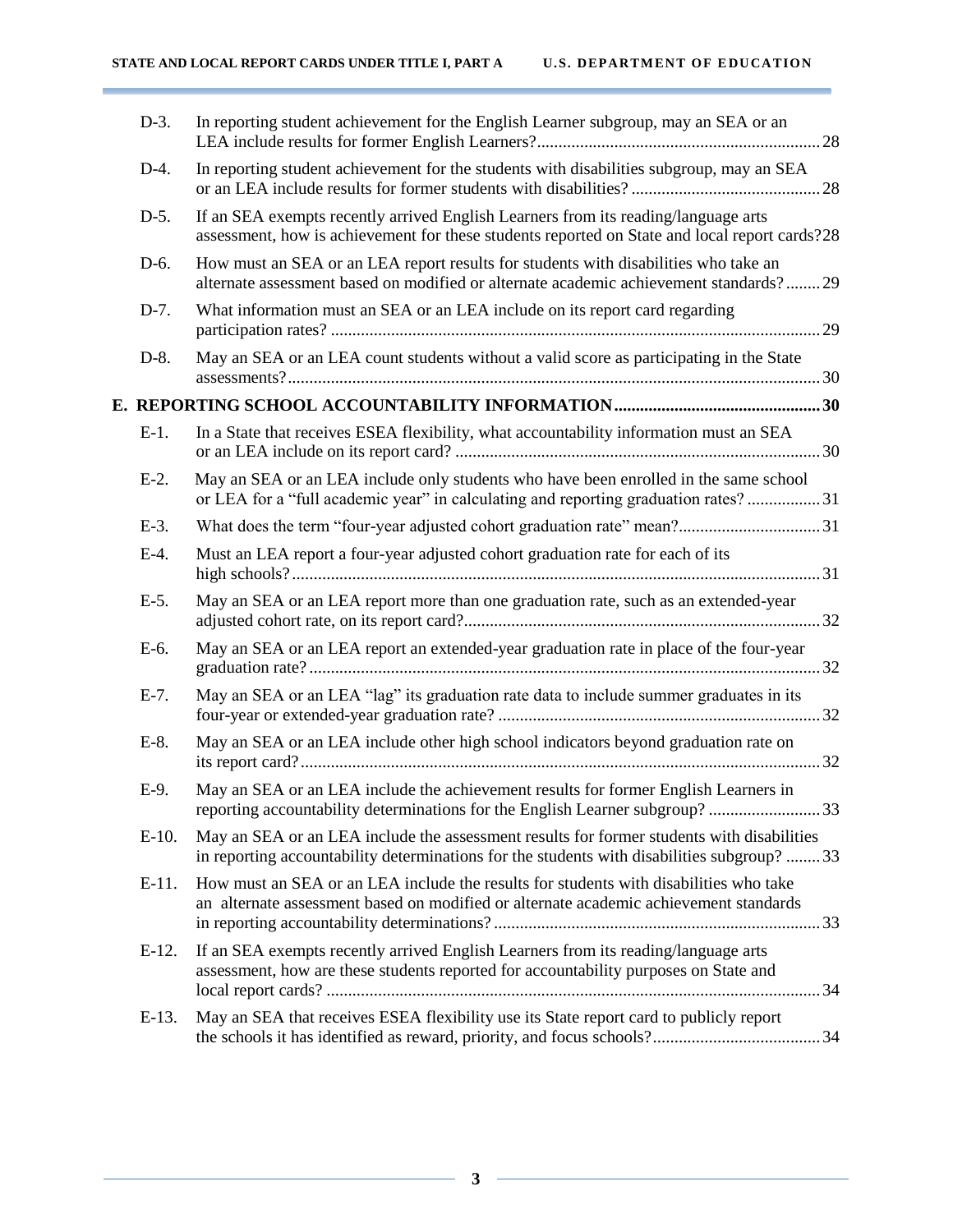| $F-1.$  | Which classes must an SEA or an LEA include when reporting on highly qualified                                                                                                                                                                                                  |  |
|---------|---------------------------------------------------------------------------------------------------------------------------------------------------------------------------------------------------------------------------------------------------------------------------------|--|
| $F-2$ . |                                                                                                                                                                                                                                                                                 |  |
| $F-3$ . | How must highly qualified teacher data be disaggregated on a State report card?36                                                                                                                                                                                               |  |
| $F-4.$  | How must highly qualified teacher data be disaggregated on a local report card? 36                                                                                                                                                                                              |  |
| $F-5$ . | May an SEA or an LEA with systems in place to measure and report designations of<br>teacher effectiveness report this information in lieu of teacher quality information?37                                                                                                     |  |
|         | G. REPORTING NATIONAL ASSESSMENT OF EDUCATIONAL PROGRESS (NAEP)                                                                                                                                                                                                                 |  |
| $G-1$ . |                                                                                                                                                                                                                                                                                 |  |
| $G-2$ . | What information from NAEP must be included on a State or a local report card? 37                                                                                                                                                                                               |  |
| $G-3$ . | What are the key differences between State assessments and State NAEP?38                                                                                                                                                                                                        |  |
| $G-4$ . | How can an SEA or an LEA clearly articulate the differences between NAEP and State<br>assessments in a manner that is easily understandable to parents and the public?38                                                                                                        |  |
| $G-5$ . | May an SEA or an LEA provide a web link to NAEP results on its report card in lieu of                                                                                                                                                                                           |  |
| $G-6.$  | How can an SEA or an LEA ensure the timely release of its report card and still report                                                                                                                                                                                          |  |
| $G-7.$  | May an SEA or an LEA include other NAEP assessment results, such as writing and science,                                                                                                                                                                                        |  |
| $G-8$ . | Should an SEA or an LEA include information describing the knowledge and skills                                                                                                                                                                                                 |  |
|         | H. REPORTING COLLEGE-GOING AND COLLEGE CREDIT-ACCUMULATION DATA                                                                                                                                                                                                                 |  |
| $H-1$ . | How does SFSF define "college-going" and "college credit-accumulation" rates? 40                                                                                                                                                                                                |  |
| $H-2$ . | For which subgroups must an SEA report disaggregated data at the SEA, LEA, and<br>high school-levels when reporting on college enrollment and course completion? 40                                                                                                             |  |
|         | H-3. What is an "institution of higher education" for the purposes of reporting college-going                                                                                                                                                                                   |  |
| $H-4.$  | For college-going and college credit-accumulation data, must an SEA report on students                                                                                                                                                                                          |  |
| $H-5.$  | For purposes of college credit-accumulation data, what is meant by the term "college                                                                                                                                                                                            |  |
| H-6.    | Regarding college credit-accumulation data, for the students completing one year's worth<br>of college credit (applicable to a degree) within two years of enrollment in an IHE, does<br>the two-year time period begin when the student graduates from high school or when the |  |
| $H-7.$  | How many credits constitute "one year's worth of college credit (applicable to a degree)"?.42                                                                                                                                                                                   |  |

<u> 1980 - Johann Barn, mars eta bainar eta industrial eta baina eta baina eta baina eta baina eta baina eta bain</u>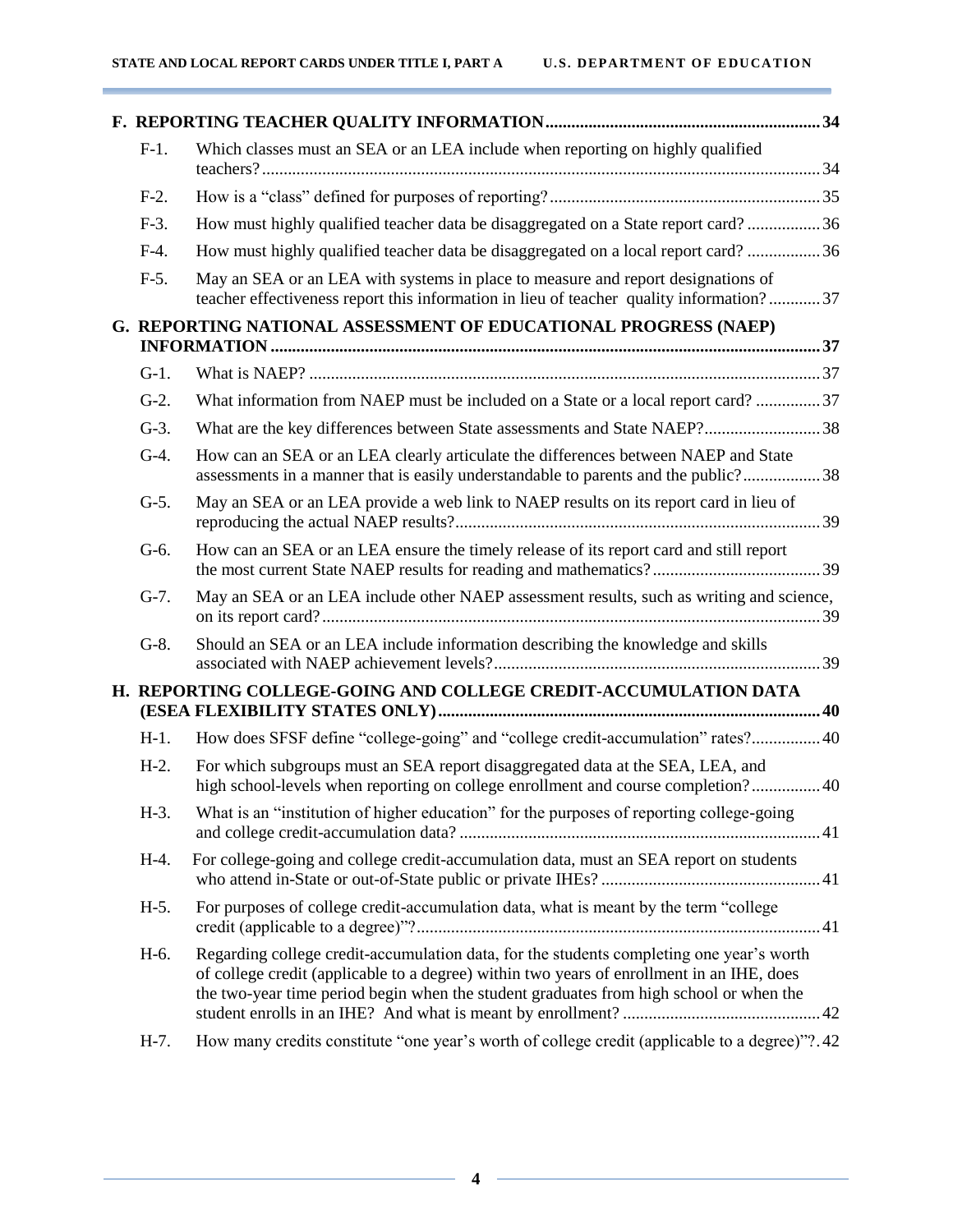## <span id="page-4-0"></span>**Purpose of the Guidance**

This guidance is written to assist State educational agencies (SEAs) and local educational agencies (LEAs) in understanding and implementing the report card requirements under Title I, Part A of the Elementary and Secondary Education Act of 1965, as amended (ESEA). Although each SEA and LEA may consider this guidance in developing and disseminating its own report card, an SEA or an LEA is free to develop alternative approaches and formats that are consistent with applicable Federal statutes and regulations.

Guidance in this document replaces previous Title I non-regulatory guidance on SEA and LEA report cards issued on September 12, 2003. It addresses Title I requirements in the ESEA and several changes in reporting requirements related to graduation rates and data on the National Assessment of Educational Progress (NAEP) required under the Title I regulations issued on October 29, 2008 (73 FR 54436). Where applicable, the guidance also addresses modifications to the reporting requirements for SEAs that have received ESEA flexibility.

This guidance does not impose any requirements beyond those required under applicable law and regulations. It does not create or confer any rights for or on any person. If you are interested in commenting on this guidance or if you have further questions that are not answered here, please email [OESEGuidanceDocument@ed.gov](mailto:OESEGuidanceDocument@ed.gov) using the subject "State and Local Report Card Guidance" or write to us at the following address:

U.S. Department of Education Office of Elementary and Secondary Education 400 Maryland Avenue, S.W. Washington, D.C. 20202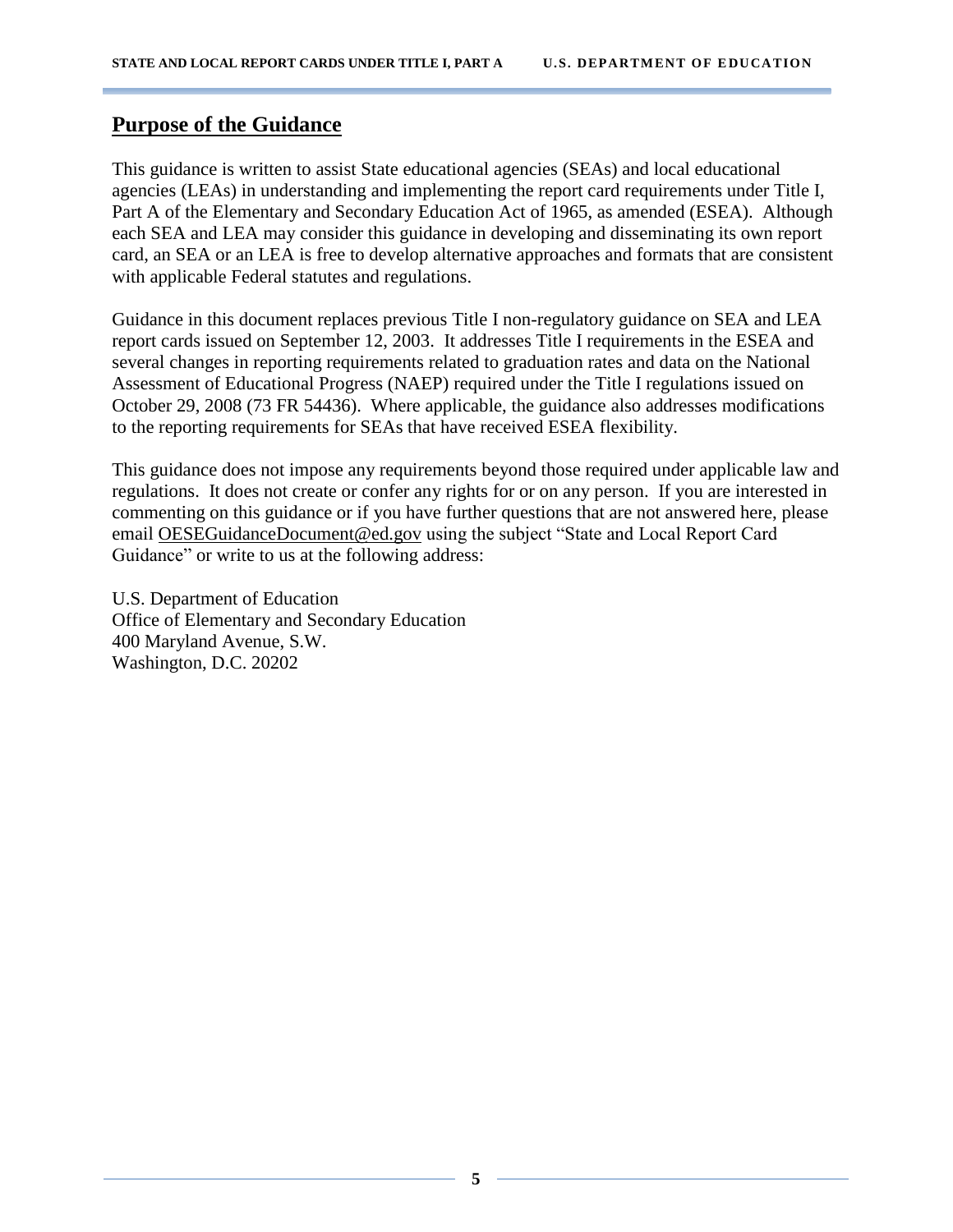# <span id="page-5-0"></span>**A. GENERAL INFORMATION**

#### <span id="page-5-1"></span>**A-1. What are the responsibilities of a State educational agency (SEA) and a local educational agency (LEA) for preparing a report card?**

Each SEA and LEA that receives Title I, Part A funds must prepare and disseminate an annual report card (ESEA section 1111(h)(1) and (h)(2)). Generally, an SEA or LEA must include on its report card information about public schools related to student achievement, accountability, and teacher quality as well as any other information that the SEA or LEA deems relevant. These report cards must be concise and presented in an understandable and uniform format accessible to persons with disabilities and, to the extent practicable, provided in a language that parents can understand. See Parts B and C of this guidance for more detail on SEA and LEA responsibilities, respectively.

#### <span id="page-5-2"></span>**A-2. What are the benefits of an SEA or an LEA report card?**

A report card is a critical tool both for promoting State, LEA and school accountability, and for engaging parents and communities in meaningful discussions about the academic challenges and opportunities facing their schools. Accurate and timely information brings transparency to education policies, uncovers academic challenges and deficits, and highlights areas in which the State, LEA, and schools have made gains.

A well-informed public is important to improving LEAs and schools. In the same way that data enable educators to make better decisions about teaching and learning, data can also help parents and other community members work more effectively with educators and local school officials. Additionally, the more parents and community members know about the academic achievement of their children and their schools, the more likely they are to be involved in their local schools and LEA. Equipped with information on academic results and teacher quality, parents and community members can make better decisions concerning their children's educational pathways and become more effective advocates for their children's schools and LEA.

#### <span id="page-5-3"></span>**A-3. Does an SEA's receipt of ESEA flexibility affect its responsibility and the responsibility of its LEAs to prepare and disseminate report cards?**

No. On September 23, 2011, the Secretary offered each SEA the opportunity to request flexibility on behalf of the State, its LEAs, and its schools in order to better focus on improving student achievement (ESEA flexibility). Through ESEA flexibility, the Secretary has granted waivers of a number of provisions of the ESEA in exchange for rigorous and comprehensive State-developed plans designed to improve educational outcomes for all students, close achievement gaps, increase equity, and improve the quality of instruction. The report card requirements in ESEA section 1111, however, are not part of those waivers. Accordingly, an SEA that receives ESEA flexibility must continue to prepare and disseminate an annual State report card (ESEA section 1111(h)(1)). Similarly, each of its LEAs that receives Title I, Part A funds must prepare and disseminate an annual local report card (ESEA section 1111(h)(2)). In a State that receives ESEA flexibility, however, the information on State and local report cards will need to be revised to reflect the State's differentiated recognition, accountability, and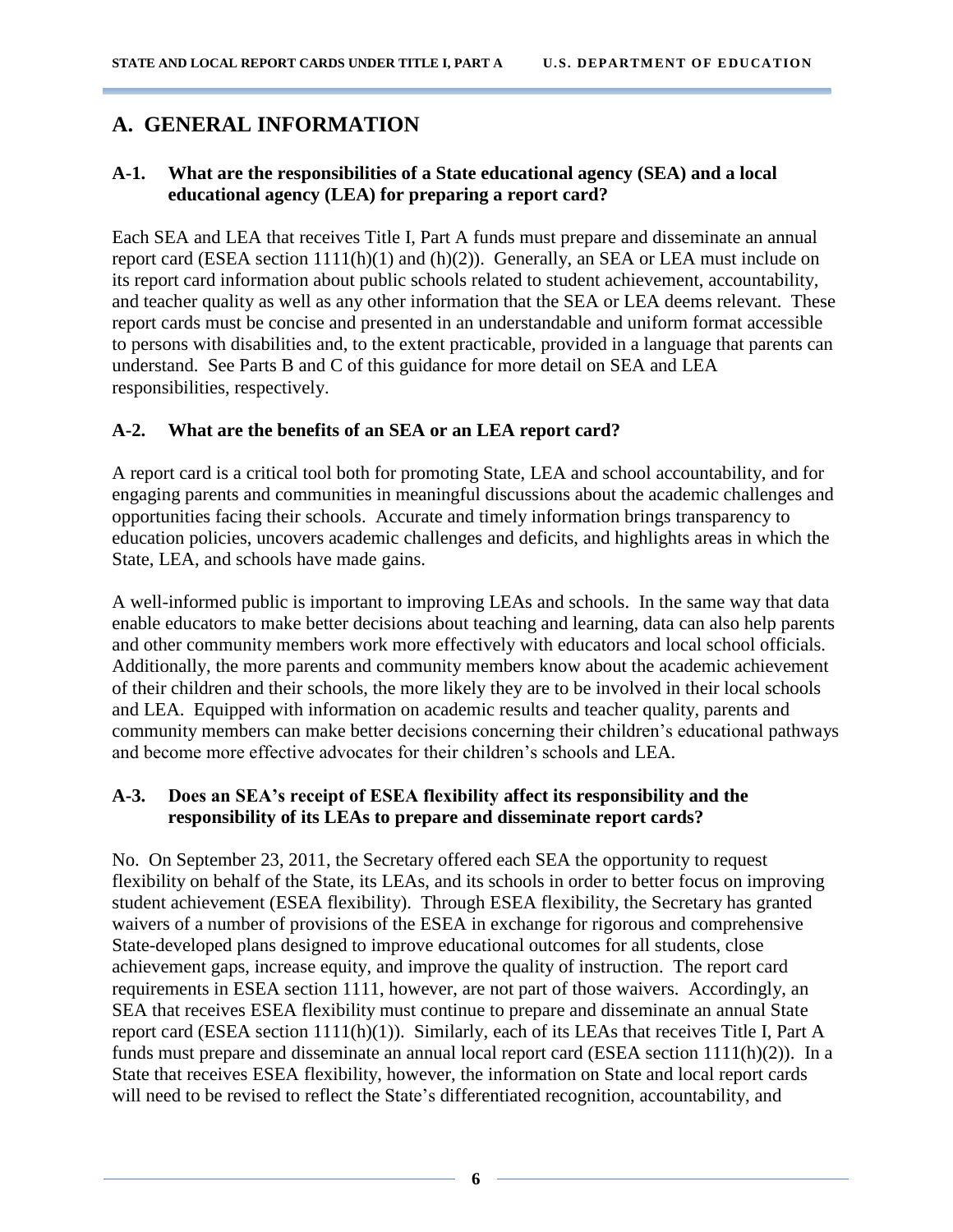support system. For example, an SEA or an LEA will need to replace its list of schools identified for improvement, corrective action, and restructuring with its list of reward, priority, and focus schools. In addition, an SEA that receives ESEA flexibility must report, by the year following implementation of college- and career-ready standards but no later than the 2014–2015 school year, college-going and college credit-accumulation rates for all students and subgroups of students in each LEA and each high school in the State. See B-1, C-1, D-1, E-1, E-13, and Section H for additional information regarding how ESEA flexibility affects report cards.

#### <span id="page-6-0"></span>**A-4. When should an SEA or an LEA issue its report card?**

Each SEA and LEA that receives Title I, Part A funds must issue a report card annually (ESEA section  $1111(h)(1)(A)$ ,  $(h)(2)(A)(i)$ ). Although an SEA or an LEA has discretion regarding when to issue its report card, the best practice would be to issue it before the school year begins or as early in the school year as possible so that parents and other community members have relevant information to work more effectively with educators and local school officials.

#### <span id="page-6-1"></span>**A-5. Is there a particular report card style or format that an SEA or an LEA must use?**

No. An SEA or an LEA may use whatever style or format it determines to be most effective in presenting information to stakeholders and the general public in a manner that is both understandable and useful. How the SEA or LEA communicates the information required by the ESEA, whether in a paper report, on the web, or both, is critical if the results are to be used for planning and instructional decisions. An effective report card presents student and school performance data in a manner that is clear, easy to understand, and accessible to all stakeholders and, most especially, parents of the students who are the focus of ESEA programs.

As one example of how to present information on a report card, the Council of Chief State School Officers' (CCSSO) publication, *Guide for Effective Accountability Reporting,* includes helpful tips on conveying information that can inform a broad range of users and help them understand the information and its implications. According to the CCSSO, an effective report card is:

- Easy to read and balances text with graphs and charts to help users visualize the data;
- Accessible to the target audiences both physically and linguistically;
- Accompanied by adequate interpretive information that includes short narrative explanations of the data in order that the public will be better able to put the information in context;
- Supported by evidence that the indicators, other information, and suggested interpretations are valid; and
- Aligned with other reports within the reporting system, such as Spanish-language versions of the report card or interpretive information about the assessment system.<sup>1</sup>

 $\overline{\phantom{a}}$ <sup>1</sup>Adapted from "A Guide to Effective Accountability Reporting," Council of Chief State School Officers, 2002. See[: http://programs.ccsso.org/content/pdfs/GEAR.pdf.](http://programs.ccsso.org/content/pdfs/GEAR.pdf)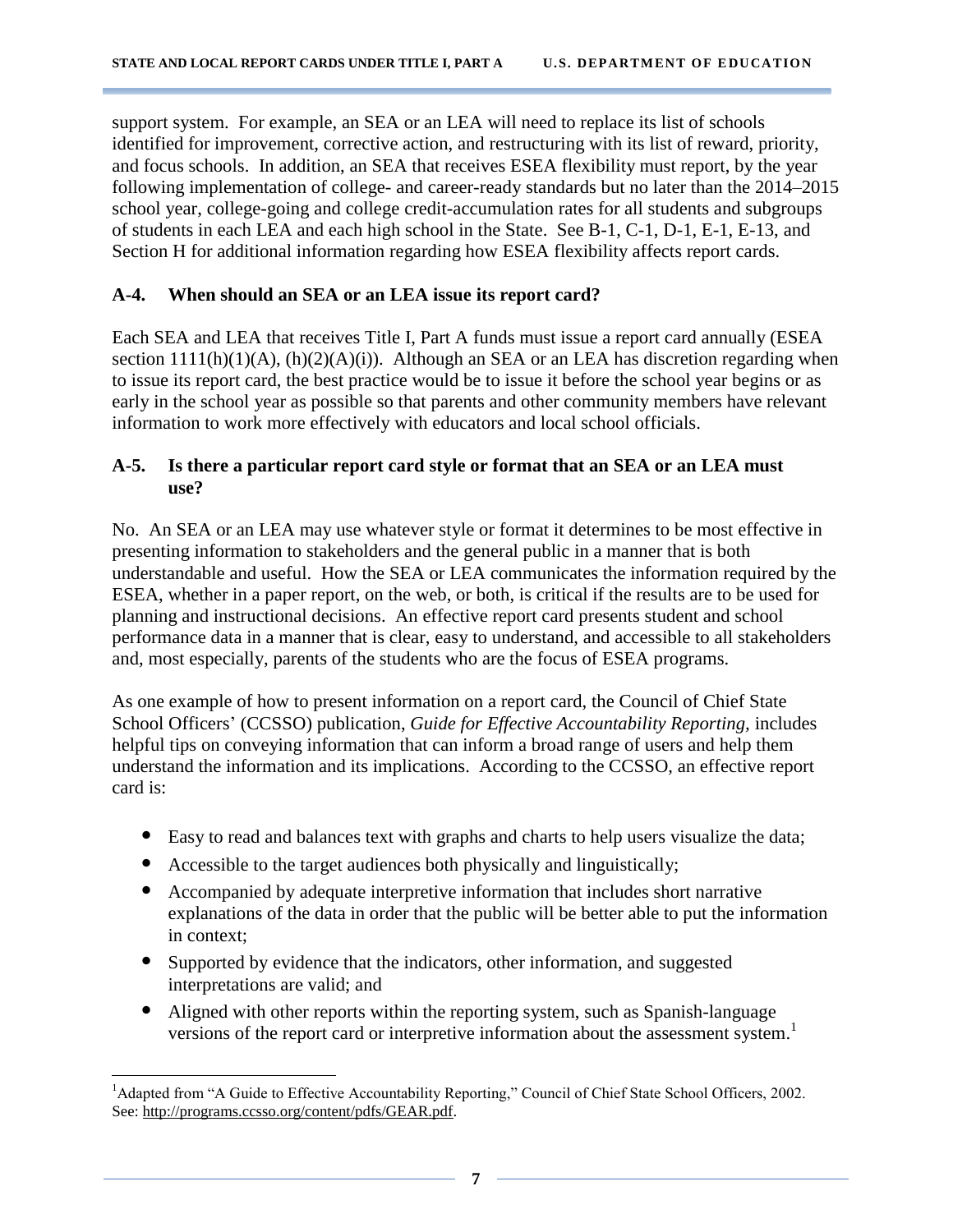A report card is both a stand-alone document and a part of an SEA's or LEA's larger system for providing information to parents and the general public. As a stand-alone document, a report card should present a full story by itself. Stakeholders – especially parents – should not have to search for essential information. A paper report should be self-contained and accompanied by necessary interpretive information. A web-based report card should include links to additional information (e.g., brief definitions, prompts, etc.) and other documents.

#### <span id="page-7-0"></span>**A-6. How might an SEA or an LEA ensure that its report card is accessible to parents who are limited English proficient?**

An SEA and an LEA has an obligation under Title VI of the Civil Rights Act of 1964 to ensure meaningful access to national origin minority parents who have limited English proficiency. Depending on local needs, it may be necessary for the SEA or LEA to produce versions of its report card in other languages or support local translations of some report card information. For example, an SEA or an LEA might translate the report card into the languages spoken by the major language groups served by the SEA or LEA and distribute the translated copies to parents who are limited English proficient. Posting copies of the report card translations online and, additionally, in any other forum likely to reach the intended audiences, as well as providing supplements, inserts, or links to the report card in other languages, would also help ensure meaningful access.

Parents who are not from the major language groups served by an SEA or an LEA must also have meaningful access. An SEA or an LEA may provide this access in the same manner as it does for its major language groups, or by translating the report card upon request, translating an effective summary of the report card, making arrangements with community groups to translate the report card or, in some cases, providing effective oral interpretations of the report card.

#### <span id="page-7-1"></span>**A-7. How might an SEA or an LEA ensure that its report card is accessible to parents with disabilities?**

An SEA or an LEA is required to comply with the requirements of Section 504 of the Rehabilitation Act of 1973, which prohibits discrimination on the basis of disability in federally assisted programs and activities, and of Title II of the Americans with Disabilities Act, which prohibits discrimination on the basis of disability by public entities in their programs, activities, and services. Thus, each SEA and LEA must disseminate its annual report card in a manner that provides parents with disabilities and members of the public with disabilities with an equal opportunity to access the report card. To do so, the SEA or LEA may need to provide accommodations or modifications when necessary to ensure equal treatment. This is the same requirement that applies to all benefits, services, and opportunities that an SEA or an LEA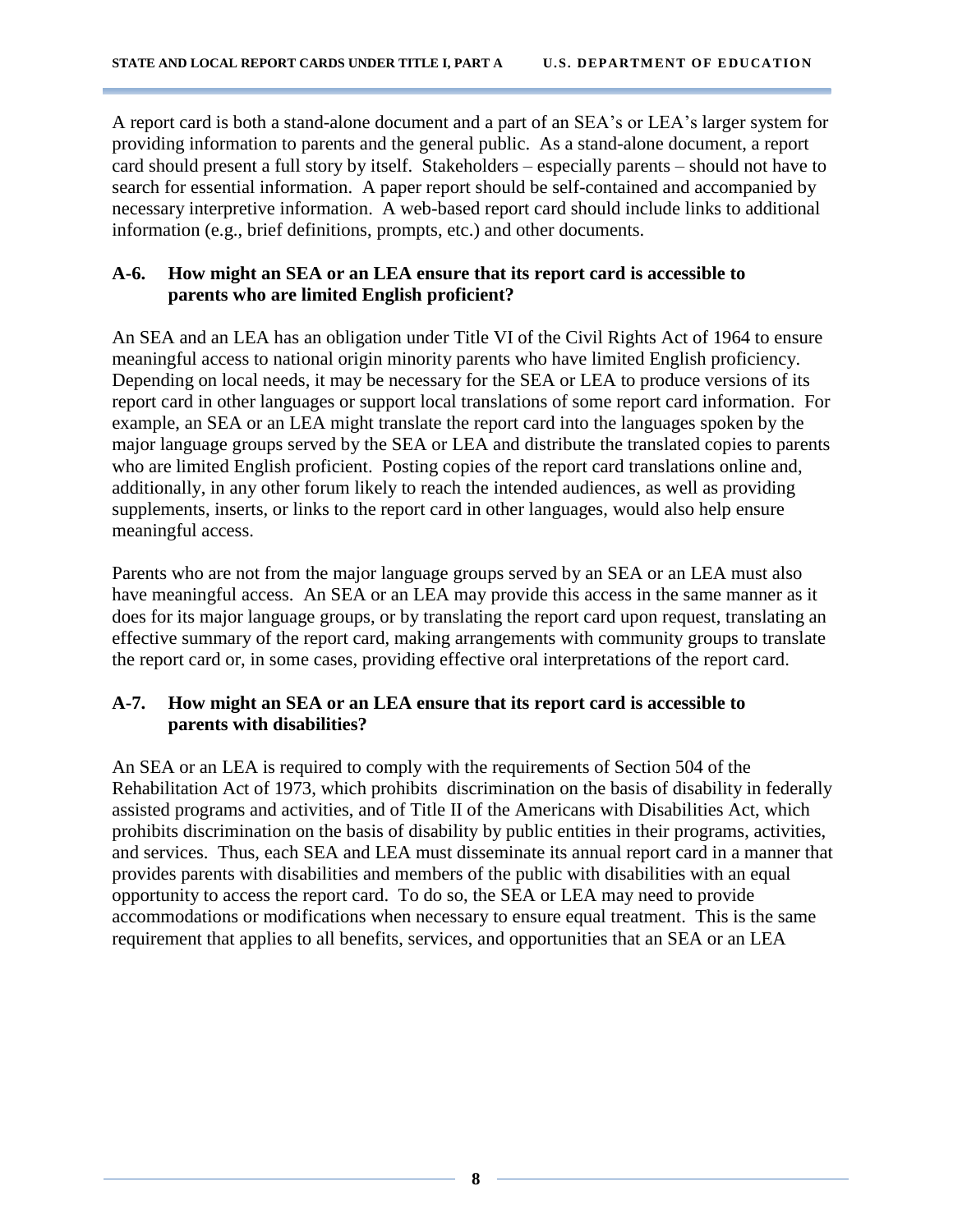provides, and it applies to the SEA's or LEA's electronic dissemination,<sup>2</sup> distribution of print copies, $3$  and the conduct of any related activities, such as public forums or workshops to discuss the report card. $4$ 

#### <span id="page-8-0"></span>**A-8. How can an SEA or an LEA ensure that the information on its report card does not reveal personally identifiable information about individual students?**

When presenting data on a report card, an SEA or an LEA must ensure that it protects the privacy of individuals (ESEA section 1111(i)). Accordingly, the number of students in a category of reported data must be sufficient so that it does not reveal personally identifiable information about an individual student (ESEA section  $1111(h)(1)(C)(i)$ ,  $(h)(2)(D)$ ).

As part of each State's accountability workbook under Title I or its ESEA Flexibility Accountability Addendum, each SEA must identify the minimum number of students that it will use for reporting purposes. For example, if an SEA has identified 10 as its minimum group size ("n-size") for reporting purposes, the SEA and its LEAs would not report data for any group or subgroup for which there are fewer than 10 students. This number must be large enough so that reporting does not reveal personally identifiable information (34 C.F.R. § 200.7(b)).

More generally, an SEA or an LEA must adopt practices to ensure the confidentiality and security of personally identifiable information about its students. For example, if the values for any of the data suppressed in accordance with the SEA's "n-size" rule could be recalculated by subtracting other reported data from the larger group totals, then additional cells may need to be suppressed (known as "complementary suppressions"). Additionally, an SEA or an LEA must have a strategy for dealing with the situation in which all, or nearly all, students in a particular subgroup score at the same achievement level. One solution is to use the notation of ">95%" when all or nearly all students in a subgroup score at the same achievement level.

The Department's Chief Privacy Officer maintains a Privacy Technical Assistance Center (PTAC) that serves as a "one-stop" resource for education stakeholders seeking to learn about best practices for ensuring the confidentiality and security of personally identifiable information and for promoting compliance with the Family Educational Rights and Privacy Act (FERPA).

 $\overline{\phantom{a}}$  $2^{2}$  For example, in disseminating its annual report card on its website, an SEA or an LEA must ensure that persons who are blind or have low vision have an equal opportunity to the information in the report. For more information about these requirements in the context of emerging technology, please refer to "Frequently Asked Questions About the June 29, 2010 Dear Colleague Letter" (FAQ document) issued on May 26, 2011, by the Office for Civil Rights, and available at [http://www2.ed.gov/about/offices/list/ocr/docs/dcl-ebook-faq-201105.html.](http://www2.ed.gov/about/offices/list/ocr/docs/dcl-ebook-faq-201105.html) Among other things, the FAQ document addresses applicable legal standards and discusses practical considerations related to making electronic information accessible to screen readers, which are used by many persons who are blind or have low vision to access electronic information.

 $3$  For example, in disseminating print copies of its annual report card, an SEA or an LEA must ensure that, upon request for an accessible version by a person with a disability, it provides the report card in alternate formats, such as Braille, large print, or computer disk.

<sup>&</sup>lt;sup>4</sup> For example, if an SEA or an LEA schedules public forums for parents, the notices should specify that the SEA or the LEA will provide, upon request, auxiliary aids and services to enable parents with disabilities to participate. An example would be a request for a sign language interpreter to enable a parent who is deaf to participate.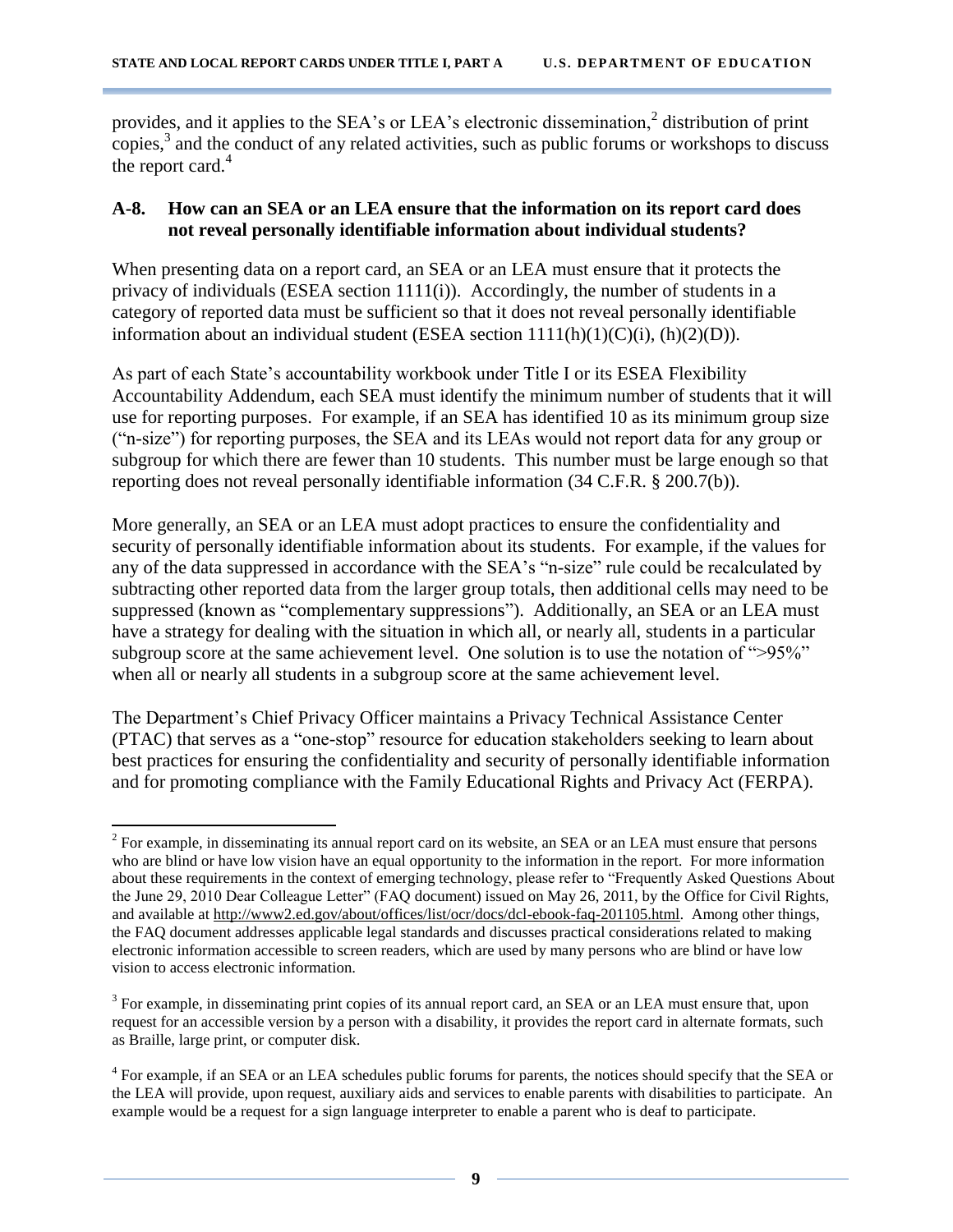PTAC has developed a series of guidance documents on protecting student privacy when using student-level data systems for education decision-making and reporting. Information about the PTAC and its resources is available at [http://www.ed.gov/ptac/.](http://www.ed.gov/ptac/)

For more in-depth information on protecting the privacy of student records, including issues such as parental permission, readers may contact the U.S. Department of Education's Family Policy Compliance Office (FPCO). FPCO administers FERPA. SEA and LEA officials who need technical assistance or have questions on FERPA may contact FPCO by emailing [FERPA@ed.gov.](mailto:FERPA@ed.gov)

#### <span id="page-9-0"></span>**A-9. May an SEA or an LEA use Title I, Part A funds to prepare and disseminate its report card?**

Yes. An SEA or an LEA may use its administrative funds under Title I, Part A to prepare and disseminate the report cards required by ESEA section 1111(h). The SEA or LEA must, however, comply with Title I's supplement not supplant requirements (ESEA sections  $1114(a)(2)(B)$ ,  $1120A(b)$ , (d)). There is a presumption of supplanting if any of the following conditions apply:

- The SEA or LEA is required under State or local law to prepare and disseminate school or LEA report cards to all parents.
- The SEA or LEA used State or local funds to prepare and disseminate report cards to all parents the prior year.
- The SEA or LEA is using State or local funds to prepare and disseminate report cards to parents of students in non-Title I schools or LEAs.

For a more detailed discussion of the Title I supplement not supplant requirements and rebutting these presumptions, see the Department's guidance titled *Title I Fiscal Issues* (Feb. 2008), pages 37-41, available at [http://www2.ed.gov/programs/titleiparta/fiscalguid.pdf.](http://www2.ed.gov/programs/titleiparta/fiscalguid.pdf)

#### <span id="page-9-1"></span>**A-10. How can an SEA or an LEA ensure the accuracy of its report card data?**

It is extremely important that an SEA or an LEA have systematic and uniform data collection guidelines and an infrastructure to collect, produce, and report data that are accurate, reliable, and high quality.

To promote data quality associated with the ESEA report card requirements, the Department has posted the following guidelines:

- *Improving Data Quality for Title I Standards, Assessment, and Accountability Data*, available at [www2.ed.gov/policy/elsec/guid/standardsassessment/nclbdataguidance.doc.](file://EDUPTCNAS02/UserDir8/Ronald.Friend/My%20documents/2012%20Report%20Card%20Guidance/www2.ed.gov/policy/elsec/guid/standardsassessment/nclbdataguidance.doc)
- *Data Quality Guidelines,* available at [www2.ed.gov/policy/gen/guid/infoqualguide.html.](http://www.ed.gov/policy/gen/guid/infoqualguide.html)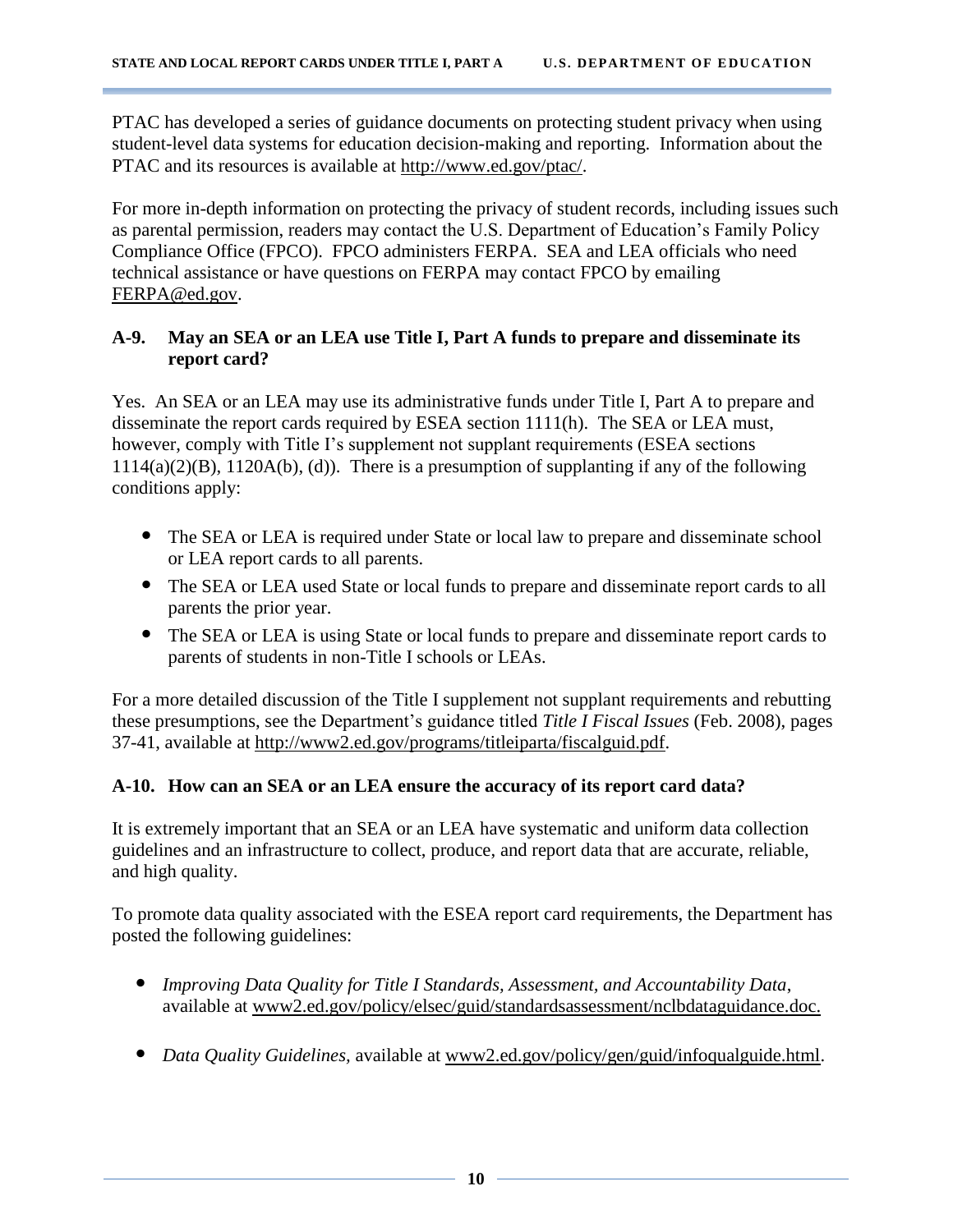Additionally, to promote data quality, the National Center for Education Statistics (NCES) has posted comprehensive standards, guidelines, handbooks, and other resources, available at [http://nces.ed.gov/dataguidelines/.](http://nces.ed.gov/dataguidelines/)

Please be aware that individuals and entities responsible for reporting inaccurate data could be subject to civil fines and penalties. The intentional reporting of inaccurate data could lead to criminal prosecution and penalties in addition to any civil consequences. An SEA or an LEA, and all its employees, contractors, and other agents, must promptly refer to the Office of Inspector General (OIG) any credible evidence of suspected fraud or the intentional manipulation or reporting of incorrect data. Information on how to report suspected fraud to the OIG is available at [http://www2.ed.gov/about/offices/list/oig/hotline.html.](http://www2.ed.gov/about/offices/list/oig/hotline.html)

#### <span id="page-10-1"></span><span id="page-10-0"></span>**A-11. Must an SEA or an LEA include information for private school students and teachers on its report card?**

No. The report card requirements in ESEA section 1111(h)(1) and (h)(2) apply only to public schools and LEAs.

# <span id="page-10-2"></span>**B. STATE EDUCATIONAL AGENCY RESPONSIBILITIES**

#### <span id="page-10-3"></span>**B-1. What information must an SEA include on its State report card?**

A State report card must contain the most recent information available on student achievement, accountability, and teacher quality (ESEA section 1111(h)(1)). In addition, an SEA that receives ESEA flexibility must report on college-going and college credit-accumulation rates. The elements that an SEA must include are discussed below.

- 1. Student Achievement Data
	- *Student achievement data based on State assessments*

An SEA must report student achievement data based on the State's reading/language arts, mathematics, and science assessments, including data for students with disabilities who take an alternate assessment based on grade-level, modified, or alternate academic achievement standards (ESEA section 1111(h)(1)(C)(i)). In reporting achievement data, the SEA must include *all students* in the grades tested, not just those students enrolled for a full academic year as defined by the State. The SEA must report achievement data at each proficiency level for the "all students" group and must disaggregate those data by race, ethnicity, gender, disability status, migrant status, English proficiency, and status as economically disadvantaged. In addition, under ESEA flexibility, an SEA that has included one or more "combined subgroups" in its State differentiated recognition, accountability, and support system must report achievement data at each proficiency level for each combined subgroup. An SEA need not report disaggregated achievement data if the number of students in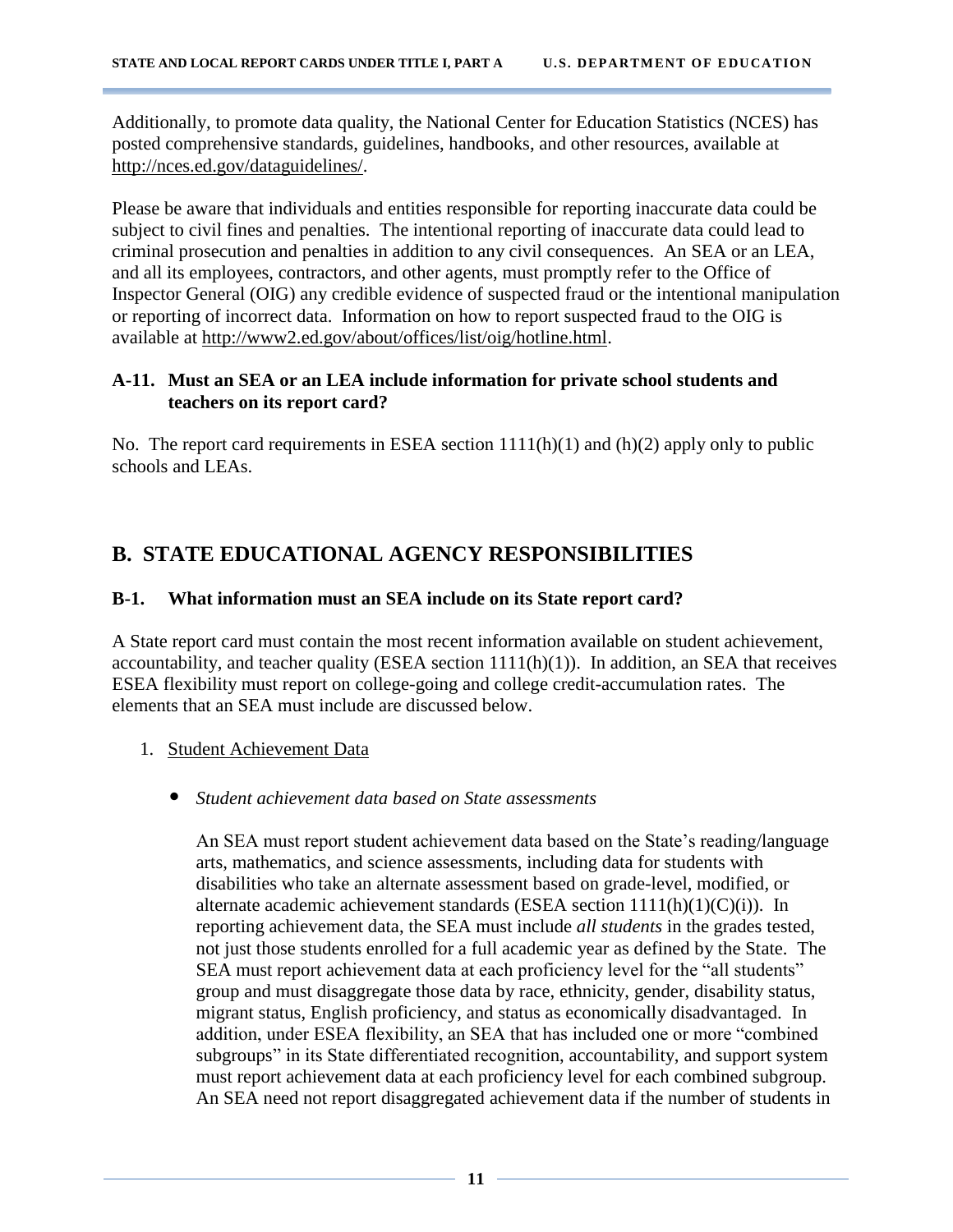a category is insufficient to yield statistically reliable information or the results would reveal personally identifiable information about an individual student (ESEA section  $1111(h)(1)(C)(i)$ ).

• *Participation rates on State assessments*

An SEA must report the percentage of students who are not tested on the State's reading/language arts, mathematics, and science assessments and must disaggregate those rates by race, ethnicity, gender, disability status, migrant status, English proficiency, and status as economically disadvantaged (ESEA section  $1111(h)(1)(C(iii))$ . In the alternative, an SEA may report the percentage of students who are tested, disaggregated by race, ethnicity, gender, disability status, English proficiency, and status as economically disadvantaged. If an SEA that has received ESEA flexibility has included one or more combined subgroups in its State differentiated recognition, accountability, and support system, it must report participation rates for each combined subgroup also. An SEA need not report disaggregated participation rates if the number of students in a category is insufficient to yield statistically reliable information or the results would reveal personally identifiable information about an individual student (ESEA section  $1111(h)(1)(C)(iii)$ ).

• *Student achievement data based on the National Assessment of Educational Progress (NAEP)*

An SEA must report the percentage of students at each achievement level on State NAEP in reading and mathematics for grades four and eight for the "all students" group and must disaggregate those data by race, ethnicity, disability status, English proficiency, and status as economically disadvantaged. In addition, an SEA must report the participation rates for English Learners<sup>5</sup> and students with disabilities  $(34)$ C.F.R. § 200.11(c)).

- 2. Accountability Data
	- *A comparison between student academic achievement levels and the State's annual measureable objectives (AMOs) in reading/language arts and in mathematics*

An SEA must report a comparison between student academic achievement levels and the State's AMOs in reading/language arts and in mathematics (ESEA section  $1111(h)(1)(C(ii))$ . The SEA must report this information for the "all students" group and must disaggregate the data by race, ethnicity, disability status, English proficiency, and status as economically disadvantaged, unless the number of students

 $\overline{\phantom{a}}$  $<sup>5</sup>$  The language of the ESEA refers to this student population as "limited English proficient" (LEP). The Department</sup> recognizes that many practitioners prefer the term "English Learner." Consistent with that preference, this guidance uses the latter term.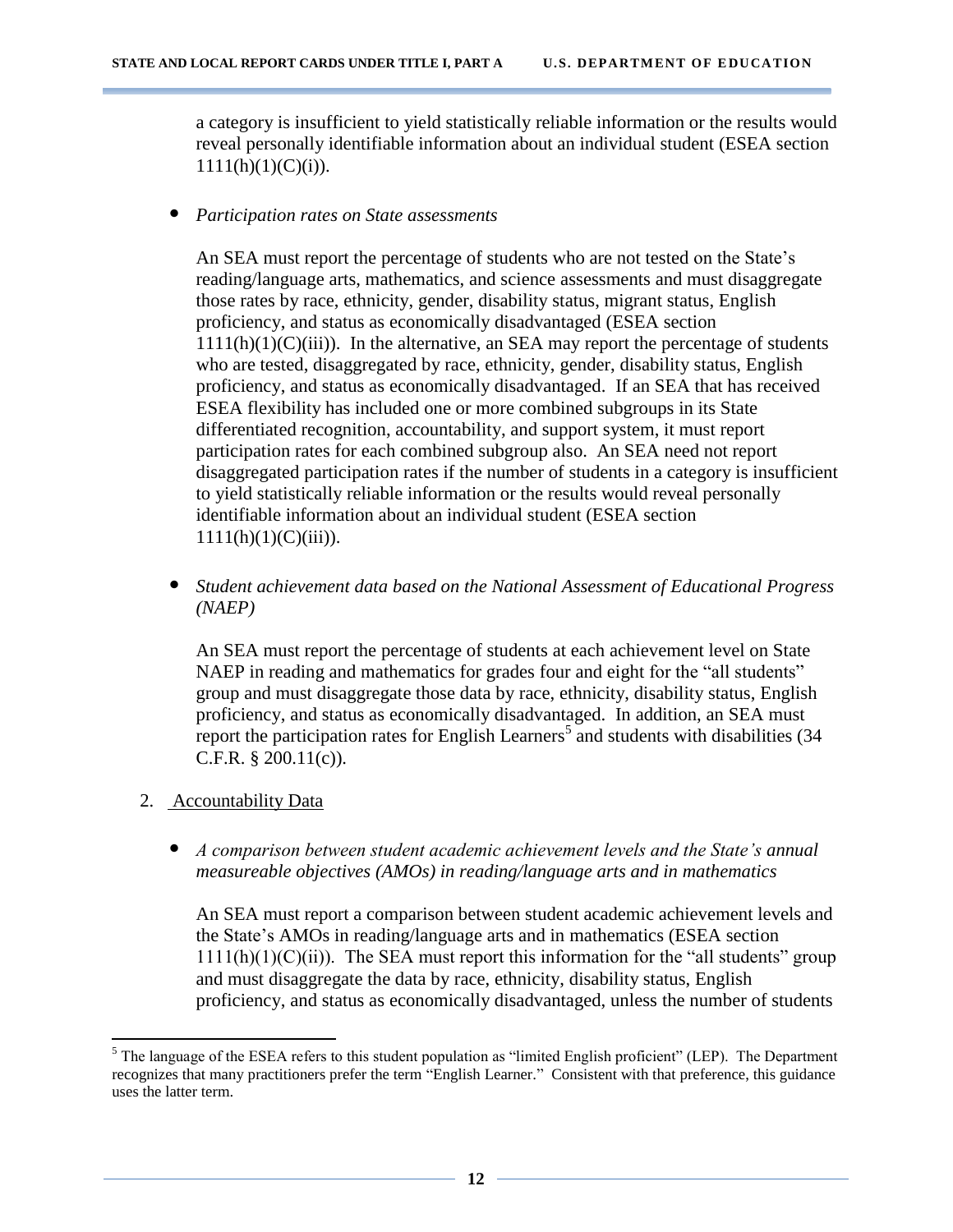in a category is insufficient to yield statistically reliable information or the results would reveal personally identifiable information about an individual student.

Specifically, the SEA must report the actual percentage of students in each group who are proficient (including those who are above proficient) compared to the State's AMOs as well as whether the group met or did not meet those AMOs. An SEA that has defined new AMOs under ESEA flexibility must report the percentage of students in each group who are proficient against the new AMOs. In presenting this comparison, an SEA may include only the scores for those students who were enrolled in schools in the State for a full academic year as defined by the SEA (ESEA section  $1111(b)(3)(C)(xi)$ . An SEA that has included one or more "combined" subgroups" in its State differentiated recognition, accountability, and support system under ESEA flexibility would need to report this information for the combined subgroup only if the SEA set performance targets for that combined subgroup.

• *Data on student performance on the "other academic indicators"*

At the high school level, an SEA must report a four-year adjusted cohort graduation rate as defined in 34 C.F.R. § 200.19(b)(1) (ESEA section 1111(h)(1)(C)(vi)); 34 C.F.R. § 200.19(b)(4)). The SEA may also report an extended-year rate or rates as permitted under 34 C.F.R.  $\S$ § 200.19(b)(1)(v) and (b)(4)(ii)(B). At the elementary and middle school levels, the SEA must report the "other academic indicators" that it has selected under ESEA section  $1111(b)(2)(C)(vi)$  (ESEA section  $1111(h)(1)(C)(v)$ ; 34 C.F.R. § 200.19(a)(3)). The SEA must also report whether the SEA's goal or annual targets were met or not met for each "other academic indicator," including graduation rate.

The SEA must report this information for the "all students" group and must disaggregate the data by race, ethnicity, disability status, English proficiency, and status as economically disadvantaged, unless the number of students in a category is insufficient to yield statistically reliable information or the results would reveal personally identifiable information about an individual student. An SEA that has included one or more "combined subgroups" in its State differentiated recognition, accountability, and support system under ESEA flexibility must also report high school graduation rate and elementary and middle school "other academic indicator" data for each combined subgroup. Please note that, in reporting graduation rates, an SEA may not take into consideration whether a student has been in the same school or LEA for a "full academic year." See E-2.

• *Information on LEAs and schools making adequate yearly progress (AYP)*

Except as noted below, for each LEA and school, an SEA must report whether the entity made AYP (ESEA section  $1111(h)(1)(C)(vii)$ ).

If an SEA that receives ESEA flexibility has been granted a waiver of determining AYP, the SEA is no longer required to report AYP determinations for LEAs and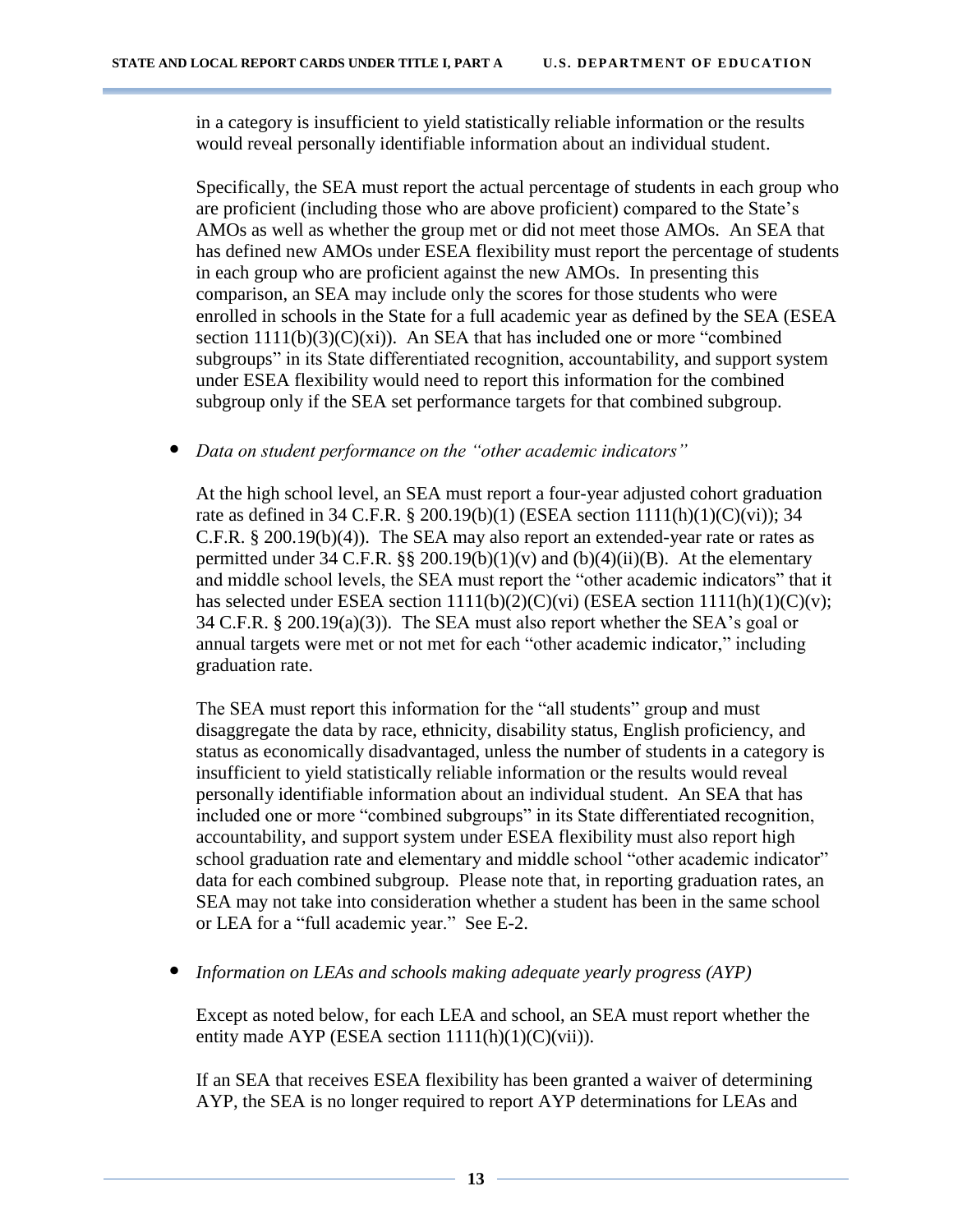schools. Rather, as noted above, the SEA would report at the State level performance against the State's AMOs, participation rates on the State's assessments, and performance on the other academic indicators, including graduation rate.

#### • *Information on identified schools*

States that receive ESEA flexibility: An SEA that receives ESEA flexibility must include on its annual report card the names of reward schools, priority schools, and focus schools and any LEAs the SEA has identified as needing intervention under its State differentiated recognition, accountability, and support system. Where an SEA described other categories of schools in its ESEA flexibility request, particularly for other Title I schools, the Department strongly encourages the SEA to identify those other categories of schools on its annual report card. The Department also strongly encourages the SEA to report other school designations described in its ESEA flexibility request, such as school letter grades, that it uses to rate the performance of elementary and secondary schools in the State. The SEA is no longer required to report LEAs and schools that have been identified for improvement, corrective action, or restructuring, unless the SEA is continuing to calculate and report AYP as part of its differentiated recognition, accountability, and support system under ESEA flexibility.

States that do not receive ESEA flexibility:An SEA that does not receive ESEA flexibility must report the number and name of each school and LEA identified for improvement, corrective action, or restructuring under ESEA section 1116 (ESEA section  $1111(h)(1)(C)(vii)$ ).

#### 3. Teacher Quality Data

An SEA must report on the qualifications of all elementary and secondary school teachers in the State (ESEA section  $1111(h)(1)(C)(viii)$ ). Specifically, the SEA must report the professional qualifications of those teachers, the percentage of those teachers with emergency or provisional licensure, and the percentage of classes in core academic subjects in the State not taught by highly qualified teachers in the aggregate and disaggregated by high-poverty compared to low-poverty schools. See F-1, F-2, F-3 and F-4. An SEA with systems in place to measure and report teacher designations of effectiveness should consider including this information in addition to the required teacher qualification data. See F-5.

#### 4. College-Going and College Credit-Accumulation Data

An SEA that receives ESEA flexibility must, by the year following implementation of college- and career-ready standards but no later than the 2014–2015 school year, report annually on college-going and college credit-accumulation rates for the "all students" group and must disaggregate those data by race, ethnicity, disability status, English proficiency, and status as economically disadvantaged for each LEA and each high school in the State. College-going and college credit-accumulation rates are those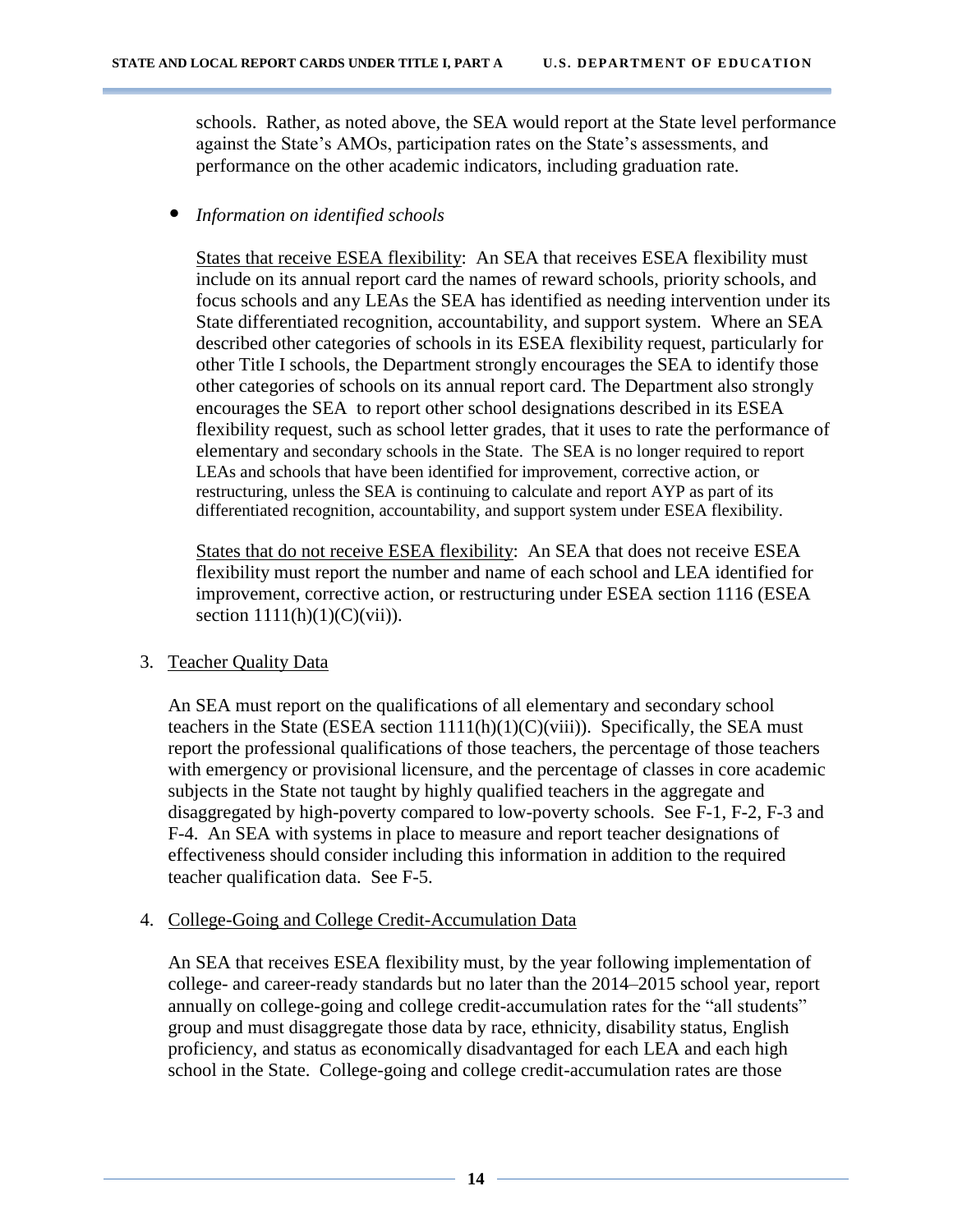defined under the State Fiscal Stabilization Fund (SFSF) Indicators (c)(11) and (c)(12). See Section H of this guidance.

The illustrations below describe each of the data elements that an SEA must include on its report card (e.g., student achievement, accountability, teacher quality, and, for some SEAs, collegegoing and college credit-accumulation).

#### **Illustration 1: State-Level Student Achievement Data**

An SEA must include the data elements associated with student achievement detailed below on its State report card. Except as otherwise indicated, the SEA must report student achievement data for the State assessments it administers in reading/language arts, mathematics, and science.

| Data element                                                                                                          | <b>All</b><br>students | <b>Major</b><br>racial &<br>ethnic<br>groups | <b>Students</b><br>with<br>disabilities <sup>1</sup> | <b>English</b><br><b>Learners</b><br>$(EL)^2$ | Econ.<br>disadvan-<br>taged | Migrant | Gender | <b>Combined</b><br>subgroups $3$ |
|-----------------------------------------------------------------------------------------------------------------------|------------------------|----------------------------------------------|------------------------------------------------------|-----------------------------------------------|-----------------------------|---------|--------|----------------------------------|
|                                                                                                                       |                        |                                              | <b>Participation Rate on State Assessments</b>       |                                               |                             |         |        |                                  |
| Percentage of students not tested<br>by subject assessed <sup>4</sup>                                                 | ✓                      |                                              |                                                      |                                               |                             | ✓       | ✓      |                                  |
| Number of recently arrived EL<br>students exempted from the<br>reading/language arts assessment                       |                        |                                              |                                                      |                                               |                             |         |        |                                  |
| <b>Student Achievement on State Assessments</b>                                                                       |                        |                                              |                                                      |                                               |                             |         |        |                                  |
| Student achievement at each<br>academic achievement level for<br>each subject assessed <sup>5</sup>                   | ✓                      |                                              |                                                      | ✓                                             |                             | ✓       |        |                                  |
| Most recent 2-year trend data in<br>student achievement for each<br>subject and grade level assessed                  |                        |                                              |                                                      |                                               |                             |         |        |                                  |
|                                                                                                                       |                        |                                              | <b>Student Achievement on State NAEP</b>             |                                               |                             |         |        |                                  |
| Percentage of students at each<br>achievement level on State NAEP<br>in reading and mathematics for<br>grades 4 and 8 |                        |                                              |                                                      |                                               |                             |         |        |                                  |
| Participation rates for EL<br>students and students with<br>disabilities on State NAEP                                |                        |                                              |                                                      | ✓                                             |                             |         |        |                                  |

<sup>1</sup> Includes results for all students with disabilities under the Individuals with Disabilities Education Act (IDEA), including results on alternate assessments based on grade level, modified, or alternate academic achievement standards. Does not include results for students covered under Section 504 of the Rehabilitation Act of 1973 but not covered under IDEA. Does not include results for former students with disabilities.

 $2$  Does not include results for former English Learners.

<sup>3</sup> Only relevant for certain States that receive ESEA flexibility. An SEA should identify what students comprise each combined subgroup.

<sup>4</sup> In the alternative, an SEA may report the percentage of students tested.

<sup>5</sup>An SEA must report student achievement data for each academic achievement level of its State assessment system and should use the academic achievement level "labels" associated with that system.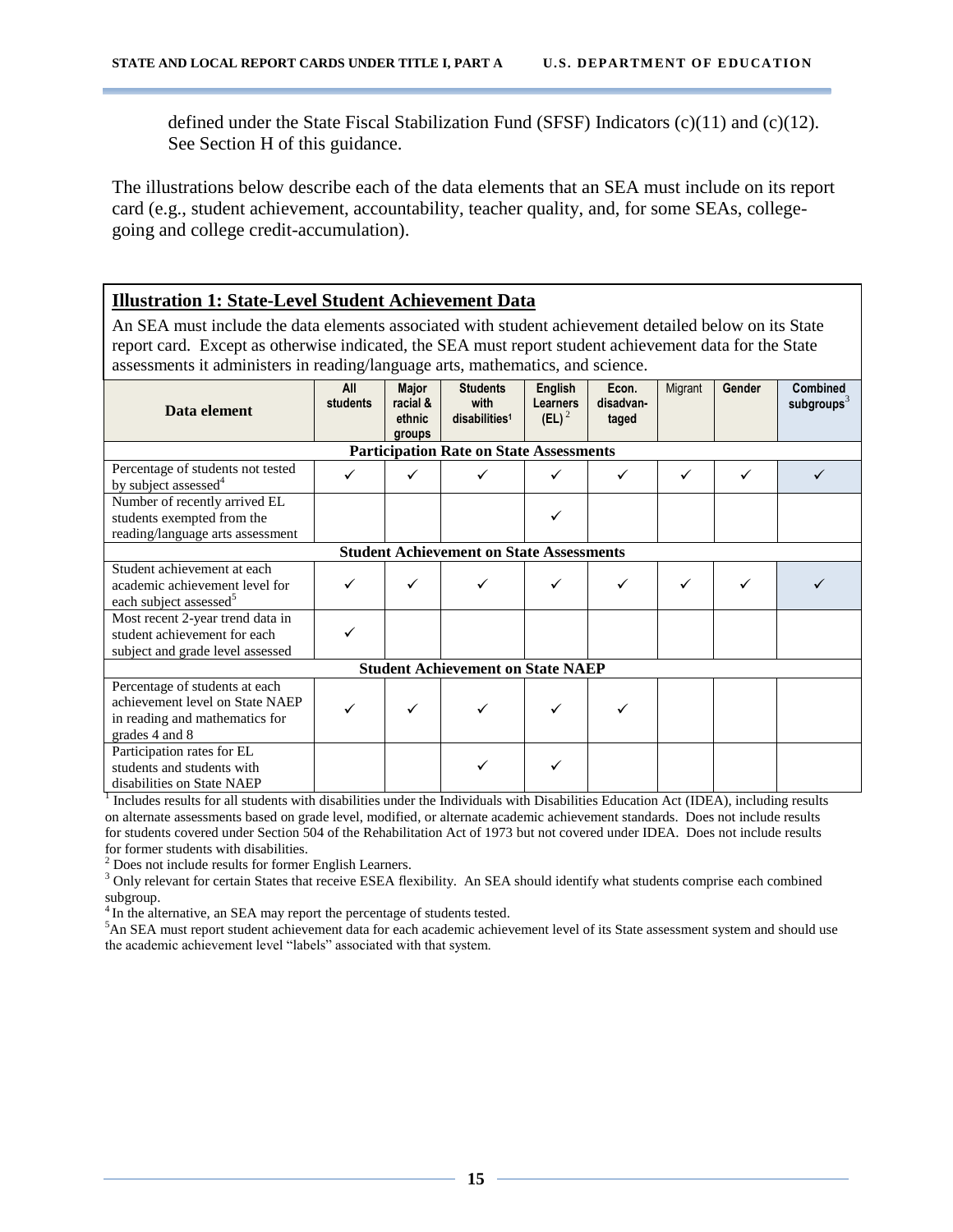#### **Illustration 2: State-Level Accountability Data**

An SEA must include the data elements associated with accountability detailed below on its State report card.

| Data element                                                                                                                               | <b>All</b><br>students      | <b>Major</b><br>racial &<br>ethnic<br>subgroups | <b>Students</b><br>with<br>disabilities <sup>1</sup>                                                                            | English<br>Learners<br>$(EL)^2$ | Econ.<br>disadvan-<br>taged | Combined<br>subgroups $3$ |  |
|--------------------------------------------------------------------------------------------------------------------------------------------|-----------------------------|-------------------------------------------------|---------------------------------------------------------------------------------------------------------------------------------|---------------------------------|-----------------------------|---------------------------|--|
| Comparison between actual achievement<br>and SEA's AMOs in reading/language arts<br>and mathematics                                        |                             | ✓                                               |                                                                                                                                 |                                 |                             |                           |  |
| AMOs (met/not met) $4$                                                                                                                     |                             | ✓                                               | ✓                                                                                                                               | ✓                               |                             |                           |  |
| Graduation rate for high schools                                                                                                           |                             |                                                 |                                                                                                                                 | ✓                               |                             |                           |  |
| Graduation rate goal or annual target<br>(met/not met)                                                                                     |                             |                                                 |                                                                                                                                 | ✓                               |                             |                           |  |
| Information on SEA's other academic<br>indicators for elementary and middle<br>schools, as defined by the State (e.g.,<br>attendance rate) |                             |                                                 |                                                                                                                                 |                                 |                             |                           |  |
| Other academic indicator goal or annual<br>target (met/not met)                                                                            |                             | ✓                                               |                                                                                                                                 | ✓                               | ✓                           |                           |  |
| $AYP$ (met/not met) <sup>5</sup>                                                                                                           |                             |                                                 |                                                                                                                                 |                                 |                             |                           |  |
| <b>Identification of Schools and LEAs</b>                                                                                                  |                             |                                                 |                                                                                                                                 |                                 |                             |                           |  |
| SEAs without ESEA flexibility                                                                                                              |                             |                                                 | Number and names of LEAs and schools identified for improvement, corrective<br>action, or restructuring under ESEA section 1116 |                                 |                             |                           |  |
| SEAs with ESEA flexibility                                                                                                                 | identified for intervention |                                                 | Names of reward, priority, and focus schools and, if applicable, names of LEAs                                                  |                                 |                             |                           |  |

<sup>1</sup> Includes results for all students with disabilities under IDEA, including results on alternate assessments based on grade-level, modified, or alternate academic achievement standards. Does not include results for students covered under Section 504 of the Rehabilitation Act of 1973 but not covered under IDEA. May include results for former students with disabilities consistent with 34 C.F.R. § 200.20(f)(2)(i)(B).

<sup>2</sup> May include results for former English Learners consistent with 34 C.F.R. § 200.20(f)(2)(i)(A).

<sup>3</sup> Only relevant for a State that receives ESEA flexibility and includes one or more combined subgroups in its differentiated recognition, accountability, and support system. An SEA should identify what students comprise each combined subgroup. The SEA must report graduation rate data and data on the SEA's other academic indicators for elementary and middle schools for each combined subgroup. The SEA need not report performance against AMOs unless the SEA has set performance targets for the combined subgroup.

<sup>4</sup>Only relevant for a State that receives ESEA flexibility and, as part of that flexibility, also receives a waiver from making AYP determinations.

<sup>5</sup>Not necessary for a State that receives ESEA flexibility and, as part of that flexibility, also receives a waiver from making AYP determinations.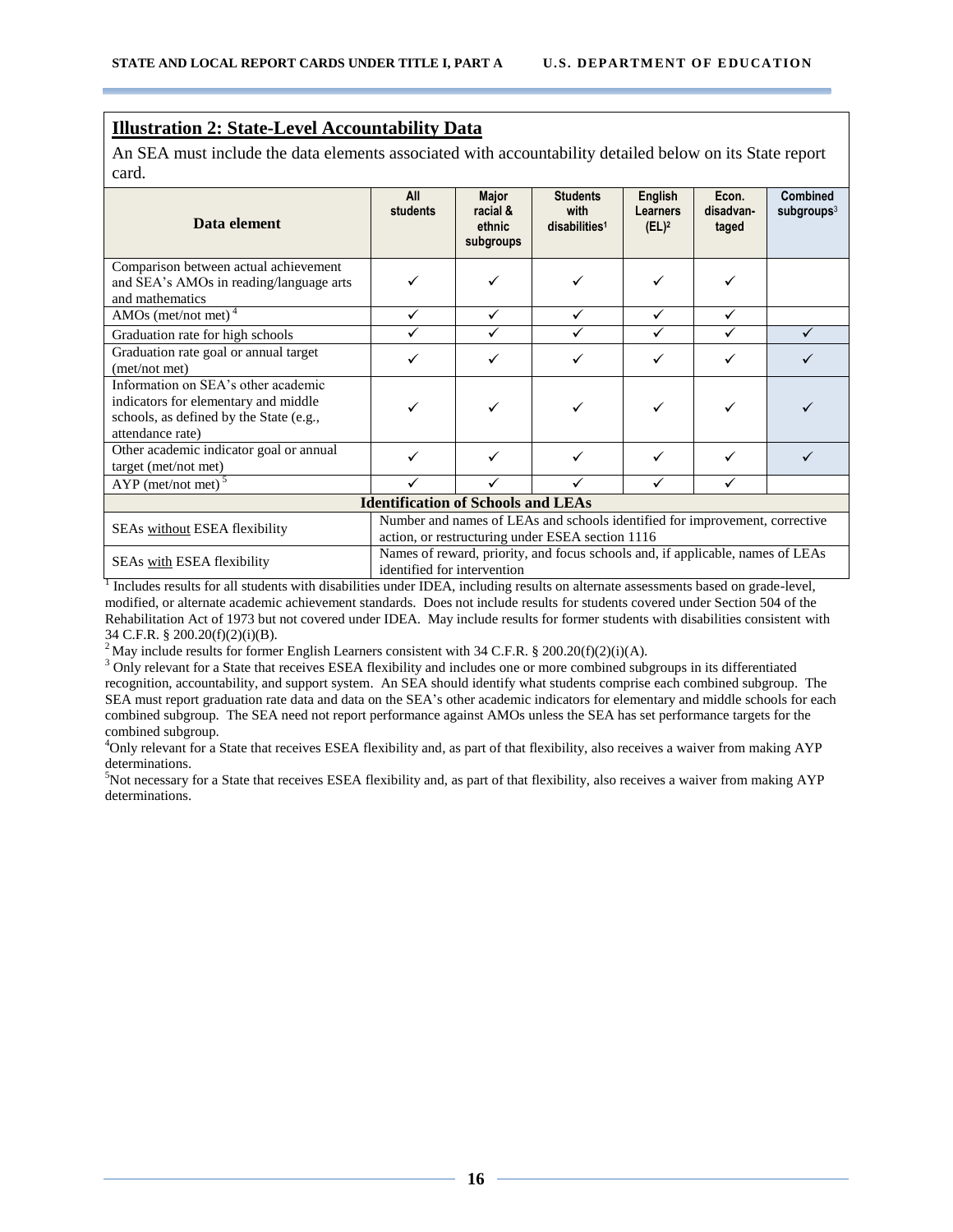#### **Illustration 3: State-Level Teacher Quality Data**

An example of how teacher quality data could be reported is illustrated below. In addition to providing these data in table form, an SEA should include contextual information to better demonstrate the relevance of these data to the reporting audience.

| Data element                                                                                                                                                | All schools                                 |                                     |  |
|-------------------------------------------------------------------------------------------------------------------------------------------------------------|---------------------------------------------|-------------------------------------|--|
| Professional qualifications of all elementary and secondary school teachers in the<br>State (e.g., bachelor's and advanced degrees, licensure) <sup>1</sup> |                                             |                                     |  |
| Percentage of all elementary and secondary school teachers with emergency or<br>provisional credentials                                                     |                                             |                                     |  |
|                                                                                                                                                             | <b>High-poverty</b><br>schools <sup>3</sup> | Low-poverty<br>schools <sup>3</sup> |  |
| Percentage of classes in the core academic subjects <sup>2</sup> not taught by highly qualified<br>teachers                                                 |                                             |                                     |  |

<sup>1</sup> An SEA may determine what information to report on teachers' professional qualifications. Such information might include the percentage that hold bachelor's and master's degrees or the percentage of teachers who are fully certified.

<sup>2</sup> The term "core academic subject" means English, reading/language arts, mathematics, science, foreign languages, civics and government, economics, arts, history, and geography (ESEA section 9101(11)).

Schools in the top quartile of poverty in the State are considered high-poverty and schools in the bottom quartile of poverty in the State are considered low-poverty (ESEA section 1111(h)(1)(C)(viii)).

#### **Illustration 4: State-Level College-Going and College Credit-Accumulation Data<sup>1</sup>**

An SEA that receives ESEA flexibility must include the data elements for college-going and college credit-accumulation described below.

| <b>Data Element</b>                                                                                                                                                          | All             | Major<br>racial &                               | <b>Students</b><br>with                              | English<br>Learners             | Econ.<br>disadvan-          |  |
|------------------------------------------------------------------------------------------------------------------------------------------------------------------------------|-----------------|-------------------------------------------------|------------------------------------------------------|---------------------------------|-----------------------------|--|
| <b>College-Going</b>                                                                                                                                                         | students        | ethnic<br>subgroups                             | disabilities <sup>2</sup>                            | (EL) <sup>3</sup>               | taged                       |  |
| Total number of students earning a regular high<br>school diploma                                                                                                            |                 | ✓                                               | ✓                                                    |                                 |                             |  |
| Total number of students who enrolled in any<br>institution of higher education (IHE) within 16<br>months of earning a regular high school diploma                           |                 |                                                 | ✓                                                    |                                 |                             |  |
| <b>College Credit-Accumulation</b>                                                                                                                                           | All<br>students | <b>Major</b><br>racial &<br>ethnic<br>subgroups | <b>Students</b><br>with<br>disabilities <sup>2</sup> | English<br>Learners<br>$(EL)^3$ | Econ.<br>disadvan-<br>taged |  |
| Total number of students who graduated from high<br>school with a regular high school diploma and<br>enrolled in a public IHE in the State within 16 months<br>of graduation |                 |                                                 | ✓                                                    |                                 |                             |  |
| Total number of such students who earned one year of<br>college credit within two years of enrollment in a<br>public IHE                                                     |                 |                                                 | ✓                                                    |                                 |                             |  |

 $<sup>1</sup>$  Although an SEA must report data for college-going and college credit accumulation indicators in a manner consistent</sup> with ESEA section  $1111(b)(2)(C)(v)(II)$ , the SEA may report other data it collects through its statewide data system. For example, an SEA that collects data on the gender of college-going students and students who earn college credit may include this information on its report card.

**2** Includes results for all students with disabilities under the IDEA, including results on alternate assessments based on grade level, modified, or alternate academic achievement standards. Does not include results for students covered under Section 504 of the Rehabilitation Act of 1973. Does not include results for former students with disabilities.

<span id="page-16-0"></span>**<sup>3</sup>**Does not include results for former English learners.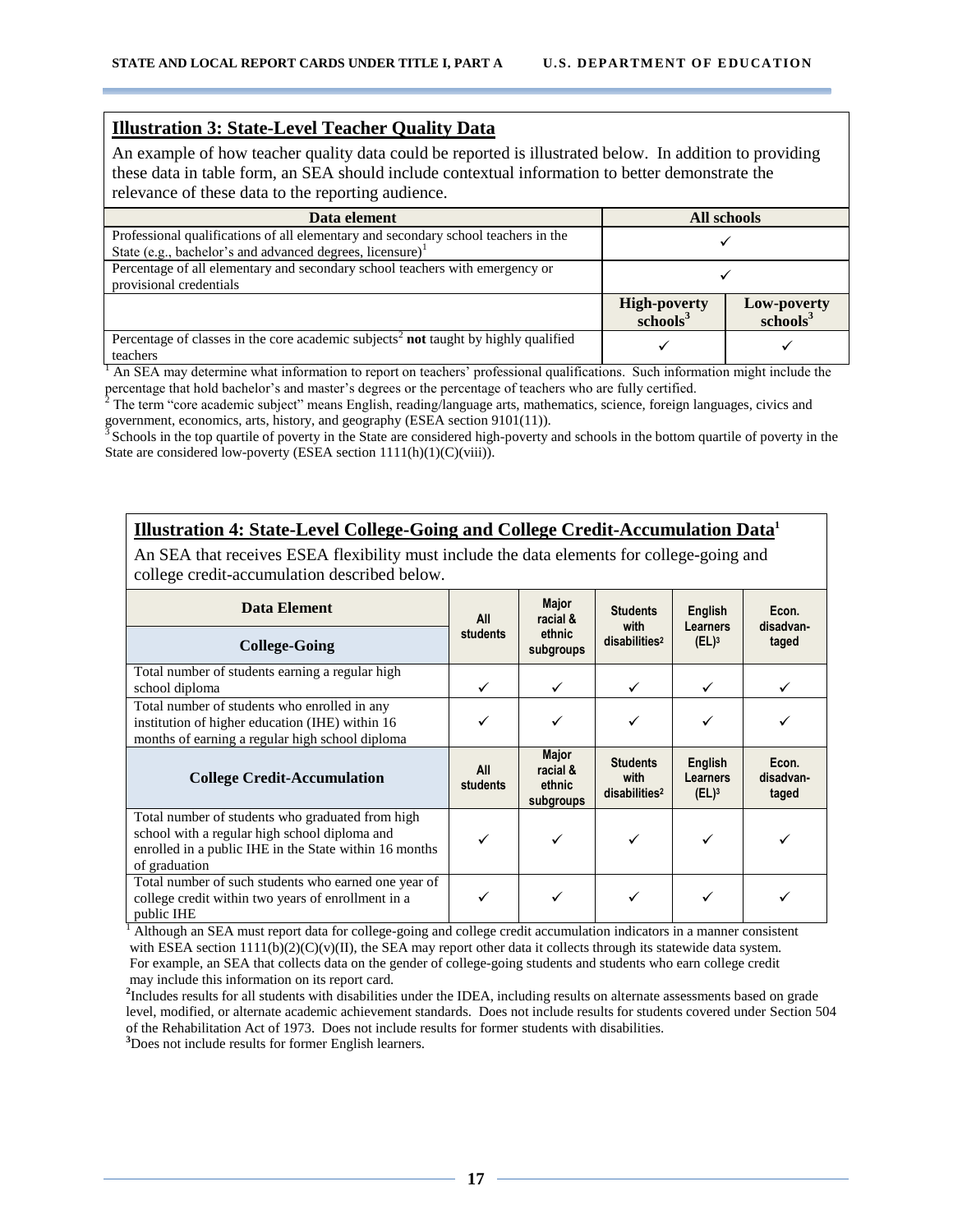#### **B-2.What additional information might an SEA include on its State report card?**

An SEA may include on its State report card any other information it believes will best inform parents, students, and other members of the public about the progress of each elementary and secondary school (ESEA section  $1111(h)(1)(D)$ ). To increase the value of report cards, many SEAs are taking advantage of the full range of data that are available and are producing more comprehensive State report cards that extend beyond the required components. For example, an SEA might include information on the percentage of students who drop out, the percentage of first-time 9th graders who were promoted on time, or the number of students graduating with modified diplomas or alternative credentials. Such information might help parents and members of the public better comprehend the facts and circumstances surrounding the reported graduation rate. Currently, language proficiency scores for English Learners must be reported only at the LEA level and only for LEAs receiving Title III, Part A funds. To provide information on the progress of LEAs and schools in moving their students toward English proficiency or of students in LEAs not served by Title III, an SEA might report those LEAs' and schools' attainment of, and progress toward, English proficiency of English Learners. Additionally, in an effort to provide parents and the general public with information about State and local funding, an SEA might include the average State and LEA per-pupil expenditures for personnel and non-personnel costs, or other information the SEA believes will inform the public about how funds are being spent to improve teaching and learning. Other "optional information" an SEA might include on its report card is listed in Illustration 5.

An SEA can make many of these optional data elements more meaningful if it accompanies them with comparison data (e.g., LEA averages compared with State averages). An SEA can also add significance to report cards by offering longitudinal data for any data element. The more contextual information an SEA can provide regarding any of these optional components, the more relevance the information will have to the reporting audience. At the same time, it is important to make sure that the information is not lost in table upon table of data. See A-5.

#### **Illustration 5: Examples of "Other Optional Information" on State Report Cards**

- $\triangleright$  Teacher workforce characteristics, e.g., average teacher salary, average teacher experience, and annual turnover and absentee rate of first- or second-year teachers.
- $\triangleright$  Information on the distribution of teachers and principals across districts or the State by performance levels based on teacher and principal evaluations and support systems.
- $\triangleright$  Achievement on other statewide assessments used for accountability purposes such as assessments in writing or social studies.
- $\triangleright$  School readiness of kindergarten students.
- $\triangleright$  School safety, e.g., the incidence of school violence, bullying, disorderly or disruptive behavior, student suspensions and expulsions, alcohol and other drug use, school-based arrests, referrals to law enforcement, and other similar indicators.
- $\triangleright$  The percentage of students completing advanced placement courses, and the rate of passing advanced placement tests (e.g., Advanced Placement, International Baccalaureate, and courses for college credit).
- $\triangleright$  The percentage of students taking the SAT or ACT and earning a passing score accepted by most of the State's four-year IHEs.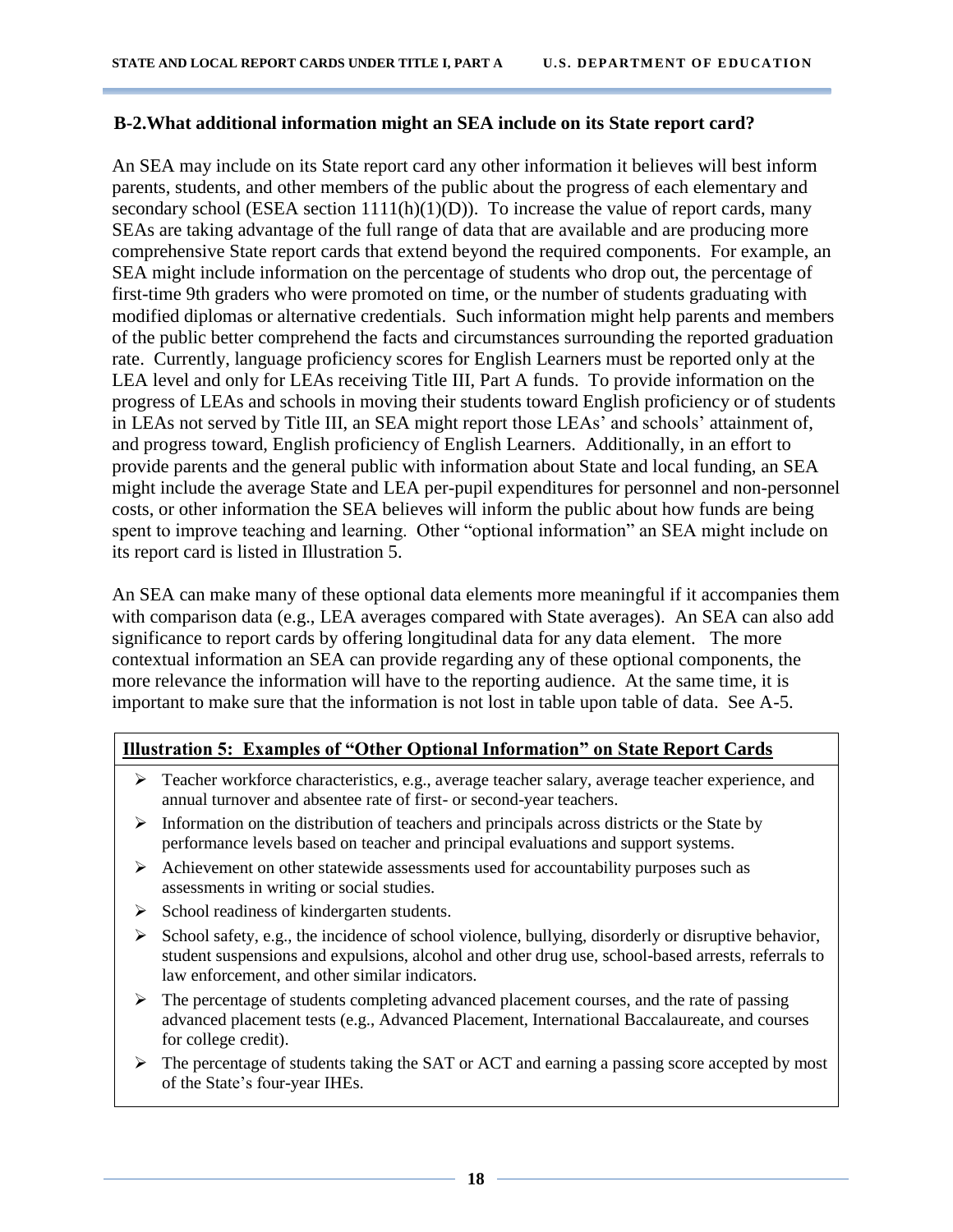#### <span id="page-18-0"></span>**B-3. How should an SEA disseminate its State report card?**

ESEA section 1111(h)(1) requires an SEA to disseminate its annual report card. To meet this requirement, an SEA would most likely post a static or an interactive version of its report card in a prominent place on its website. However, because not all parents or members of the public have access to the Internet, an SEA might consider additional methods for disseminating its report card. An SEA might enlist its LEAs in helping to disseminate the State report card. The following strategies are offered as additional opportunities for an SEA to promote increased dissemination of the State report card.

- Print the report card and make copies available in local schools, libraries, local parent centers, community organizations, and other public locations easily accessible to parents and others.
- Distribute the report card via statewide or local newspapers and other print media, including foreign-language newspapers and publications in communities in which languages other than English are predominantly spoken.
- Develop public service announcements (PSAs) via radio or television and advertise through local access broadcast media, community electronic bulletin boards, and other news sources about the report card and how the public may acquire a copy.
- Engage parent advisory groups, including parent-teacher organizations, to provide parents copies of the report card and supplementary information about the report card. Rooted in the community, such advisory groups have the ability to reach diverse groups of parents, including low-income parents, parents with limited English proficiency, and parents with disabilities.
- Enlist the support of parent centers to disseminate the report card and to plan workshops for parents on how to interpret the report cards. For example, Parent Training and Information Centers (PTIs) funded under IDEA provide services and disseminate information to parents. Every State has at least one PTI. Information about PTIs is available at [http://www.parentcenternetwork.org/parentcenters.html.](http://www.parentcenternetwork.org/parentcenters.html)
- Develop informational flyers and brochures to provide general information about the State report card and distribute them to LEAs, schools, libraries, community organizations, and other public locations easily accessible to parents and others.

The Department also encourages an SEA to provide parents with information on how to access any online, interactive report card website, as well as directions on how to use its interactive features to understand and use data concerning schools, student learning, and test performance. Whether it has an interactive report card, the SEA should prominently display on its website information about the report card so that parents can easily access and use this information. Additionally, because a website can offer a full array of data and have useful features not typically found on paper copies of the report card (including colorful, interactive graphics, advanced analyses of longitudinal trends, advanced search and school comparison capabilities, and school improvement plans), an SEA, in coordination with its LEAs, might offer workshops for parents and community members or provide other assistance on how to access and use the features its website offers.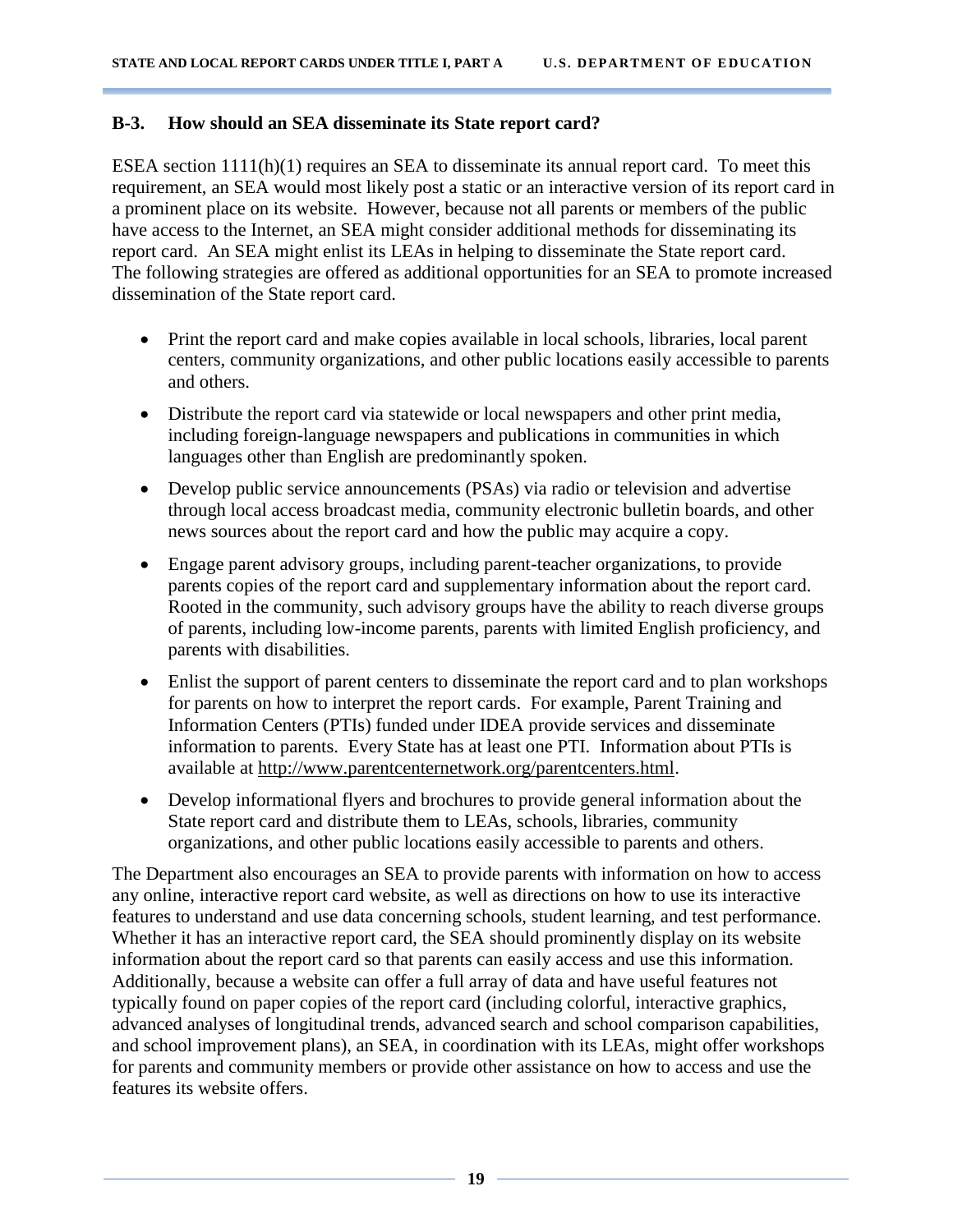To meet the dissemination requirements, an SEA must make the report card meaningfully accessible to parents and stakeholders who are limited English proficient. Please refer to A-6 for information on how an SEA might meet this requirement. Additionally, an SEA must disseminate its annual report card in a manner that provides parents with disabilities and members of the public with disabilities with an equal opportunity to access the report card. To do so, the SEA may need to provide accommodations or modifications when necessary to ensure equal treatment. Please refer to A-7 for more information. As described in A-7, this requirement applies to any SEA or LEA activities and documents used to promote dissemination of the State report card.

## <span id="page-19-0"></span>**C. LOCAL EDUCATIONAL AGENCY RESPONSIBILITIES**

#### <span id="page-19-1"></span>**C-1. What information must an LEA include on its local report card?**

Generally, an LEA that receives Title I, Part A funds must report the same information as an SEA reports — namely, the most recent information available on student achievement, accountability, and teacher quality (ESEA section 1111(h)(2)(B); 34 C.F.R. § 200.11(c)). An LEA must report this information for the LEA as a whole and for each school served by the LEA (ESEA section 1111(h)(2)(B)). Individual school report cards are not required, but information about each school must be included on the local report card (ESEA section 1111(h)(2)(B)). A description of the information an LEA must include for each required data element follows.

- 1. Student Achievement Data
	- *Student achievement data based on state assessments*

An LEA must report student achievement data based on the State's reading/language arts, mathematics, and science assessments, including data for students with disabilities who take an alternate assessment based on grade-level, modified, or alternate academic achievement standards (ESEA section 1111(h)(1)(C)(i),  $(h)(2)(B)$ ). In reporting achievement data, an LEA must include all students in the grades tested, not just those students enrolled for a full academic year. For each subject tested, an LEA must report achievement data for the LEA as a whole and for each school served by the LEA, including non-Title I schools. An LEA must report achievement data at each proficiency level for the "all students" group and must disaggregate the data by race, ethnicity, gender, disability status, migrant status, English proficiency, and status as economically disadvantaged. In addition, under ESEA flexibility, in a State that has included one or more "combined subgroups" in its differentiated recognition, accountability, and support system, an LEA must report achievement data for each combined subgroup.An LEA need not report disaggregated data if the number of students in a category is insufficient to yield statistically reliable information or the results would reveal personally identifiable information about an individual student (ESEA section 1111(h)(2)(D)).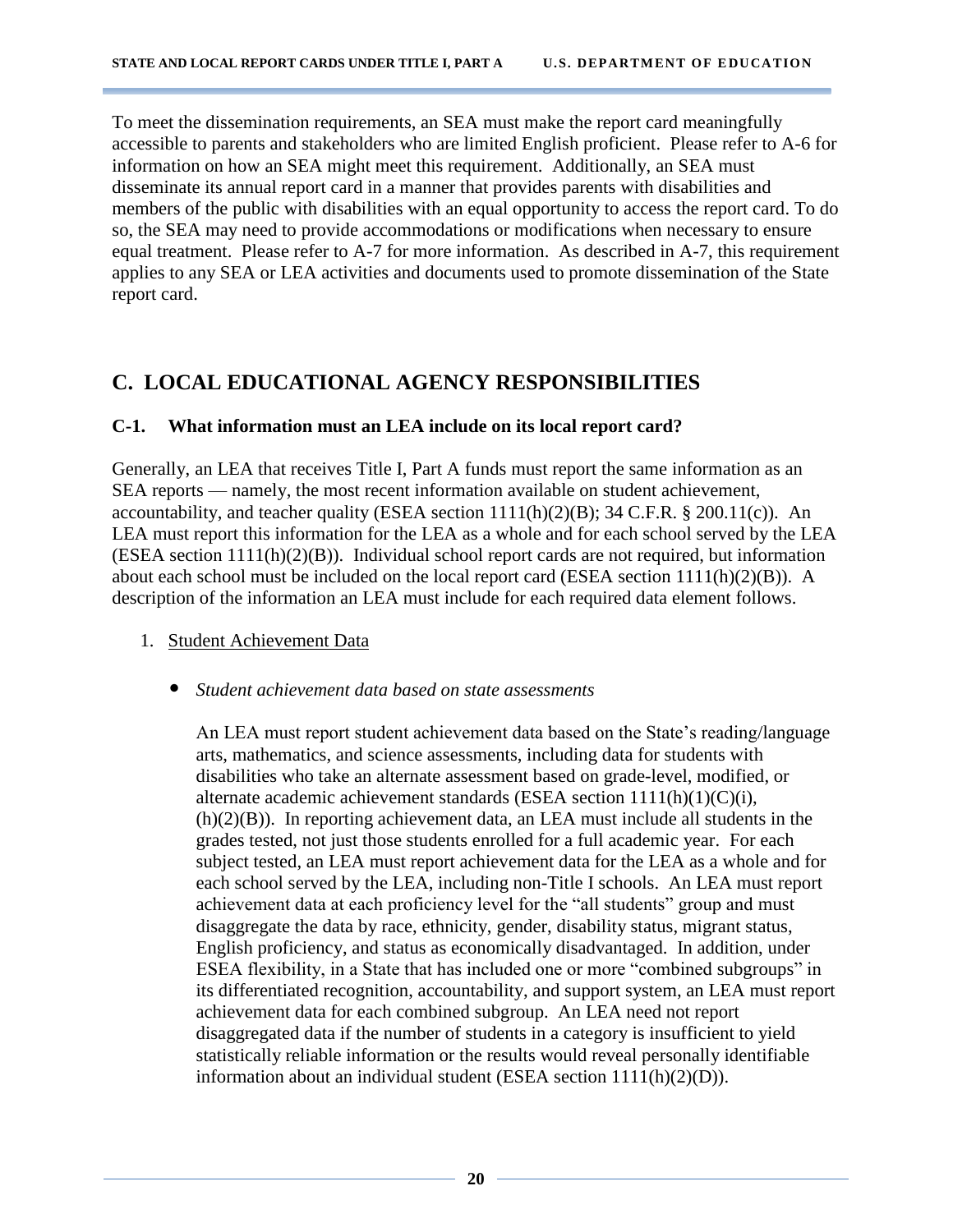At the LEA level, the LEA must include information that shows how its students' achievement on the State's assessments compare to students in the State as a whole  $(ESEA section 1111(h)(2)(B)(i)(II))$ ; at the school level, the LEA must include information that shows how the school's students achievement on the State's assessments compare to students in the LEA and the State as a whole (ESEA section  $1111(h)(2)(B)(ii)(II)).$ 

• Participation rates on State assessments

An LEA must report the percentage of students who are not tested on the State's reading/language arts, mathematics, and science assessments and must disaggregate those rates by race, ethnicity, gender, disability status, migrant status, English proficiency, and status as economically disadvantaged (ESEA section  $1111(h)(1)(C(iii), (h)(2)(B))$ . In the alternative, an LEA may report the percentage of students who are tested, disaggregated by race, ethnicity, gender, disability status, English proficiency, and status as economically disadvantaged. If an LEA is in a State that has received ESEA flexibility and has included one or more combined subgroups in its differentiated recognition, accountability, and support system, the LEA must report participation rates for each combined subgroup also. An LEA need not report disaggregated participation rates if the number of students in a category is insufficient to yield statistically reliable information or the results would reveal personally identifiable information about an individual student (ESEA section  $1111(h)(1)(C(iii), (h)(2)(D)).$ 

• *Student achievement data based on NAEP*

An LEA must report the State's percentage of students at each achievement level on State NAEP in reading and mathematics for grades four and eight for the "all students" group and must disaggregate the data by race, ethnicity, disability status, English proficiency, and status as economically disadvantaged. In addition, the LEA must report the participation rates for English Learners and students with disabilities (34 C.F.R. § 200.11(c)).

- 2. Accountability Data
	- *A comparison between student academic achievement levels and the applicable AMOs as defined by the SEA in reading/language arts and in mathematics*

An LEA must report a comparison between student academic achievement levels and the applicable AMOs as defined by the SEA in reading/language arts and in mathematics (ESEA section  $1111(h)(1)(C)(ii)$ ,  $(h)(2)(B)$ ). The LEA must report this information for the "all students" group and must disaggregate the data by race, ethnicity, disability status, English proficiency, and status as economically disadvantaged, unless the number of students in a category is insufficient to yield statistically reliable information or the results would reveal personally identifiable information about an individual student. Specifically, the LEA must report the actual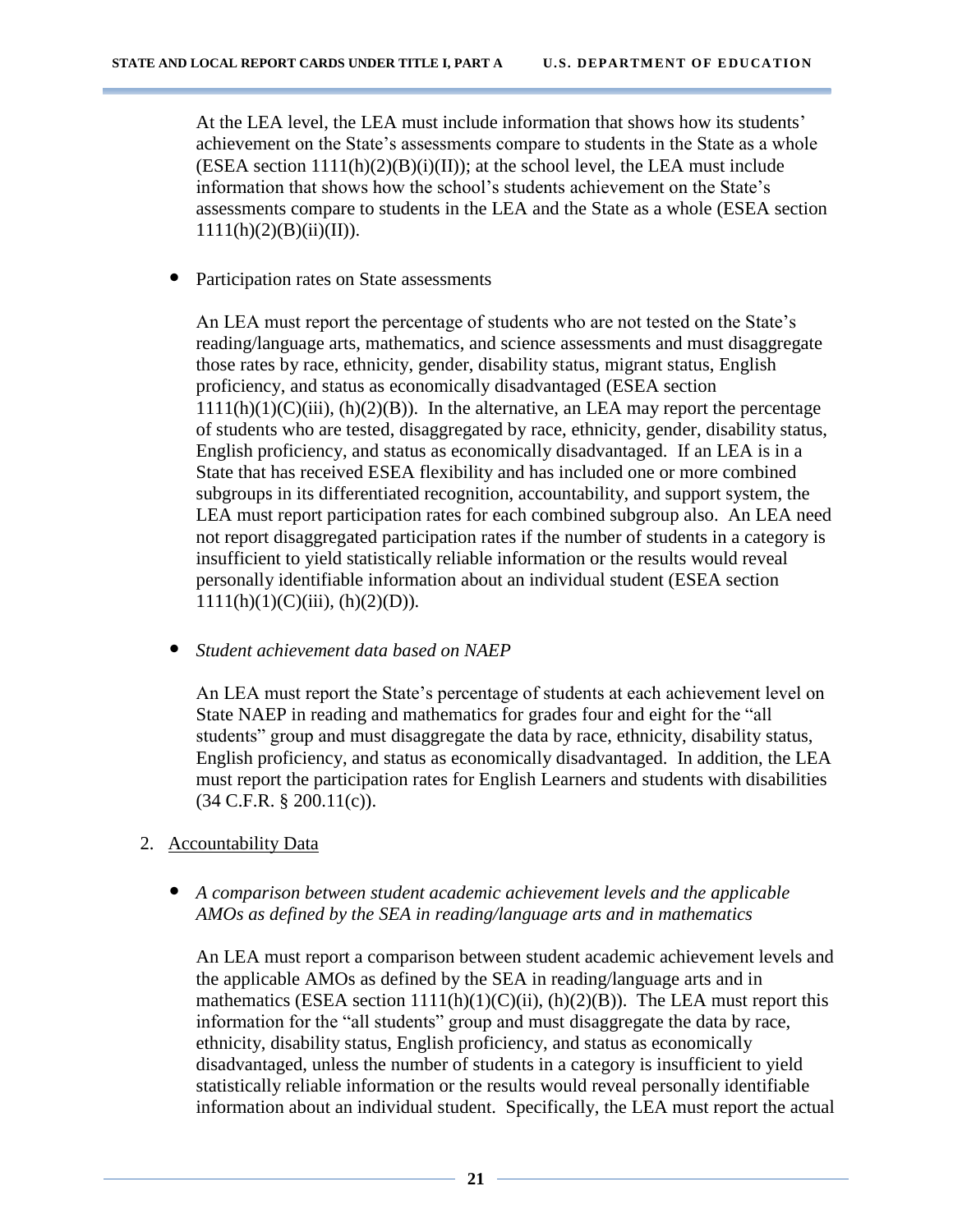percentage of students in each group who are proficient (including those who are above proficient) compared to the applicable AMOs as well as whether the group met or did not meet those AMOs. In a State that has defined new AMOs under ESEA flexibility, an LEA must report performance against those AMOs. In presenting this comparison at the school and LEA level, the LEA may only include the scores for those students who were enrolled in the same school or in schools in the LEA, respectively, for a full academic year as defined by the SEA (ESEA section  $1111(b)(3)(C)(xi)$ . An LEA in a State that has included one or more "combined" subgroups" in its differentiated recognition, accountability, and support system under ESEA flexibility would need to report this information for a combined subgroup only if the SEA set performance targets for that combined subgroup.

#### • *Data on student performance on the "other academic indicators"*

At the high school level, an LEA must report a four-year adjusted cohort graduation rate as defined in 34 C.F.R. § 200.19(b)(1) (ESEA section 1111(h)(1)(C)(vi),  $(h)(2)(B)$ ; 34 C.F.R. § 200.19 $(b)(4)$ ). The LEA may also report any extended-year graduation rate or rates that have been approved for the State (34 C.F.R. §§  $200.19(b)(1)(v)$  and  $(b)(4)(ii)(B)$ ). At the elementary and middle school levels, an LEA must report the "other academic indicators" that the SEA has selected under ESEA section  $1111(b)(2)(C)(vi)$  (ESEA section  $1111(h)(1)(C)(v)$ , (h)(2)(B); 34 C.F.R § 200.19(a)(3)). The LEA must also report whether the SEA's goal or annual targets were met or not met for each "other academic indicator," including graduation rate.

An LEA must report this information for the "all students" group and must disaggregate the data by race, ethnicity, disability status, English proficiency, and status as economically disadvantaged, unless the number of students in a category is insufficient to yield statistically reliable information or the results would reveal personally identifiable information about an individual student. An LEA in a State that has included one or more "combined subgroups" in its differentiated recognition, accountability, and support system under ESEA flexibility must report high school graduation rate data and elementary and middle school "other academic indicators" data for each combined subgroup.

At the LEA level, the LEA must include information that shows how its students performed on the other academic indicators, including graduation rate, compared to students in the State as a whole (ESEA section  $1111(h)(2)(B)(i)(II)$ ; at the school level, the LEA must include information that shows how each school's students performed on those indicators compared to students in the LEA as a whole and in the State as a whole (ESEA section  $1111(h)(2)(B)(ii)(II)$ ).

Please note that, in reporting graduation rates, an LEA may not take into consideration whether a student has been in the same school or schools in the LEA for a "full academic year." See E-2.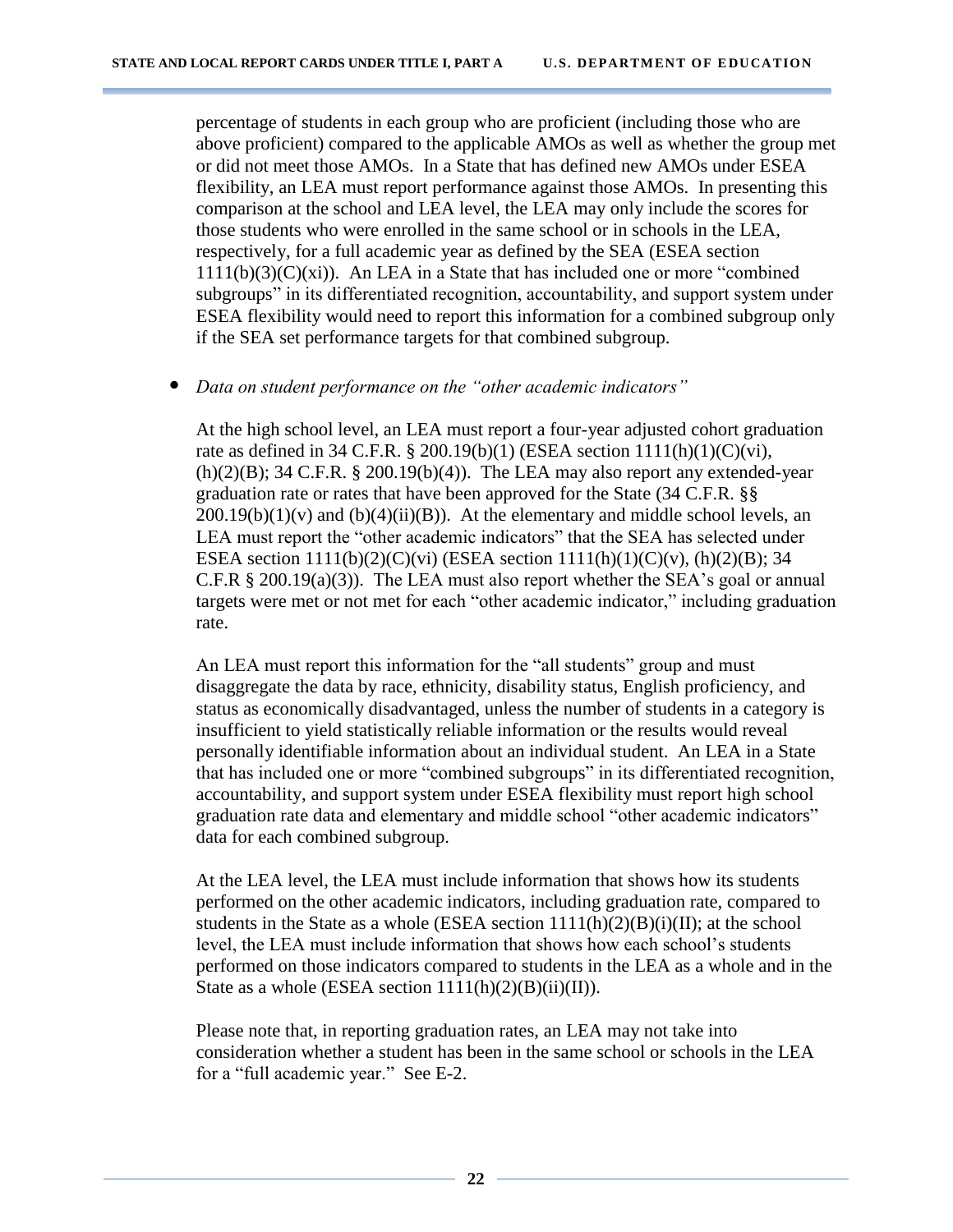• *Information on LEAs and schools making AYP*

Except as noted below, for each school and the LEA as a whole, an LEA must report whether the entity made AYP (ESEA section  $1111(h)(1)(C)(vii)$ ,  $(h)(2)(B)$ ).

If an LEA is in a State that receives ESEA flexibility and has been granted a waiver of determining AYP, the LEA is no longer required to report AYP determinations for the LEA and its schools. Rather, as noted above, the LEA would report against the AMOs defined by the SEA, participation rates on the State's assessments, and performance on the other academic indicators, including graduation rate.

#### • *Information on identified schools*

LEAs in States that receive ESEA flexibility: An LEA must include on its annual local report card the names of the LEA's reward, priority, and focus schools the SEA has identified under its differentiated recognition, accountability, and support system. Where an SEA described other categories of schools in its ESEA flexibility request, particularly for other Title I schools, the Department strongly encourages the LEA to identify those other categories of schools on its annual report card. The Department also strongly encourages the LEA to report other school designations described in the SEA's approved ESEA flexibility request. For example, several States that received ESEA flexibility assign letter grades or numerical grades to rate the performance of public schools. The LEA is no longer required to report whether the LEA or any of its schools has been identified for improvement, corrective action, or restructuring, unless the SEA is continuing to calculate and report AYP as part of its differentiated recognition, accountability, and support system under ESEA flexibility..

LEAs in States that do not receive ESEA flexibility: An LEA in a State that does not receive ESEA flexibility must report whether the LEA is identified for improvement or corrective action as well as the names of each school identified for improvement, corrective action, or restructuring under ESEA section 1116 (ESEA section  $1111(h)(1)(C)(vii)$ ,  $(h)(2)(B)(ii)(I)$ . The LEA must also report the number and percentage of schools identified for school improvement, corrective action, or restructuring and how long each school has been identified (ESEA section  $1111(h)(2)(B)(i)(I)).$ 

#### 3. Teacher Quality Data

An LEA must report on the qualifications of all public elementary and secondary school teachers in the LEA (ESEA section  $1111(h)(1)(C)(viii)$ ,  $(h)(2)(B)$ ). Specifically, the LEA must report the professional qualifications of teachers, the percentage of teachers with emergency or provisional licensure, and the percentage of classes in the LEA not taught by highly qualified teachers in the aggregate and disaggregated by high-poverty compared to low-poverty schools. See F-1, F-2, F-3 and F-4. An LEA with a system in place to measure and report teacher designations of effectiveness should consider including this information in addition to the required teacher qualification data. See F-5.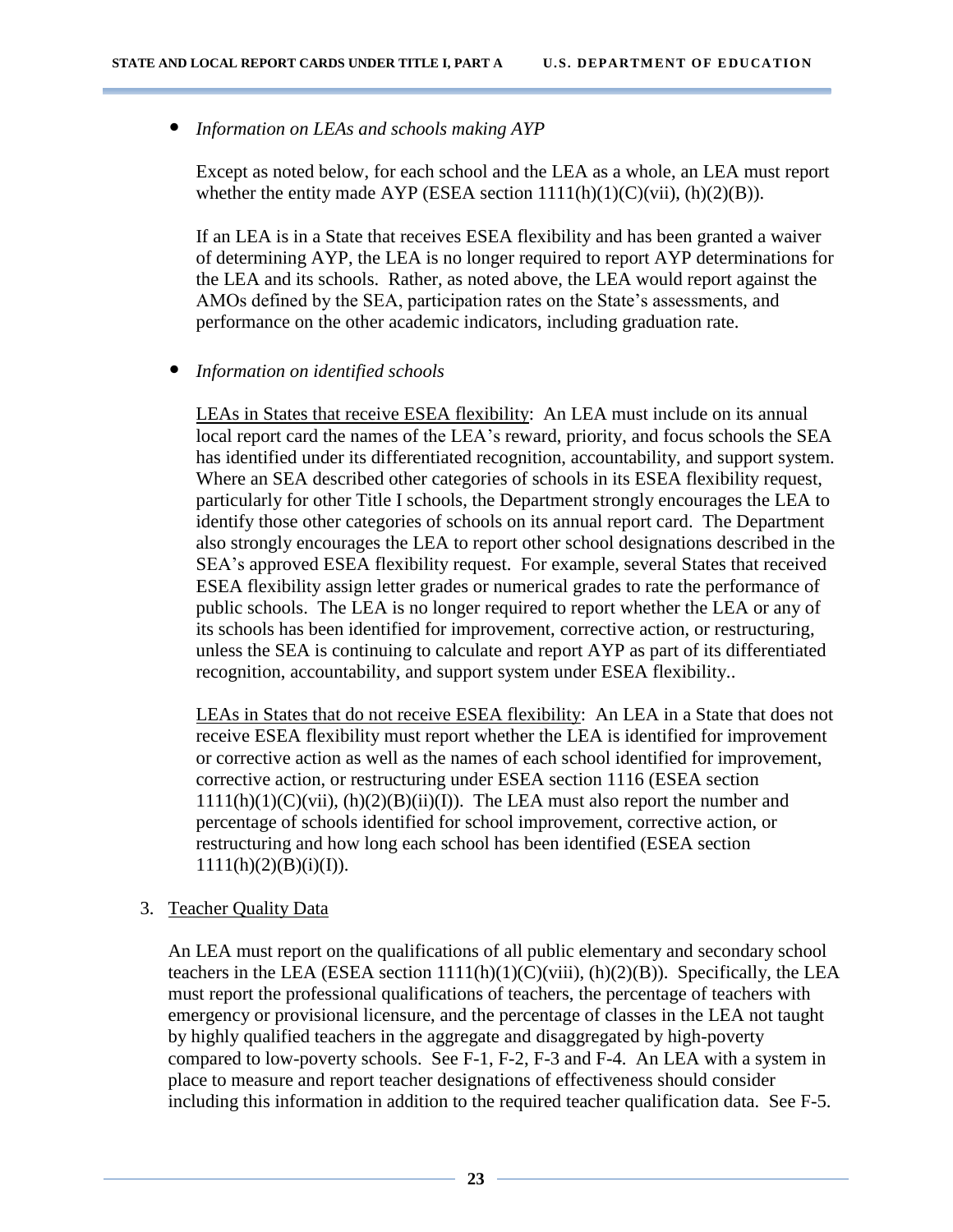The illustrations below describe each of the data elements that an LEA must include on its local report card (e.g., student achievement, accountability, and teacher quality).

#### **Illustration 6: Local-Level Student Achievement Data**

An LEA must include the data elements associated with student achievement detailed below on its local report card. Except as otherwise indicated, the LEA must report student achievement data on the State's assessments in reading/language arts, mathematics, and science. The LEA must report this information for the LEA as a whole and for each school served by the LEA.

| Data element                                                                                                                       | All<br><b>Students</b> | <b>Major</b><br>racial &<br>ethnic<br>groups | <b>Students</b><br>with<br>disabilities <sup>1</sup> | <b>English</b><br>Learners<br>$(EL)$ <sup>2</sup> | Econ.<br>disadvan-<br>taged | <b>Migrant</b> | Gender | Combined<br>subgroups <sup>3</sup> |
|------------------------------------------------------------------------------------------------------------------------------------|------------------------|----------------------------------------------|------------------------------------------------------|---------------------------------------------------|-----------------------------|----------------|--------|------------------------------------|
| <b>Participation Rate on State Assessments</b>                                                                                     |                        |                                              |                                                      |                                                   |                             |                |        |                                    |
| Percentage of students not tested<br>for each subject assessed <sup>4</sup>                                                        | ✓                      | ✓                                            |                                                      | ✓                                                 | ✓                           | ✓              | ✓      |                                    |
| Number of recently arrived EL<br>students exempted from the<br>reading/language arts assessment                                    |                        |                                              |                                                      |                                                   |                             |                |        |                                    |
|                                                                                                                                    |                        |                                              | <b>Student Achievement on State Assessments</b>      |                                                   |                             |                |        |                                    |
| Student achievement at each<br>academic achievement level for<br>each subject assessed <sup>5</sup>                                |                        | ✓                                            |                                                      | ✓                                                 | ✓                           | ✓              |        |                                    |
| Most recent 2-year trend data in<br>student achievement for each<br>subject and grade level assessed                               |                        |                                              |                                                      |                                                   |                             |                |        |                                    |
| LEA achievement compared to<br>State achievement                                                                                   | ✓                      | ✓                                            | ✓                                                    | ✓                                                 | ✓                           | ✓              | ✓      |                                    |
| School achievement compared to<br>LEA and State achievement                                                                        | ✓                      | ✓                                            |                                                      |                                                   | ✓                           | ✓              | ✓      |                                    |
| <b>Student Achievement on State NAEP</b>                                                                                           |                        |                                              |                                                      |                                                   |                             |                |        |                                    |
| Percentage of students at each<br>achievement level in the State on<br>State NAEP in reading and<br>mathematics for grades 4 and 8 |                        |                                              |                                                      |                                                   |                             |                |        |                                    |
| Participation rates for EL students<br>and students with disabilities in<br>the State on State NAEP                                |                        |                                              |                                                      | ✓                                                 |                             |                |        |                                    |

<sup>1</sup> Includes results for all students with disabilities under IDEA, including results on alternate assessments based on grade-level, modified, or alternate academic achievement standards. Does not include results for students covered under Section 504 of the Rehabilitation Act of 1973 but not covered by IDEA. Does not include former students with disabilities.

<sup>2</sup> Does not include former English Learners.

 $3$  Only relevant for LEAs in certain States that receive ESEA flexibility. An LEA in such State should identify what students comprise each combined subgroup.

<sup>4</sup> In the alternative, an LEA may report the percentage of students tested.

<sup>5</sup> An LEA must report student achievement data for each academic achievement level of the State assessment system and should use the academic achievement level "labels" associated with that system.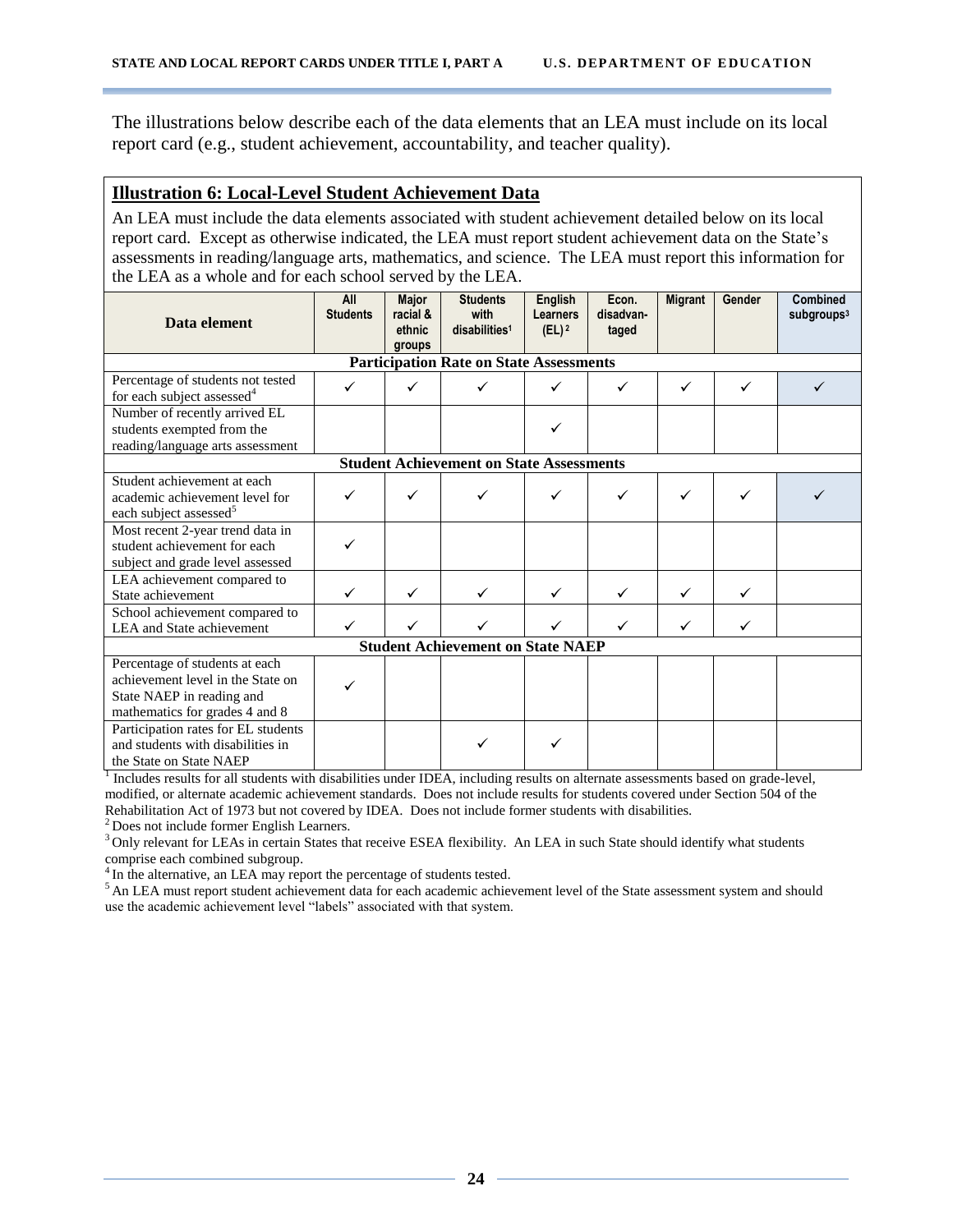#### **Illustration 7: Local-Level Accountability Data**

An LEA must include the data elements associated with accountability detailed below on its local report card. The LEA must report information for the LEA as a whole and for each school served by the LEA.

| Data element                                                                                                                           | All<br>students                                                                                                                                                                                                                                                              | <b>Major</b><br>racial &<br>ethnic<br>subgroups | <b>Students</b><br>with<br>disabilities <sup>1</sup> | <b>English</b><br><b>Learners</b><br>$(EL)^2$ | Econ.<br>disadvan-<br>taged | <b>Combined</b><br>subgroups $3$ |  |
|----------------------------------------------------------------------------------------------------------------------------------------|------------------------------------------------------------------------------------------------------------------------------------------------------------------------------------------------------------------------------------------------------------------------------|-------------------------------------------------|------------------------------------------------------|-----------------------------------------------|-----------------------------|----------------------------------|--|
| Actual achievement against AMOs defined<br>by the SEA in reading/language arts and<br>mathematics                                      | $\checkmark$                                                                                                                                                                                                                                                                 | $\checkmark$                                    | ✓                                                    | ✓                                             | ✓                           |                                  |  |
| AMOs (met/not met) <sup>4</sup>                                                                                                        | $\checkmark$                                                                                                                                                                                                                                                                 | $\checkmark$                                    | $\checkmark$                                         | $\checkmark$                                  | $\checkmark$                |                                  |  |
| Graduation rate for high schools                                                                                                       | $\checkmark$                                                                                                                                                                                                                                                                 | ✓                                               | $\checkmark$                                         | $\checkmark$                                  | $\checkmark$                | $\checkmark$                     |  |
| Graduation rate goal or annual target<br>(met/not met)                                                                                 | $\checkmark$                                                                                                                                                                                                                                                                 | $\checkmark$                                    | $\checkmark$                                         | $\checkmark$                                  | $\checkmark$                | ✓                                |  |
| LEA graduation rate compared with the<br>graduation rate for the State as a whole                                                      | $\checkmark$                                                                                                                                                                                                                                                                 | $\checkmark$                                    | $\checkmark$                                         | $\checkmark$                                  | $\checkmark$                | ✓                                |  |
| High school graduation rate compared with<br>the graduation rate for the State as a whole<br>and for the LEA                           | $\checkmark$                                                                                                                                                                                                                                                                 | ✓                                               | ✓                                                    | ✓                                             | ✓                           | ✓                                |  |
| Information on the other academic<br>indicators for elementary and middle<br>schools, as defined by the SEA (e.g.,<br>attendance rate) | ✓                                                                                                                                                                                                                                                                            | $\checkmark$                                    | $\checkmark$                                         | ✓                                             | $\checkmark$                | $\checkmark$                     |  |
| Other academic indicator goal or annual<br>target (met/not met)                                                                        | $\checkmark$                                                                                                                                                                                                                                                                 | $\checkmark$                                    | $\checkmark$                                         | $\checkmark$                                  | $\checkmark$                | $\checkmark$                     |  |
| LEA other academic indicator compared<br>with the State average for the indicator                                                      | $\checkmark$                                                                                                                                                                                                                                                                 | $\checkmark$                                    | $\checkmark$                                         | $\checkmark$                                  | $\checkmark$                | $\checkmark$                     |  |
| School other academic indicator compared<br>with the LEA average and State average for<br>the indicator                                | ✓                                                                                                                                                                                                                                                                            | ✓                                               | ✓                                                    | ✓                                             | ✓                           | ✓                                |  |
| $AYP$ (met/not met) <sup>5</sup>                                                                                                       | $\overline{\checkmark}$                                                                                                                                                                                                                                                      | $\checkmark$                                    | ✓                                                    | $\checkmark$                                  | $\overline{\checkmark}$     |                                  |  |
|                                                                                                                                        |                                                                                                                                                                                                                                                                              | <b>LEA and School Information</b>               |                                                      |                                               |                             |                                  |  |
| LEAs in States without ESEA flexibility                                                                                                | Names of schools identified for improvement, corrective action, or restructuring<br>under ESEA section 1116<br>Number and percentage of schools identified for improvement, corrective action, or<br>restructuring under ESEA section 1116 and how long each school has been |                                                 |                                                      |                                               |                             |                                  |  |
| LEAs in States with ESEA flexibility                                                                                                   | identified<br>Names of schools identified as reward schools, priority schools, and focus schools<br>and, if applicable, whether the LEA is identified as needing intervention                                                                                                |                                                 |                                                      |                                               |                             |                                  |  |

<sup>1</sup>Includes results for all students with disabilities under IDEA, including results for alternate assessments based on grade-level, modified, or alternate academic achievement standards. Does not include results for students covered under Section 504 of the Rehabilitation Act of 1973 but not covered under IDEA. May include results for former students with disabilities consistent with 34 C.F.R § 200.20(f)(2)(i)(B).

<sup>2</sup> May include results for former English Learners consistent with 34 C.F.R. § 200.20(f)(2)(i)(A).

<sup>3</sup> Only relevant for an LEA in a State that receives ESEA flexibility and includes one or more combined subgroups in its differentiated recognition, accountability, and support system. An LEA should identify what students comprise each combined subgroup. The LEA must report high school graduation rate data and data on the SEA's other academic indicators for elementary and middle schools for each combined subgroup. The LEA need not report performance against AMOs unless the SEA has set performance targets for the combined subgroup.

<sup>4</sup> Only relevant for an LEA in a State that receives ESEA flexibility and, as part of that flexibility, also receives a waiver from making AYP determinations.

 $<sup>5</sup>$  Not necessary for an LEA in a State that receives ESEA flexibility and, as part of that flexibility, also receives a waiver from</sup> making AYP determinations.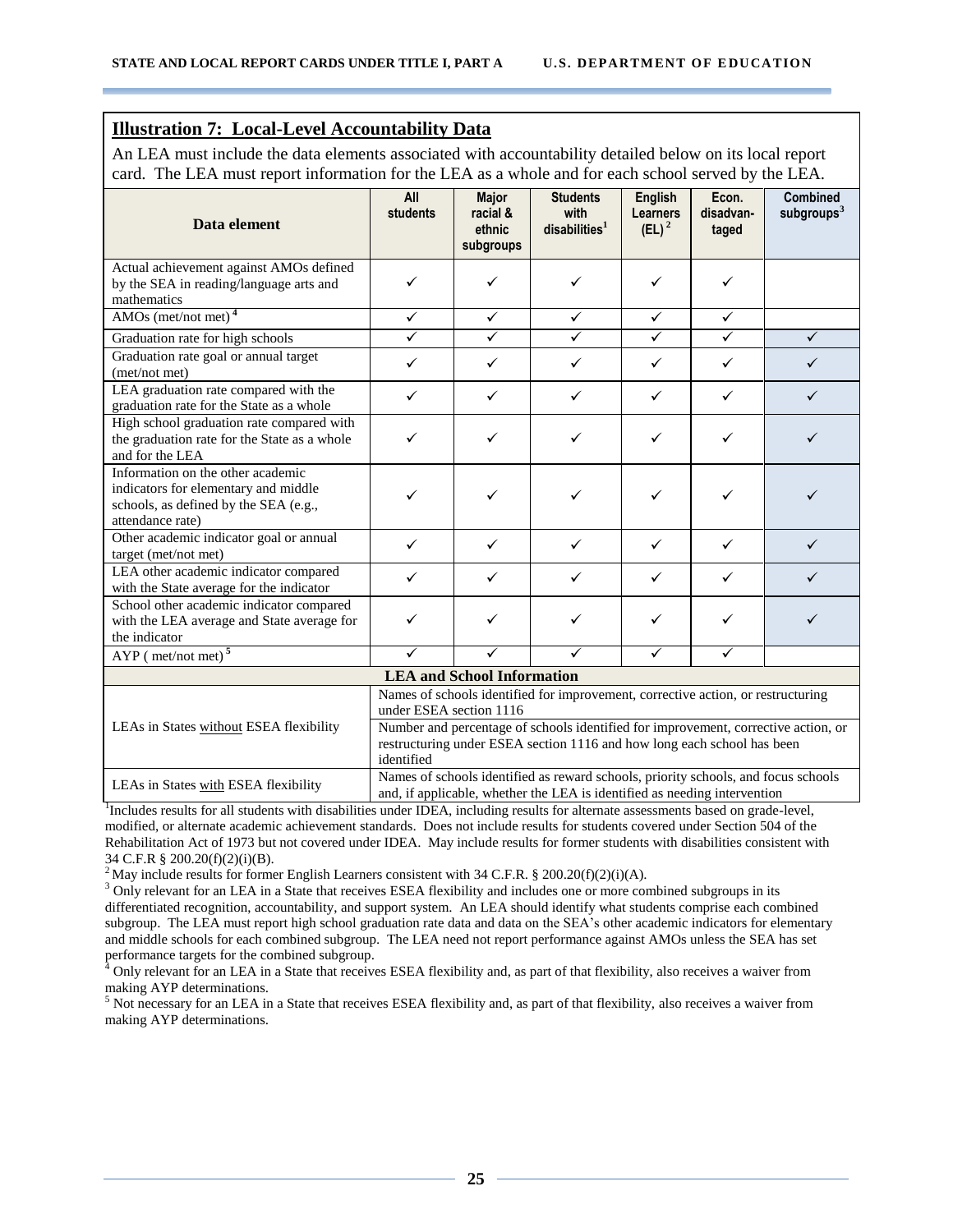#### **Illustration 8: Local-Level Teacher Quality Data**

An example of how teacher quality data could be reported is illustrated below. An LEA must report these data for the LEA as a whole and for each school served by the LEA. In addition to providing these data in table form, an LEA should include contextual information to better demonstrate the relevance of these data to the reporting audience.

| Data element                                                                                                                                                | All schools                                          |                                     |  |
|-------------------------------------------------------------------------------------------------------------------------------------------------------------|------------------------------------------------------|-------------------------------------|--|
| Professional qualifications of all elementary and secondary school teachers in the<br>State (e.g., bachelor's and advanced degrees, licensure) <sup>1</sup> |                                                      |                                     |  |
| Percentage of all elementary and secondary school teachers with emergency or<br>provisional credentials                                                     |                                                      |                                     |  |
|                                                                                                                                                             | <b>High-poverty</b><br>$\overline{\text{schools}}^3$ | Low-poverty<br>schools <sup>3</sup> |  |
| Percentage of classes in the core academic subjects <sup>2</sup> not taught by highly qualified<br>teachers                                                 |                                                      |                                     |  |

 $<sup>1</sup>$  An SEA may determine what information to report on teachers' professional qualifications. Such information might include the</sup> percentage that hold bachelor's and master's degrees or the percentage of teachers who are fully certified.

<sup>2</sup> The term "core academic subject" means English, reading/language arts, mathematics, science, foreign languages, civics and

government, economics, arts, history, and geography (ESEA section 9101(11)).<br><sup>3</sup> Schools in the top quartile of poverty in the State are considered high-poverty and schools in the bottom quartile of poverty in the State are considered low-poverty (ESEA section  $1111(h)(1)(C)(viii)$ ,  $(h)(2)(B)$ ).

#### <span id="page-25-0"></span>**C-2. May an LEA include additional information on its report card?**

Yes. In addition to the data elements required by the ESEA, an LEA may include any other information it determines to be appropriate, whether that information is included on the State report card (ESEA section  $1111(h)(2)(C)$ ). Whether the data are required or optional, an LEA is only permitted to include data that yield statistically reliable information and do not reveal personally identifiable information about an individual student or teacher (ESEA section 1111(h)(2)(D)). For examples of additional information an LEA might include on its report card, see B-2.

#### <span id="page-25-1"></span>**C-3. Must an LEA disseminate its local report card?**

Yes. An LEA that receives Title I, Part A funds must publicly disseminate its report card to:

- All schools served by the LEA;
- All parents of students attending those schools; and
- The community, through public means, such as posting on the Internet, distributing to the media, and distributing through public agencies and public libraries (ESEA section  $1111(h)(2)(A)(i)$ ,  $(h)(2)(E)$ ).

#### <span id="page-25-2"></span>**C-4. How may an LEA meet the requirement to disseminate its local report card to parents?**

To meet the requirement to disseminate local report cards to parents, an SEA may require that an LEA send its report card through the U.S. mail. However, an SEA is not required to do so. In the absence of such a requirement from an SEA, an LEA may meet its responsibility to directly disseminate its report card to parents through the U.S. mail or through other means such as email or by sending the report card home to parents in their child's backpack. In essence, an LEA may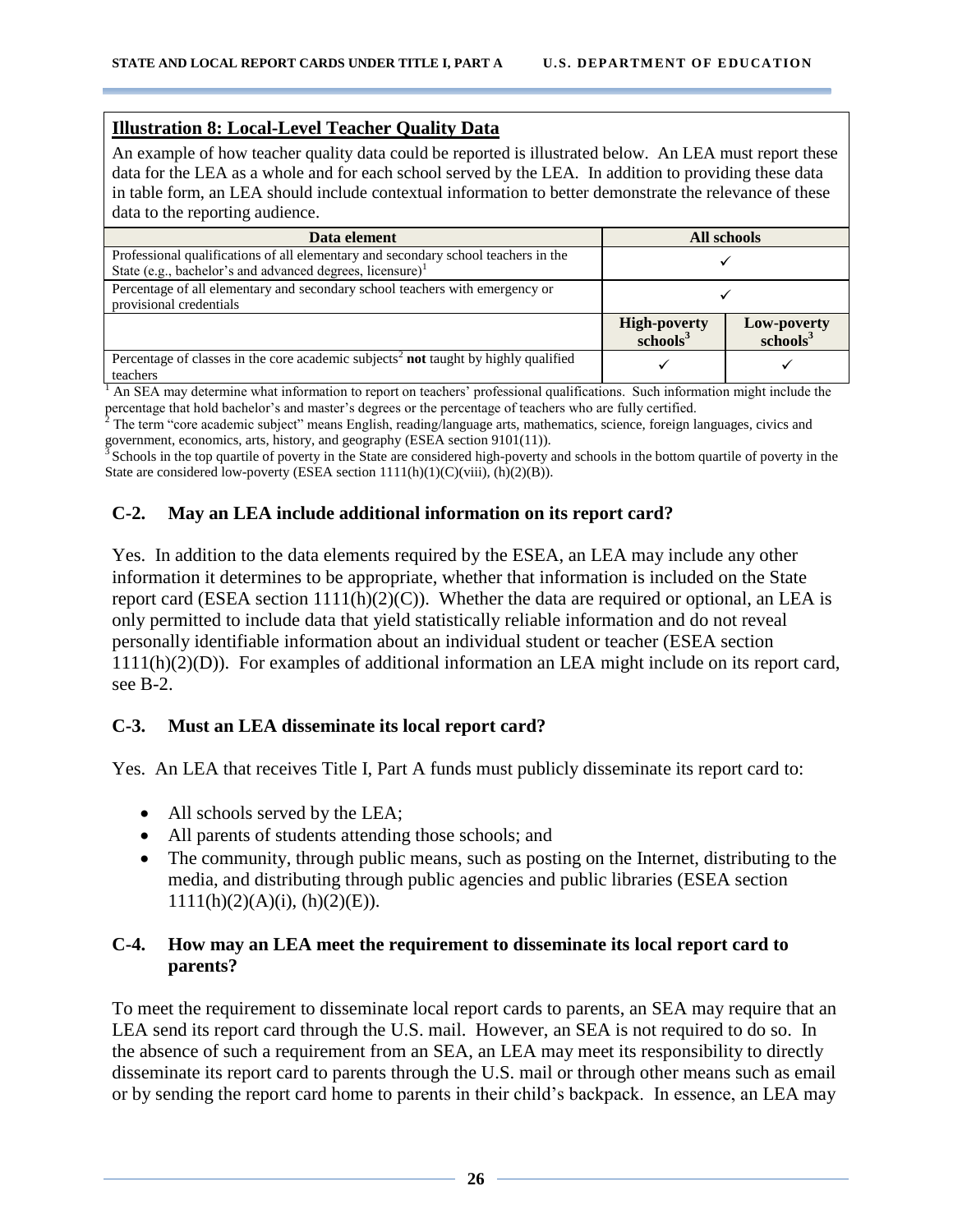use its regular method of communicating with parents to meet the dissemination requirement so long as it provides information to all parents.

In setting this policy, an SEA and its LEAs should consider which method of disseminating a local report card is most likely to reach parents and, in doing so, may wish to consider such factors as family mobility, student grade level, and access to the Internet. An SEA and an LEA might together determine that the particular circumstances of the LEA, or of a subgroup of eligible students within the LEA, necessitate using one dissemination method over another. We encourage an LEA to use multiple dissemination methods so as to ensure that parents receive copies of the local report card.

Additionally, an LEA should bear in mind that it must be able to demonstrate that it has met the requirement to disseminate its report card to parents. For example, if an LEA chooses to send its report card home in a student's backpack, the LEA should consider what evidence would be sufficient to verify that it has met its responsibility to provide parents with copies of that report card.

To meet the dissemination requirements, an LEA must make the report card meaningfully accessible to parents and stakeholders who are limited English proficient. Please refer to A-6 for information on how an LEA might meet this requirement. Additionally, an LEA must disseminate its annual report card in a manner that provides parents with disabilities and members of the public with disabilities with an equal opportunity to access the report card. To do so, the LEA may need to provide accommodations or modifications when necessary to ensure equal treatment. Please refer to A-7 for more information. As described in A-7, this requirement applies to any LEA activities and documents used to disseminate the local report card.

## <span id="page-26-0"></span>**D. REPORTING STUDENT ACHIEVEMENT DATA BASED ON STATE ASSESSMENTS**

#### <span id="page-26-1"></span>**D-1. What achievement data based on State assessments must an SEA or an LEA include on its report card?**

An SEA or an LEA, including those States that receive ESEA flexibility, must report student achievement results based on the reading/language arts, mathematics, and science assessments it administers under ESEA section 1111(b)(3), including results from students with disabilities who take an alternate assessment based on grade-level, modified, or alternate academic achievement standards (ESEA section  $1111(h)(1)(C)(i)$ ,  $(h)(2)(B)$ ). In reporting achievement data, the SEA must include *all students* in the grades tested, not just those students enrolled for a full academic year as defined by the State. See D-2. The SEA must report achievement data at each proficiency level for "all students" group and must disaggregate those data by race, ethnicity, gender, disability status, migrant status, English proficiency, and status as economically disadvantaged.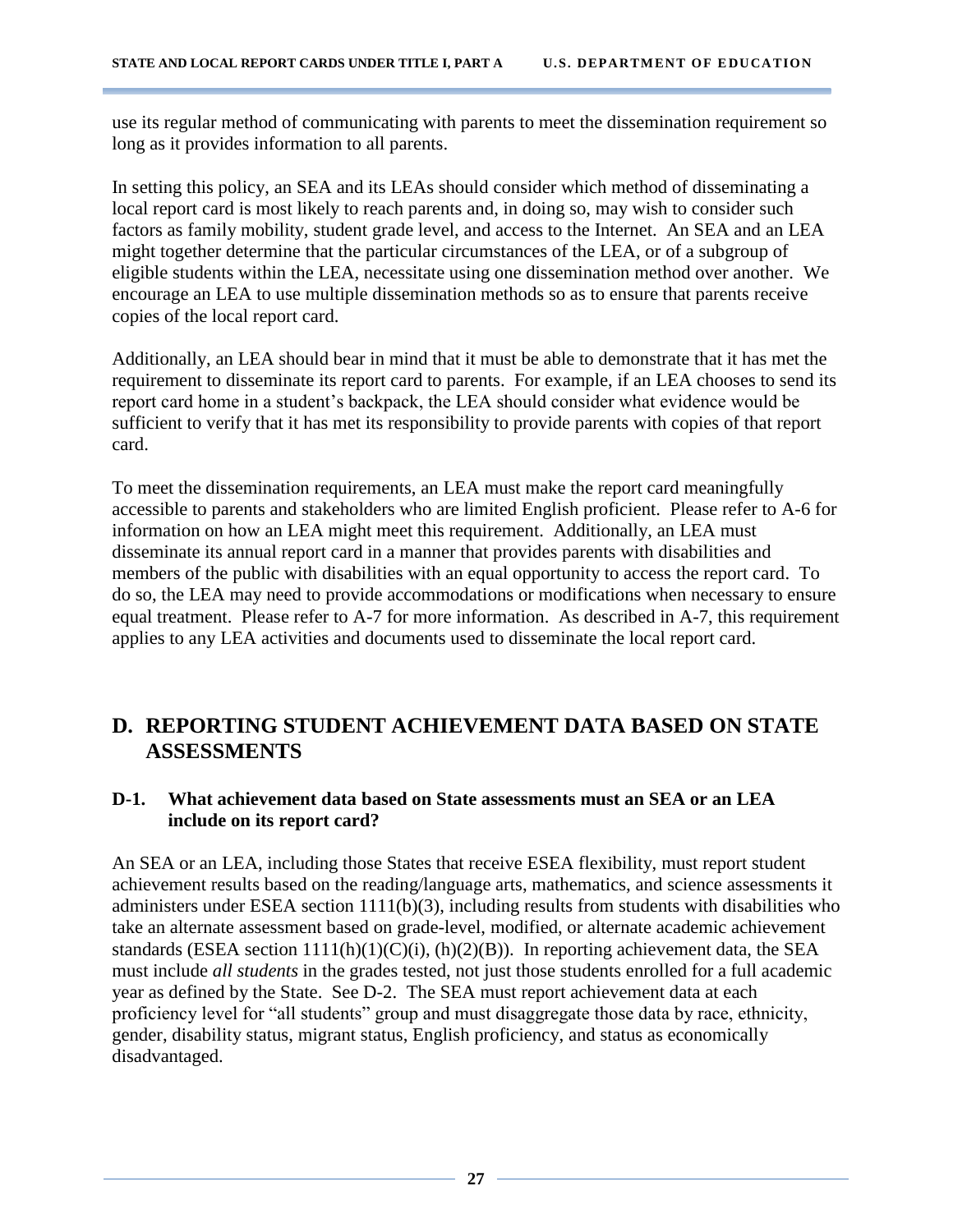In addition to reporting for the subgroups identified above, if an SEA receiving ESEA flexibility has included one or more "combined subgroups" in its State's differentiated recognition, accountability, and support system, the SEA and its LEAs must report achievement data for each combined subgroup. See B-1, Illustration 1, and C-1, Illustration 6.

#### <span id="page-27-0"></span>**D-2. In reporting student achievement, must an SEA or an LEA include students who have not been enrolled for a full academic year?**

Yes. In reporting student achievement results on the State's assessment, an SEA or an LEA must include all students tested  $-$  i.e., those enrolled during the testing window and tested  $$ regardless of full academic year status. In other words, student achievement data must include all students, including those who have not been enrolled for a full academic year as defined by the SEA, and regardless of whether the student is a member of a student subgroup with too few students to meet the State's minimum group size for accountability (34 C.F.R. § 200.7(c)). The SEA or LEA, however, may not report student achievement data if doing so would reveal personally identifiable information about an individual student (ESEA section 1111(h)(1)(C)(i)),  $(h)(2)(D)).$ 

#### <span id="page-27-1"></span>**D-3. In reporting student achievement for the English Learner subgroup, may an SEA or an LEA include results for former English Learners?**

No. An SEA or an LEA may not include achievement results for former English Learners in the English Learner subgroup for reporting student achievement because it is important that parents and the public have a clear picture of the academic achievement of students who are currently learning English (34 C.F.R. § 200.20(f)(2)(iii)(C)). See E-9, however, for a discussion of including former English Learners in the English Learner subgroup for the purpose of reporting accountability determinations.

#### <span id="page-27-2"></span>**D-4. In reporting student achievement for the students with disabilities subgroup, may an SEA or an LEA include results for former students with disabilities?**

No. For reporting student achievement, an SEA or an LEA may not include the scores of former students with disabilities in the students with disabilities subgroup (34 C.F.R. § 200.20(f)  $(2)(iii)(C)$ ). It is important that parents and the public have a clear picture of the academic achievement of those students with disabilities who are currently identified as such under the IDEA and are receiving services. See E-10, however, for a discussion of including former students with disabilities in the students with disabilities subgroup for the purpose of reporting accountability determinations.

#### <span id="page-27-3"></span>**D-5. If an SEA exempts recently arrived English Learners from its reading/language arts assessment, how is achievement for these students reported on State and local report cards?**

An SEA has the flexibility to exclude English Learners in their first 12 months of schooling in the United States from one administration of the reading/language arts assessment (34 C.F.R. §  $200.6(b)(4)(i)(A)$ . If an SEA takes advantage of this flexibility, both the SEA and its LEAs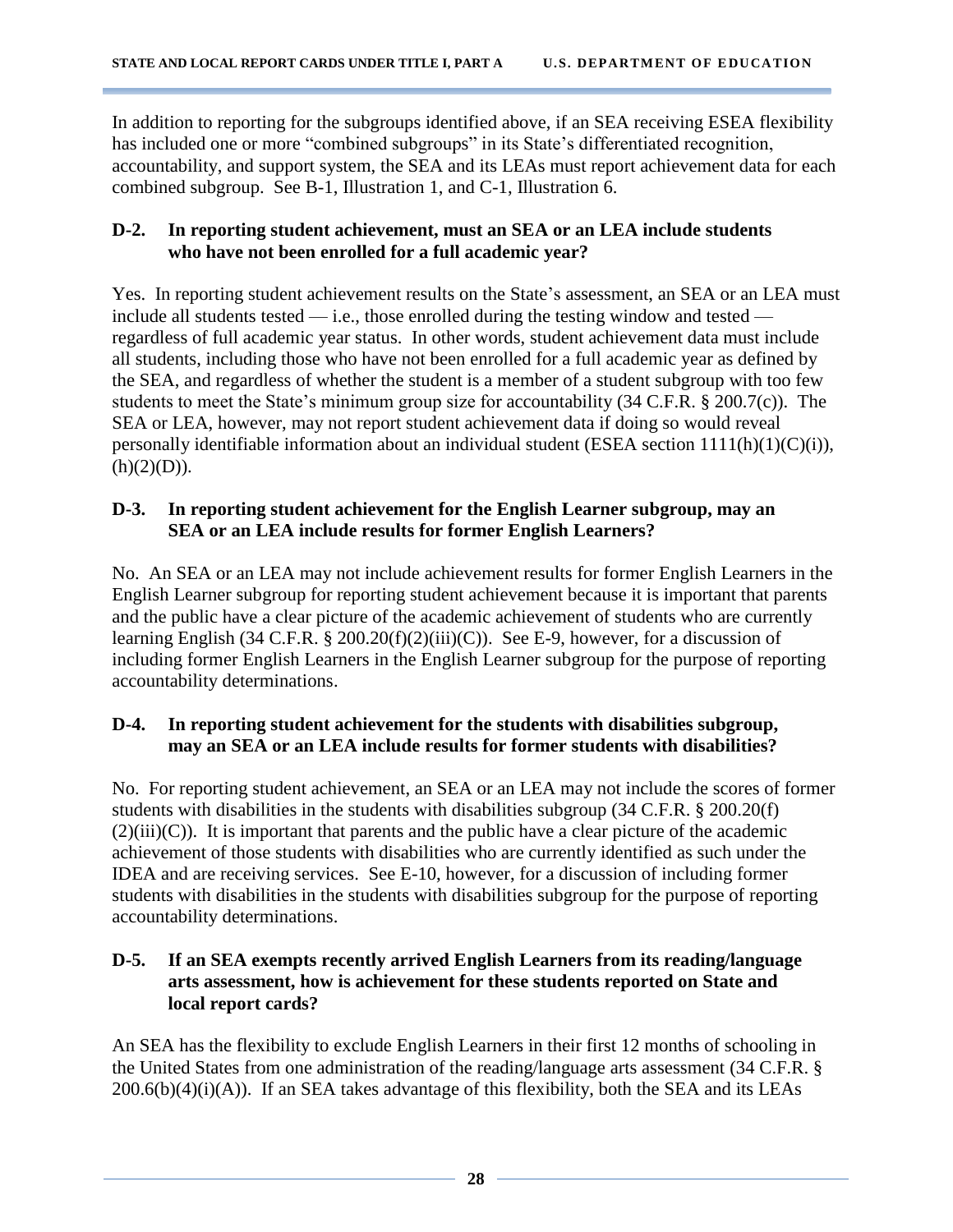must report the number of such exemptions on their report cards (34 C.F.R. § 200.6(b)(4)(i)(C)). Because recently arrived English Learners are exempted from the reading/language arts assessment, an SEA or an LEA need not include data for these students in reporting achievement results for reading/language arts. However, the SEA and LEA must include these students in calculating the participation rate for the State reading/language arts assessment if they take an English proficiency assessment (34 C.F.R. § 200.20(f)(1)(i)(A)). Moreover, if an SEA does not exempt recently arrived English Learners from the State's reading/language arts assessment, the SEA and its LEAs must include results for those students in reporting student achievement.

Recently arrived English Learners are required to participate in the mathematics and science assessments (34 C.F.R. § 200.6(b)(4)(iii)). Accordingly, if a recently arrived English Learner receives a valid mathematics or science score, his or her results must be included in reporting student achievement for those subjects.

As noted in E-12, the SEA has flexibility to exclude the scores of recently arrived English Learners on the mathematics and the reading/language arts assessments (if taken) in reporting accountability determinations, even if those students have been enrolled in the same school or LEA for a full academic year  $(34 \text{ C.F.R.} \S 200.20(f)(1)(ii))$ .

#### <span id="page-28-0"></span>**D-6. How must an SEA or an LEA report results for students with disabilities who take an alternate assessment based on modified or alternate academic achievement standards?**

In the student achievement section of its report card, an SEA or an LEA must report the actual scores received by students who participated in an alternate assessment based on either modified or alternate academic achievement standards (34 C.F.R. § 200.13(c)(7)(v)). This is required even if the State or LEA exceeds the caps on the percentage of students who score proficient or above on the alternate assessment (2.0 percent on the alternate assessment based on modified academic achievement standards and 1.0 percent on the alternate assessment based on alternate academic achievement standards). See E-11 for how an SEA or an LEA includes the scores of students with disabilities who take an alternate assessment based on alternate or modified academic achievement standards in reporting accountability determinations if a State or an LEA exceeds the caps.

#### <span id="page-28-1"></span>**D-7. What information must an SEA or an LEA include on its report card regarding participation rates?**

An SEA or an LEA must report the percentage of students who are not tested on the State's reading/languages, mathematics, and science assessments and must disaggregate those rates by race, ethnicity, gender, disability status, English proficiency, and status as economically disadvantaged (ESEA section  $1111(h)(1)(C)(iii)$ ,  $(h)(2)(B)$ ). In the alternative, an SEA or an LEA may report the percentage of students who are tested. If an SEA that has received ESEA flexibility has included one or more combined subgroups in its differentiated recognition, accountability, and support system, the SEA and its LEAs must report participation rates for each combined subgroup also.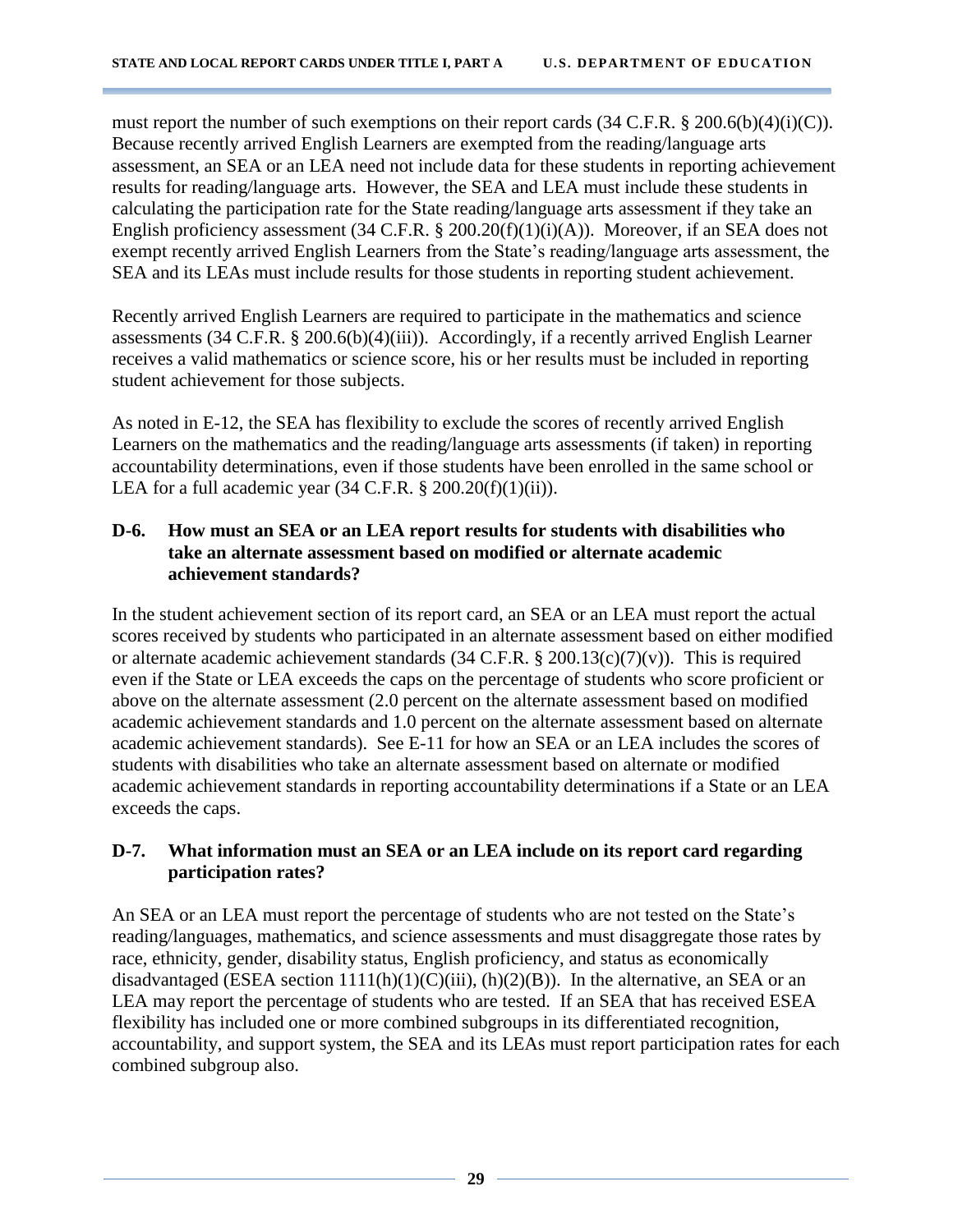#### <span id="page-29-0"></span>**D-8. May an SEA or an LEA count students without a valid score as participating in the State assessments?**

No. Under both the IDEA and the ESEA, students without a valid score may not be reported as participating in State assessments on either the State or local report card (34 C.F.R. §§  $200.20(c)(3), 300.160(b)(2), (f)(1)).$ 

# <span id="page-29-1"></span>**E. REPORTING SCHOOL ACCOUNTABILITY INFORMATION**

#### <span id="page-29-2"></span>**E-1. In a State that receives ESEA flexibility, what accountability information must an SEA or an LEA include on its report card?**

Under ESEA flexibility, an SEA or an LEA must include on its report card all of the information required under ESEA section 1111(h)(1) and (h)(2), respectively. See B-1 and C-1. This information must be modified, as necessary, to reflect the SEA's ESEA flexibility request. For example, schools identified under the SEA's new differentiated recognition, accountability, and support system, including reward schools, priority schools, and focus schools, must be listed on the annual report cards. Where an SEA described other categories of schools in its ESEA flexibility request, particularly other Title I schools, the Department strongly encourages the SEA and its LEAs to identify those other categories of schools on its annual report card. The Department also strongly encourages the SEA and its LEAs to report other school designations described in the SEA's approved ESEA flexibility request, such as school letter grades, to rate the performance of schools. However, an SEA and its LEAs no longer have to report on LEAs and schools that have been identified for improvement, corrective action, or restructuring, unless the SEA is continuing to calculate and report AYP as part of its differentiated recognition, accountability, and support system under ESEA flexibility.

Similarly, an SEA that receives ESEA flexibility may have requested and received a waiver of making AYP determinations. Such an SEA would not need to make an AYP determination for its LEAs, and its LEAs would not need to make an AYP determination for their schools. Instead, the SEA would report for the State as a whole and each LEA would report for the LEA as a whole and for each school information for the "all students" group and for all subgroups identified in ESEA section  $1111(b)(2)(C)(v)(II)$ . This information consists of performance against the State's AMOs and whether those AMOs have been met, participation rates on the State's assessments, the four-year adjusted cohort graduation rates for high schools, and the selected other academic indicators for elementary and middle schools, and whether the State's goals or annual targets have been met. With respect to reporting performance against AMOs, an SEA or an LEA may include only students who have been in the same school or LEA for a full academic year.

In addition, if an SEA has included one or more "combined subgroups" in its State's differentiated recognition, accountability, and support system, the SEA and its LEAs must report this information for each combined subgroup, with the exception of reporting against the State's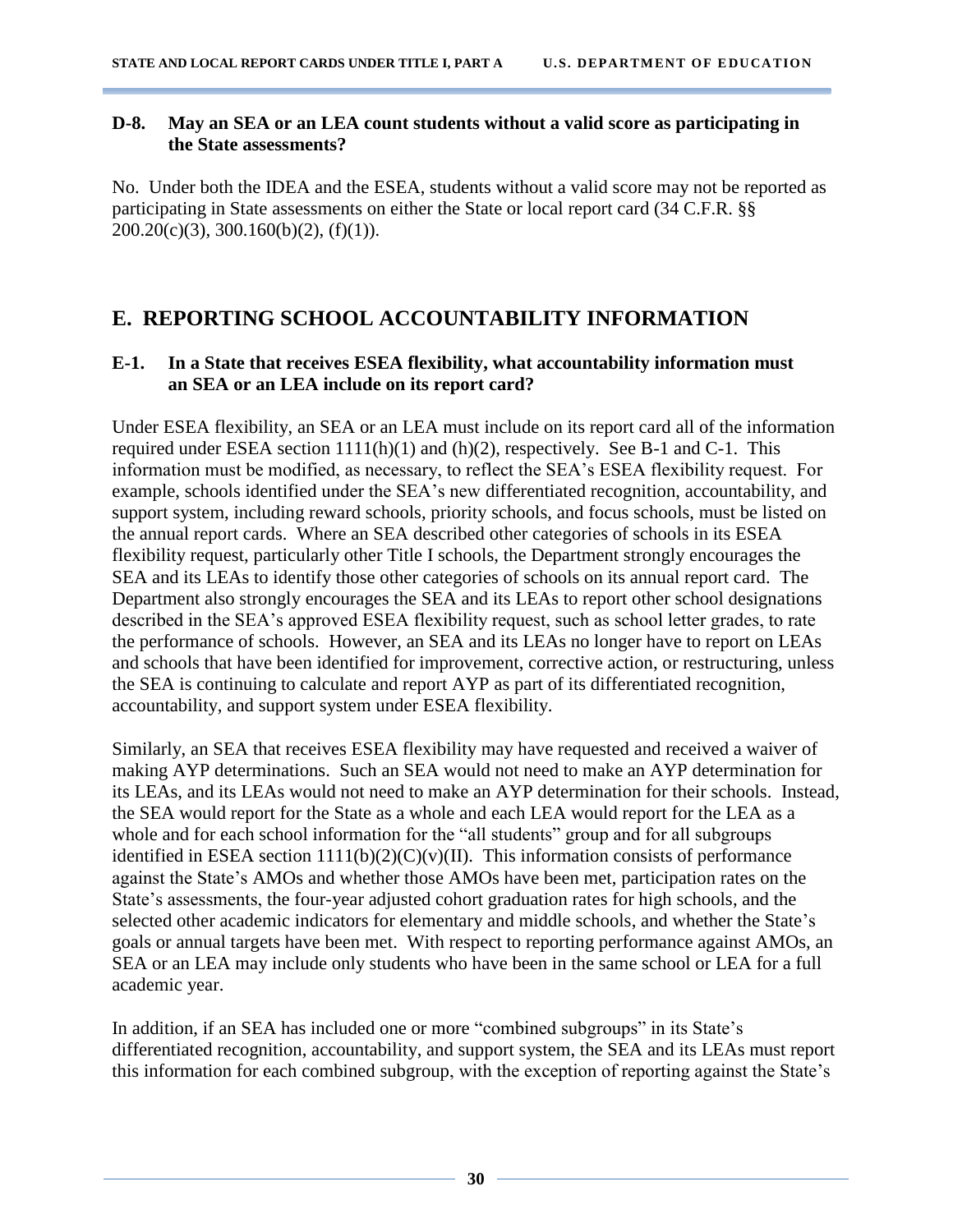AMOs unless the SEA set targets for the combined subgroup. See B-1, Illustration 2 and C-1, Illustration 7.

Some SEAs receiving ESEA flexibility have included in their accountability system additional measures of school and student success, such as student growth, achievement gaps between subgroups, SAT or ACT scores, and the percentage of students earning an industry recognized credential. The Department encourages an SEA or an LEA to include information on all of the indicators used in the State's accountability system on its report card. See B-2 and C-2.

#### <span id="page-30-0"></span>**E-2. May an SEA or an LEA include only students who have been enrolled in the same school or LEA for a "full academic year" in calculating and reporting graduation rates?**

No. ESEA section  $1111(b)(3)(C)(xi)$ , which precludes an SEA or an LEA from including in AYP determinations or performance measurements against the State's AMOs the assessment results of students who have not been enrolled in a single school or LEA for a "full academic year," does not apply to graduation rate. Earning a diploma is a multi-year process, and the fouryear and extended-year graduation rates follow cohorts of students over four or more years. These rates intentionally account for students moving in and out of a school. Thus, calculating graduation rates is inconsistent with the concept of a student's placement in a single school or LEA for a "full academic year." See the Department's guidance titled *High School Graduation Rate: Non-Regulatory Guidance* (Dec. 22, 2008), D-15, page 25, available at <http://www2.ed.gov/policy/elsec/guid/hsgrguidance.pdf>.

#### <span id="page-30-1"></span>**E-3. What does the term "four-year adjusted cohort graduation rate" mean?**

The term "four-year adjusted cohort graduation rate" means the number of students who graduate in four years with a regular high school diploma divided by the number of students who form the adjusted cohort for that graduating class  $(34 \text{ C.F.R.} \$ § 200.19(b)(1)(i)(A)). The term "adjusted cohort," as used in this definition, means the number of students who enter grade 9 (or the earliest high school grade) and any students who transfer into the cohort in grades 9 through 12 minus any students removed from the cohort for the reasons specified in 34 C.F.R. §  $200.19(b)(1)(ii)(B).$ 

For more information on calculating four-year adjusted cohort graduation rates, see the Department's *High School Graduation Rate: Non-Regulatory Guidance* (Dec. 28, 2008), available at [www2.ed.gov/policy/elsec/guid/hsgrguidance.pdf.](http://www.ed.gov/policy/elsec/guid/hsgrguidance.pdf)

#### <span id="page-30-2"></span>**E-4. Must an LEA report a four-year adjusted cohort graduation rate for each of its high schools?**

Yes. An LEA must report a four-year adjusted cohort graduation rate in the aggregate and must disaggregate that rate by race, ethnicity, disability status, English proficiency, and status as economically disadvantaged for any school with a graduating cohort unless doing so would reveal personally identifiable information (34 C.F.R. § 200.19(b)(4)(i)). In addition, in a State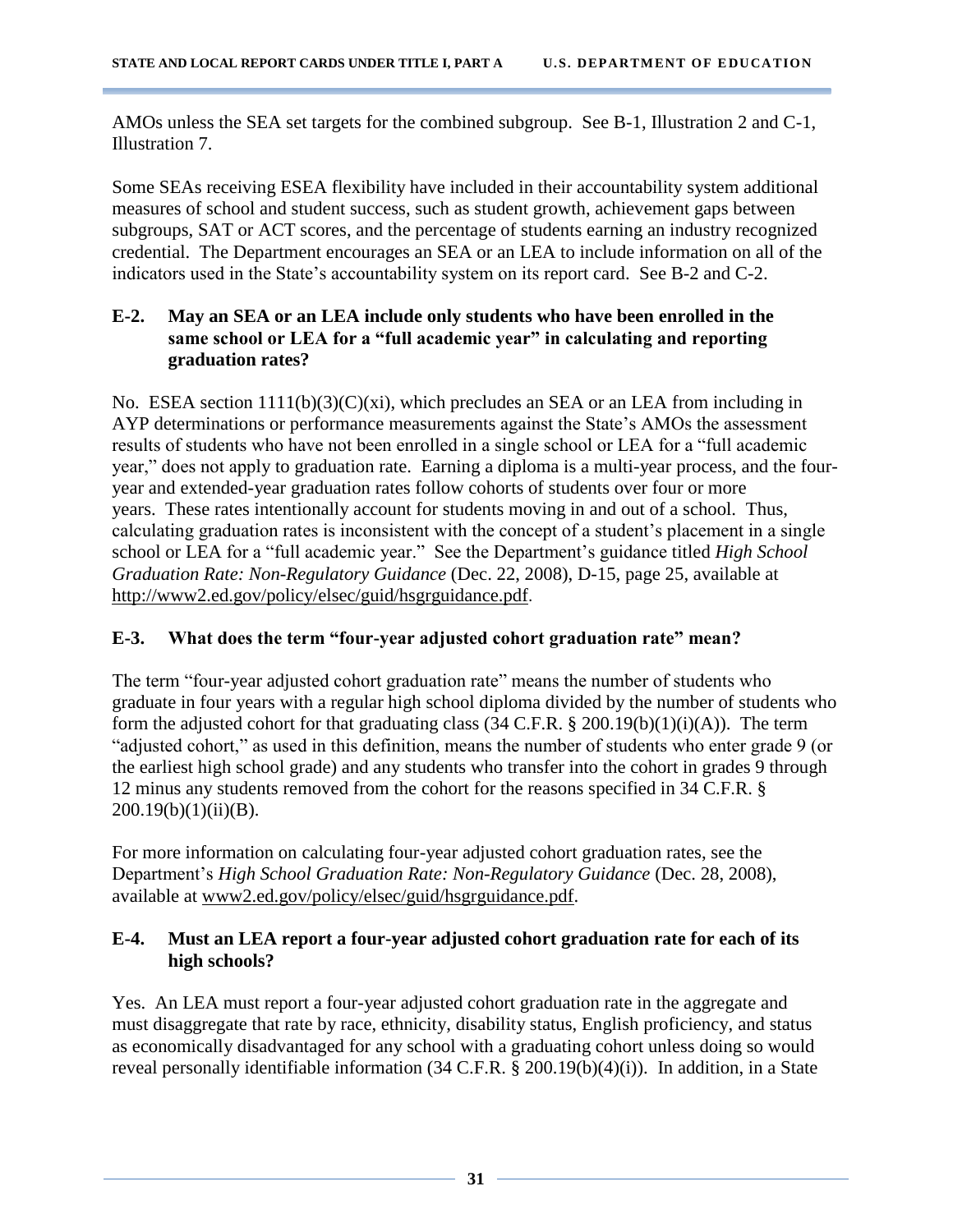that receives ESEA flexibility and includes one or more combined subgroups, an LEA must report a four-year adjusted cohort graduation rate for each combined subgroup.

#### <span id="page-31-0"></span>**E-5. May an SEA or an LEA report more than one graduation rate, such as an extended-year adjusted cohort rate, on its report card?**

Yes. An SEA has the option of calculating one or more extended-year adjusted cohort graduation rates for use in making accountability determinations and reporting (34 C.F.R. §  $200.19(b)(1)(v)$ . If the SEA includes one or more extended-year graduation rates in its State accountability system, the SEA and its LEAs must report that rate or those rates separately from the four-year adjusted cohort graduation rate  $(34 \text{ C.F.R.} \$   $200.19(b)(4)(ii)(B))$ .

#### <span id="page-31-1"></span>**E-6. May an SEA or an LEA report an extended-year graduation rate in place of the four-year graduation rate?**

No. As noted in E-5, an SEA or an LEA that includes an extended-year graduation rate in its accountability determinations must calculate and report that rate separately from, and in addition to, the four-year graduation rate.

#### <span id="page-31-2"></span>**E-7. May an SEA or an LEA "lag" its graduation rate data to include summer graduates in its four-year or extended-year graduation rate?**

Yes. In reporting graduation rate, an SEA or an LEA may, but is not required to, include students who graduate in the summer after their fourth year of high school among the cohort members who graduate in four years. Using lagged graduation rate data in accountability determinations means that the four-year graduation rate from the previous academic year will be used in accountability determinations with the assessment results and participation rate for the current academic year. Lagging data is permitted for both the four-year and extended-year graduation rates. However, regardless of whether an SEA or an LEA uses lagged data in calculating its four-year or extended-year graduation rate, it may not delay annual accountability determinations.

An SEA or an LEA that chooses to lag its graduation rate data in accountability determinations should be clear about this practice on its report card. For example, the SEA or LEA should explain on its report card that the previous school year's graduation rate is used in the current school year's accountability determination in order to include summer graduates.

For more information on using lagged graduation rate data, see the Department's *High School Graduation Rate: Non-Regulatory Guidance* (Dec. 28, 2008), D-5, page 21, available at [www2.ed.gov/policy/elsec/guid/hsgrguidance.pdf.](http://www.ed.gov/policy/elsec/guid/hsgrguidance.pdf)

#### <span id="page-31-3"></span>**E-8. May an SEA or an LEA include other high school indicators beyond graduation rate on its report card?**

An SEA or an LEA may include other high school indicators beyond graduation rate on its report card (ESEA section 1111(h)(1)(D), (h)(2)(C)). An SEA or an LEA, for example, may want to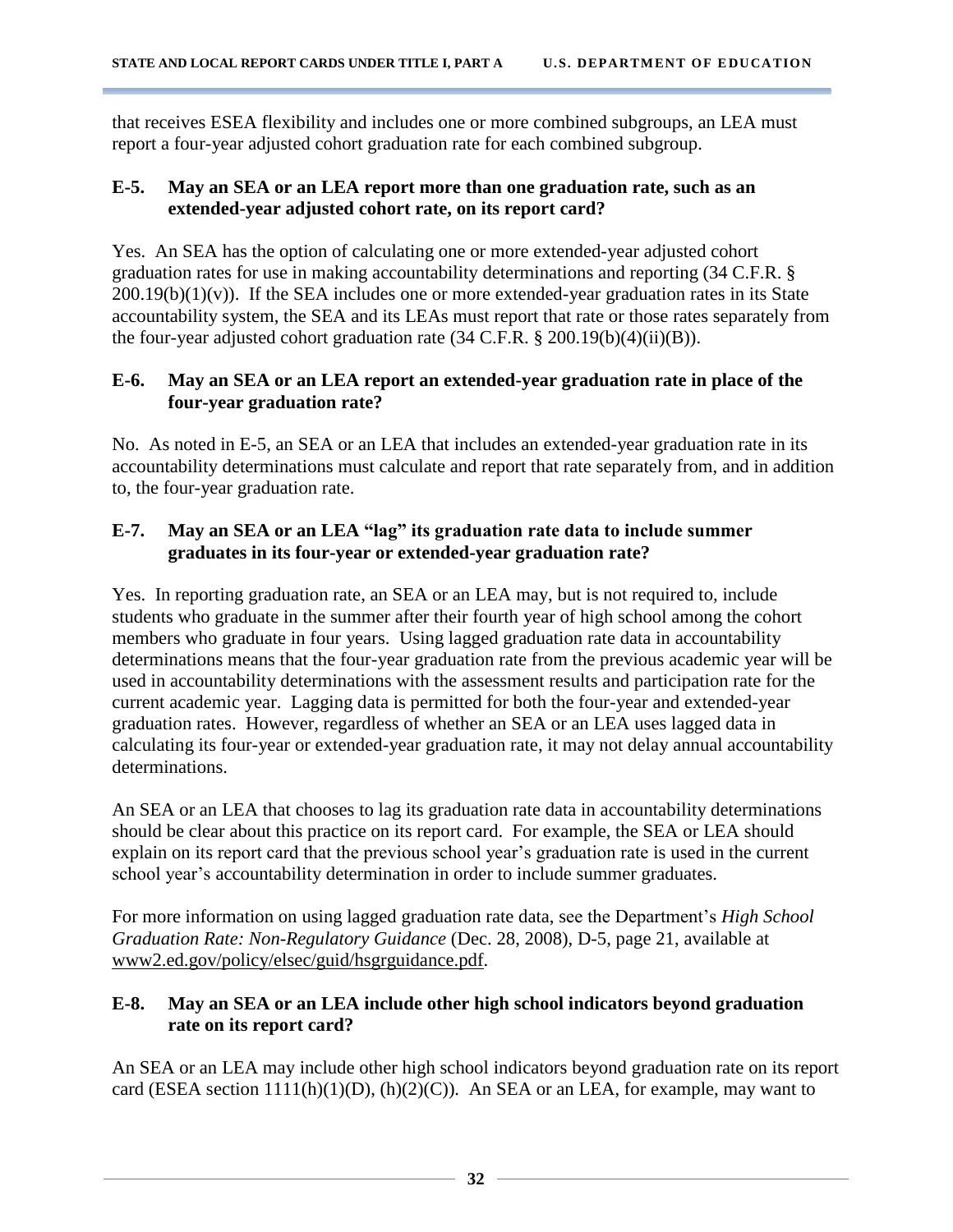include information on the percentage of students who drop out, the total number of students in the graduating cohort, the number who graduated in more than four years and other completion measures. Such information might provide a more complete description of how high schools are addressing the needs of their students by highlighting the number of students graduating within four years, as it relates to other completion measures.

#### <span id="page-32-0"></span>**E-9. May an SEA or an LEA include the achievement results for former English Learners in reporting accountability determinations for the English Learner subgroup?**

Yes. An SEA or an LEA may include the achievement results of former English Learners in reporting accountability results for the English Learner subgroup on the State and local report cards  $(34 \text{ C.F.R. } § 200.20(f)(1)(iii)(A)-(B))$ . Please note, however, that an SEA or an LEA may not include former English Learners in reporting student achievement data for the English Learner subgroup. See B-1, Illustration 1, footnote 2; C-1, Illustration 6, footnote 2; and D-3.

For more guidance regarding the inclusion of former English Learners in accountability determinations, see the Department's guidance, *Assessment and Accountability for Recently Arrived and Former Limited English Proficient (LEP) Students* (May 2007), available at [http://www.ed.gov/policy/elsec/guid/lepguidance.doc.](http://www.ed.gov/policy/elsec/guid/lepguidance.doc)

#### <span id="page-32-1"></span>**E-10. May an SEA or an LEA include the assessment results for former students with disabilities in reporting accountability determinations for the students with disabilities subgroup?**

Yes. An SEA or an LEA may include the assessment results of former students with disabilities in reporting accountability determinations for the students with disabilities subgroup on its report card (34 C.F.R. § 200.20(f)(1)(iii)(A)-(B)). Please note, however, that an SEA or an LEA may not include former students with disabilities in reporting achievement data for the students with disabilities subgroup. See B-1, Illustration 1, footnote 1; C-1; Illustration 6, footnote 1; and D-4.

For more information regarding the inclusion of students who were former students with disabilities in accountability determinations, see the Department's guidance, *Additional Title I Provisions Included in the Regulation Package on Modified Academic Achievement Standards* (July 20, 2007), available at [http://www2.ed.gov/policy/elsec/guid/040907-regs.doc.](http://www2.ed.gov/policy/elsec/guid/040907-regs.doc)

#### <span id="page-32-2"></span>**E-11. How must an SEA or an LEA include the results for students with disabilities who take an alternate assessment based on modified or alternate academic achievement standards in reporting accountability determinations?**

An SEA or an LEA must include the achievement scores of all students with disabilities, including those who take an alternate assessment based on modified or alternate academic achievement standards, in reporting accountability determinations. In the event that the State or an LEA exceeds the caps on the percentage of students who score proficient or advanced on an alternate assessment based on either modified or alternate academic achievement standards (see  $34$  C.F.R. § 200.13(c)(2)-(3)), the SEA or the LEA must reclassify some students as non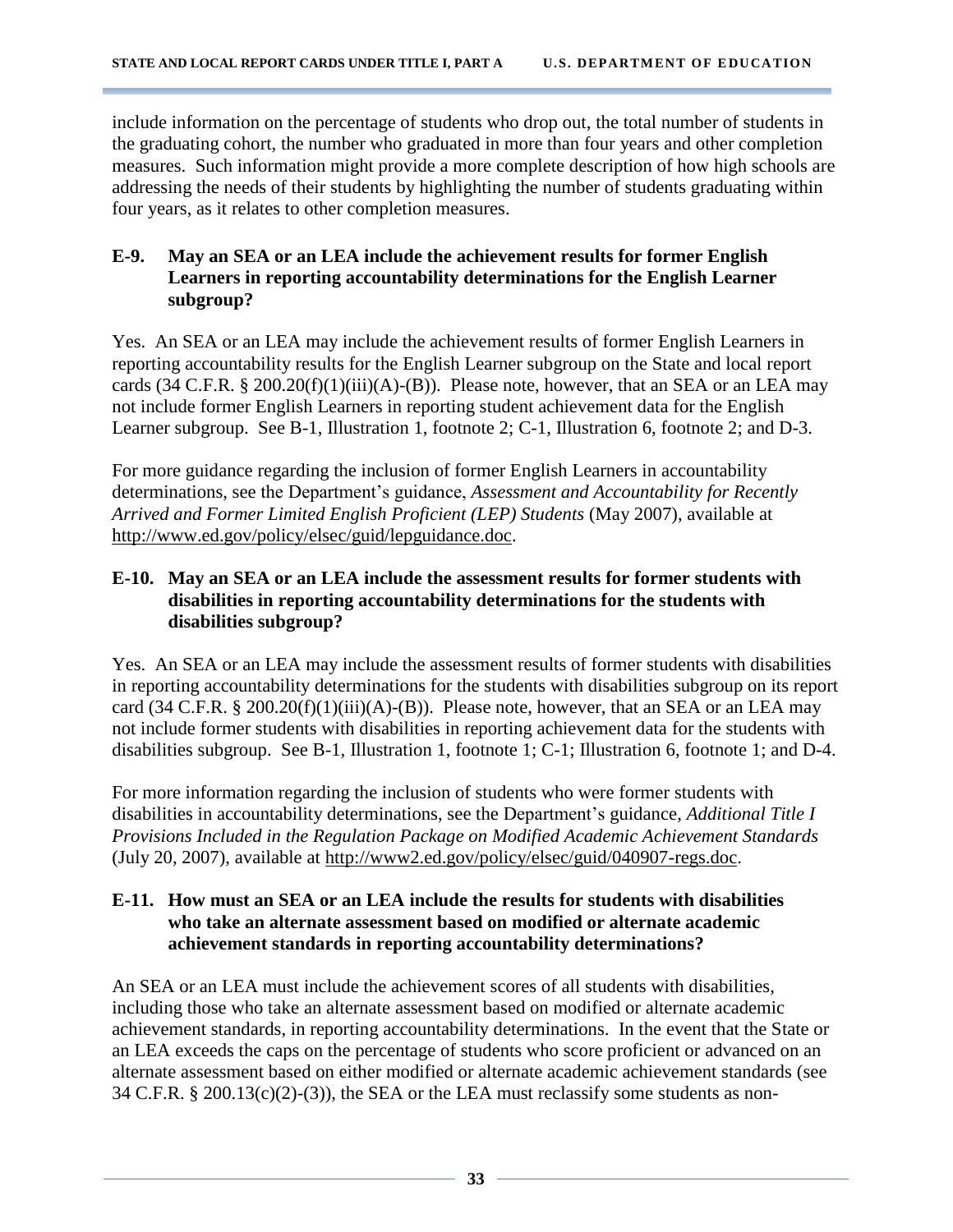proficient for accountability purposes and include the scores as such in any and all subgroups in which those students belong (34 C.F.R. § 200.13(c)(7)). This reclassification applies, for example, to reporting AYP, reporting performance against AMOs, and reporting performance in other aspects of an SEA's accountability system, such as assigning school grades or calculating an index.

For additional details on the caps (2.0 percent for alternate assessments based on modified academic achievement standards and 1.0 percent for alternate assessments based on alternate academic achievement standards), please refer to the Department's guidance on *Modified Academic Achievement Standards* (July 20, 2007), available at [http://www2.ed.gov/policy/speced/guid/nclb/twopercent.doc.](http://www2.ed.gov/policy/speced/guid/nclb/twopercent.doc)

#### <span id="page-33-0"></span>**E-12. If an SEA exempts recently arrived English Learners from its reading/language arts assessment, how are these students reported for accountability purposes on State and local report cards?**

An SEA has the flexibility to exclude English Learners in their first 12 months of schooling in the United States ("recently arrived" English Learners) from one administration of the State's reading/language arts assessment (34 C.F.R. § 200.6(b)(4)(i)(A)). If the SEA includes those students in its reading/language arts assessment, it may exclude their scores from one cycle of accountability determinations. In addition, the SEA has the flexibility to exclude the scores of recently arrived English Learners on the State's mathematics assessment from one cycle of accountability determinations (34 C.F.R. § 200.20(f)(1)(ii)). If an SEA takes advantage of this flexibility, neither the SEA nor its LEAs need to include the scores of recently arrived English Learners in reporting AYP or performance against AMOs, as appropriate, on their respective report card.

#### <span id="page-33-1"></span>**E-13. May an SEA that receives ESEA flexibility use its State report card to publicly report the schools it has identified as reward, priority, and focus schools?**

Yes. An SEA that receives ESEA flexibility may use its State report card to publicly report the schools it has identified as reward, priority, and focus schools. However, to the extent that an SEA does not publish its report card until well into the school year, it would be prudent for the SEA to publicly report its list of reward, priority, and focus schools through another means so that stakeholders, including parents, are aware of the status of their child's school.

# <span id="page-33-2"></span>**F. REPORTING TEACHER QUALITY INFORMATION**

#### <span id="page-33-3"></span>**F-1. Which classes must an SEA or an LEA include when reporting on highly qualified teachers?**

An SEA and an LEA must report annually the number and percentage of classes of core academic subjects taught by highly qualified teachers (ESEA section  $1111(h)(1)(C)(viii)$ , (h)(2)(B)). Core academic subjects are English, reading/language arts, mathematics, science,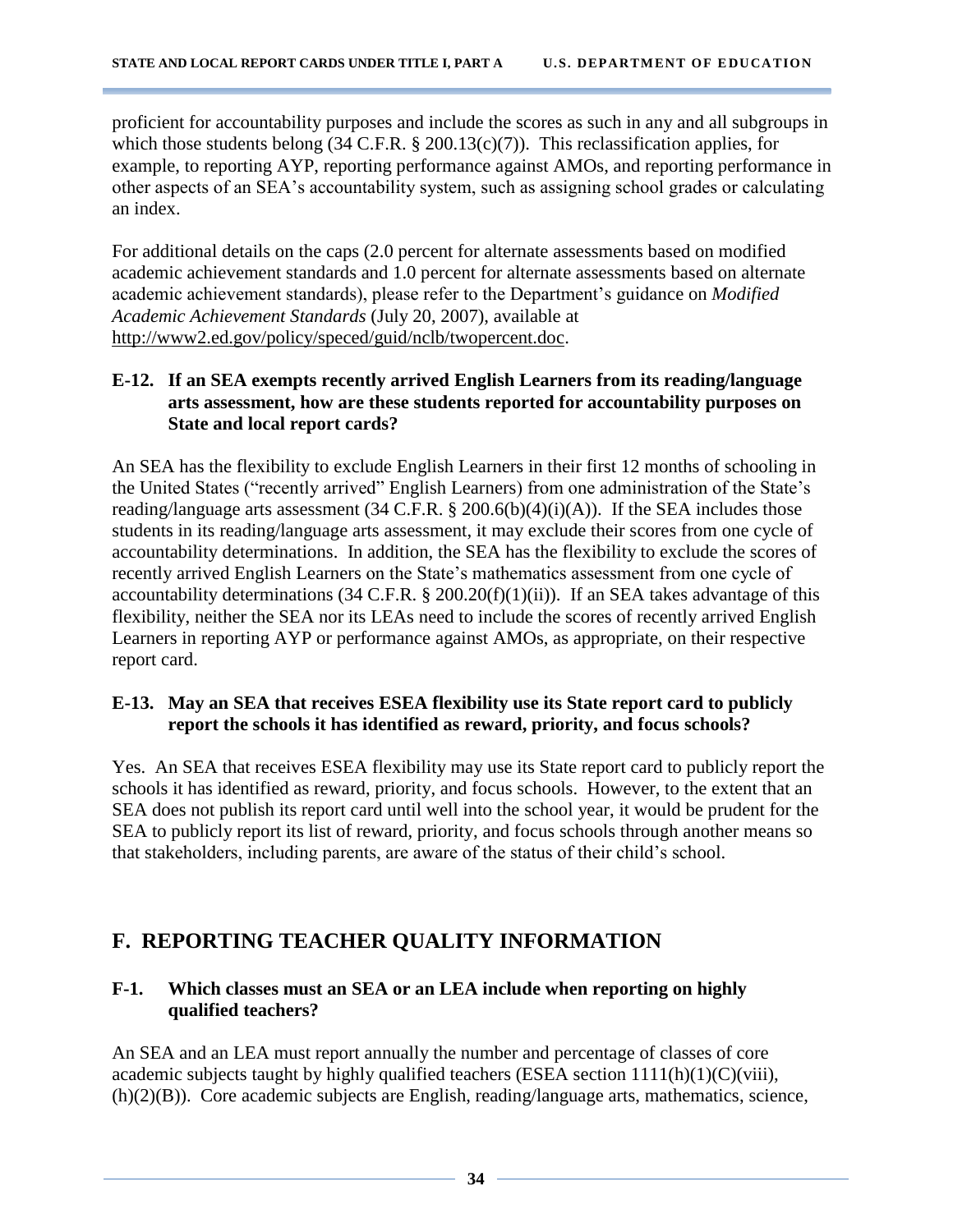foreign languages, civics and government, economics, arts, history, and geography (ESEA section 9101(11)). ESEA section 9101(23) defines the term "highly qualified" teacher.

#### <span id="page-34-0"></span>**F-2. How is a "class" defined for purposes of reporting?**

The Department has defined the required data elements that States collect and report to the Department as part of the ED*Facts* data collection system. ED*Facts* offers the following policy guidance for reporting data related to teacher quality and class.<sup>6</sup>

• How is class defined?

 $\overline{\phantom{a}}$ 

A class is a setting in which organized instruction of core academic course content is provided to one or more students (including cross-age groupings) for a given period of time. (A course may be offered to more than one class.) Instruction, provided by one or more teachers or other staff members, may be delivered in person or via a different medium. Classes that share space should be considered as separate classes if they function as separate units for more than 50 percent of the time.

• How are elementary classes reported?

States have two approaches to reporting elementary classes. An SEA may count selfcontained classrooms as one class or count self-contained classrooms for each subject taught. If a State counts self-contained classrooms as one class, to avoid overrepresenting subject-area specialists and resource teachers, subject-area specialists and resource teachers should also be counted as teaching one class. On the other hand, if a State counts self-contained classrooms as more than one class (each core academic subject taught is a class), then the subject-area specialists and resource teachers would count as teaching multiple classes.

• How are self-contained multiple-subject secondary classes reported?

Each core academic subject for which students are receiving credit toward graduation should be counted. For example, if the same teacher teaches English, calculus, history, and science in a self-contained classroom, these would be counted as four separate classes. If the teacher were highly qualified only to teach English, the English class would be counted as taught by a highly qualified teacher while the other three classes would be counted as not taught by a highly qualified teacher.

In reporting data on elementary and secondary classes, the SEA should use a standard definition for all LEAs and schools in the State. It is important that a definition of class be adopted

<sup>&</sup>lt;sup>6</sup> Information about ED*Facts*, including ED*Facts* [Submission System \(ESS\) File Specifications](http://www2.ed.gov/about/inits/ed/edfacts/file-specifications.html) for reporting elementary and secondary classes, is available at http://www2.ed.gov/about/inits/ed/edfacts/index.html.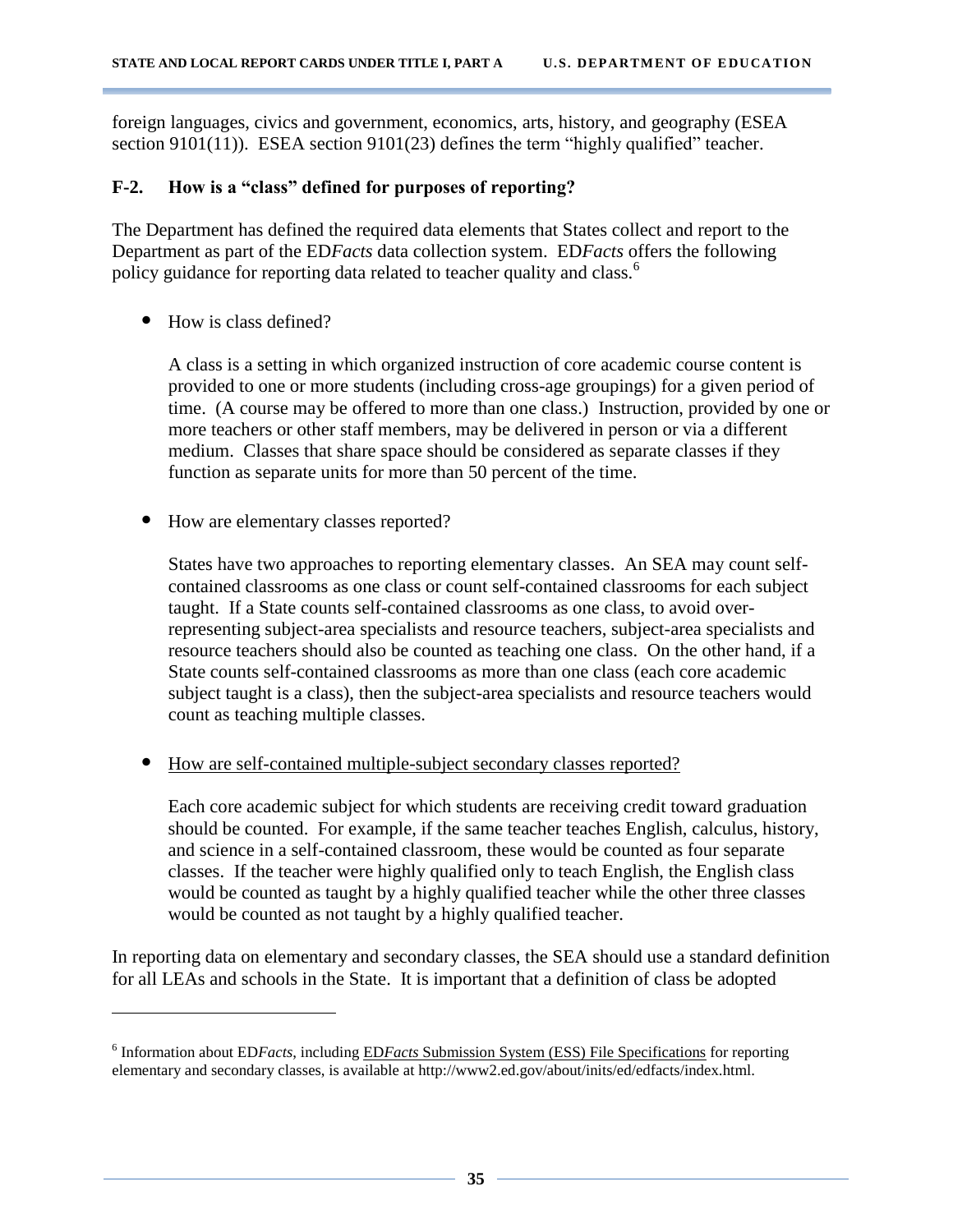uniformly across all data systems in all LEAs to ensure consistent collection and reporting. Additionally, an SEA or an LEA should describe on its report card the definition of class it has adopted for elementary and secondary classrooms.

#### <span id="page-35-0"></span>**F-3. How must highly qualified teacher data be disaggregated on a State report card?**

Data on highly qualified teachers must be disaggregated by school poverty level on the State report card. "High-poverty" schools are those in the top quartile of poverty in the State and "low-poverty" schools are those in the bottom quartile of poverty in the State (measured in terms of the percentage of students who are living in poverty) (ESEA section  $1111(h)(1)(C)(viii)$ ). In generating those quartiles, an SEA must rank schools from highest to lowest on the State's poverty measure. The list should be divided into four equal groups. Schools in the highest group are high-poverty schools; schools in the lowest group are low-poverty schools. Generally, an SEA uses the percentage of students who qualify for the free and reduced-price lunch (FRPL) program for this calculation.

Because most SEAs use FRPL data for this calculation, elementary schools, which generally have higher rates of FRPL participation than secondary schools, tend to be over-represented in the bottom quartile if the SEA uses a single list of all schools in the State to generate the quartiles. Consequently, low percentages of classes taught by highly qualified teachers in higher-poverty secondary schools can be masked in the reported data. To address this problem, in the Consolidated State Performance Report (CSPR), the Department requires SEAs to separate elementary from secondary schools and report highly qualified teacher data disaggregated by poverty quartiles for each of the two grade spans separately. If an SEA wishes to replicate this elementary/secondary school split when it disaggregates highly qualified teacher data by poverty quartiles on its State report card, such that the data reported in the report card match the data reported in the CSPR, it may do so. Conversely, the SEA may choose in its report card to report on quartiles using a single list that combines all schools together. Either method is acceptable.

#### <span id="page-35-1"></span>**F-4. How must highly qualified teacher data be disaggregated on a local report card?**

The ESEA requires that data on highly qualified teachers be disaggregated by school poverty level on local report cards, just as it does on the State report card. "High-poverty" schools are those in the top quartile of poverty in the LEA and "low-poverty" schools are those in the bottom quartile of poverty in the LEA. In generating those quartiles, an LEA must rank schools from highest to lowest on the LEA's poverty measure. The list should be divided into four equal groups. Schools in the highest group are high-poverty schools; schools in the lowest group are low-poverty schools. As with the State report card, the LEA report card may form quartiles using all schools in the LEA combined, or it may split elementary from secondary schools and report on poverty quartiles for the two grade bands separately.

In small LEAs, reporting highly qualified teacher data by quartiles is difficult, if not impossible. Dividing lists of schools into quartiles is not mathematically meaningful if the list contains fewer than eight schools. Therefore, the Department applies a rule of reason for which LEAs are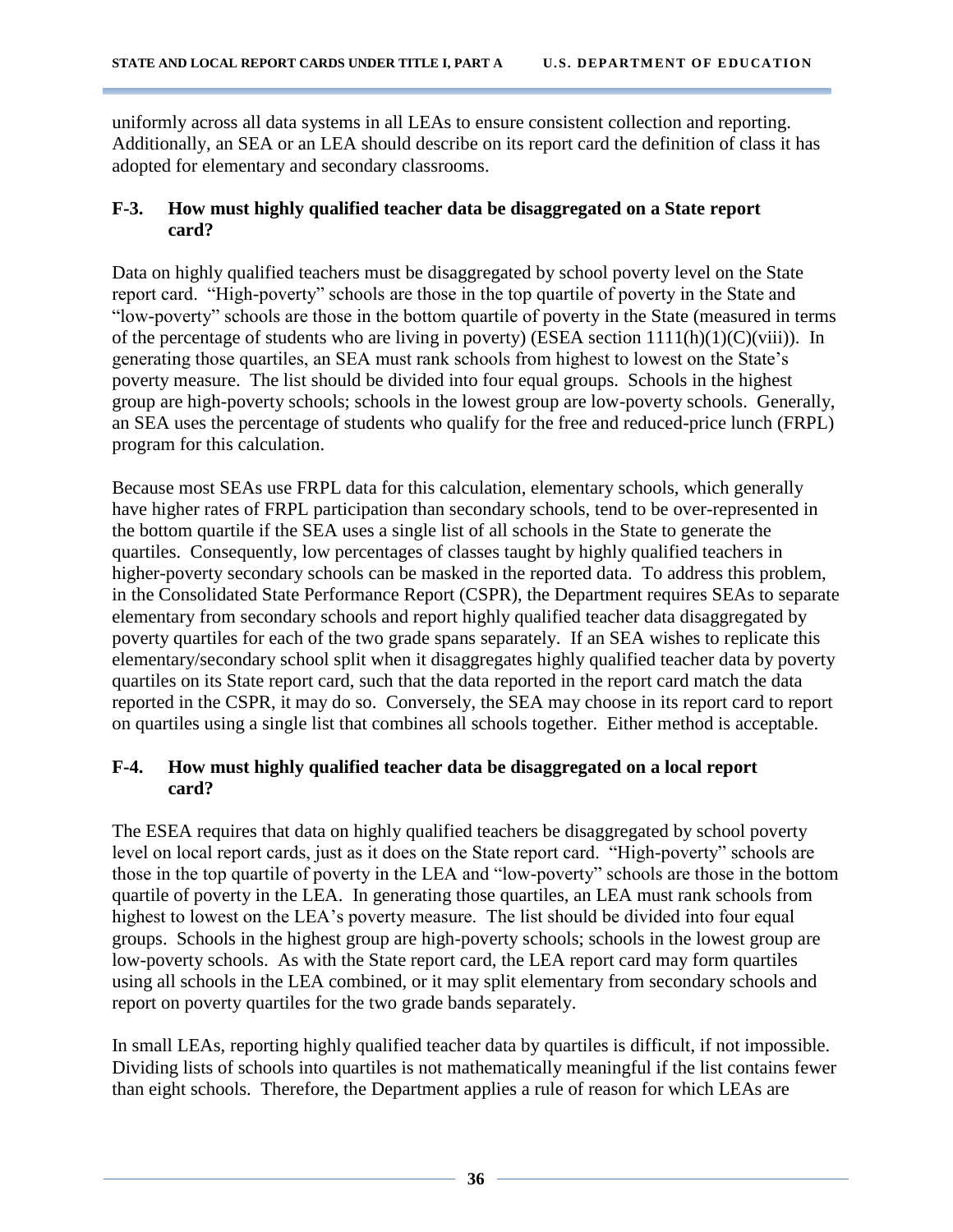expected to report highly qualified teacher data disaggregated by poverty quartiles. If an LEA chooses to calculate only one set of quartiles, using a combined list of both elementary and secondary schools, the LEA is not required to report highly qualified teacher data by poverty quartiles if the LEA has fewer than eight schools in total. If the LEA decides to report on elementary and secondary schools separately, it need only report on elementary schools disaggregated by poverty quartiles if the LEA has eight or more elementary schools. Similarly, that LEA need only report on secondary schools disaggregated by poverty quartiles if the LEA has eight or more secondary schools.

#### <span id="page-36-0"></span>**F-5. May an SEA or an LEA with systems in place to measure and report designations of teacher effectiveness report this information in lieu of teacher quality information?**

An SEA or an LEA that receives Title I, Part A funds must include on its report card the teacher qualification information specified in ESEA section  $1111(h)(1)(C)(viii)$ . The Department encourages an SEA or an LEA that has systems in place to measure and report teacher designations of effectiveness to report this information in addition to the required teacher qualification data. See B-2 and C-2.

# <span id="page-36-1"></span>**G. REPORTING NATIONAL ASSESSMENT OF EDUCATIONAL PROGRESS (NAEP) INFORMATION**

#### <span id="page-36-2"></span>**G-1. What is NAEP?**

NAEP is the largest nationally representative and continuing assessment of what America's students know and can do in various subject areas. Assessments are conducted periodically in mathematics, reading, science, writing, the arts, civics, economics, geography, and U.S. history. Often called the "Nation's Report Card," NAEP provides information about trends in State and national student achievement over time and allows educational achievement to be compared across States. Since 2002, the ESEA has required States, and LEAs if selected, to participate in the fourth and eighth grade NAEP assessments in reading and mathematics as a condition of receiving Title I, Part A funds (ESEA sections  $1111(c)(2)$  and  $1112(b)(1)(F)$ ; 34 C.F.R. §200.11(a) and (b)). General information about NAEP is available at [http://nces.ed.gov/nationsreportcard/.](http://nces.ed.gov/nationsreportcard/)

#### <span id="page-36-3"></span>**G-2. What information from NAEP must be included on a State or a local report card?**

Under 34 C.F.R. § 200.11(c), an SEA or an LEA must report the most recent available academic achievement results in grades four and eight on the State's NAEP reading and mathematics assessments. Additionally, an SEA or an LEA must report the NAEP participation rates for students with disabilities and English Learners. This participation rate data is instructive because, although NAEP encourages States to assess all students selected as a part of its sampling process, school personnel are permitted to make the decision to exclude certain students with disabilities or English Learners from the NAEP assessment. For example, if a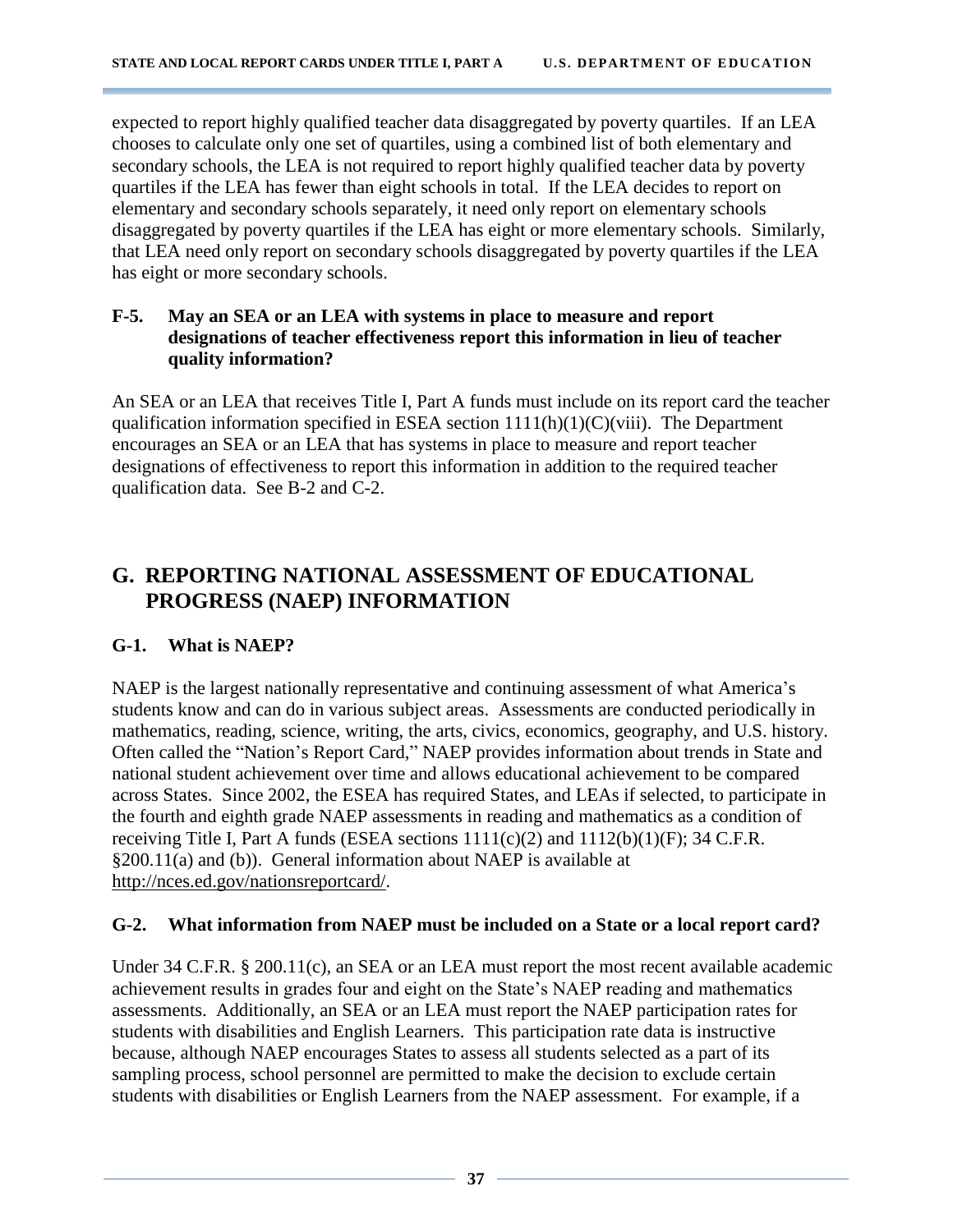student would require an accommodation to participate that is not allowable under the NAEP administration, such as giving the reading assessment in a language other than English, then school personnel may elect not to have that student participate.

The requirements for reporting State NAEP results differ slightly between State and local report cards. The illustration below specifies the NAEP data to be reported on each type of report card.

| <b>Illustration 9: Reporting State NAEP Data on State and Local Report Cards</b> |                              |                       |  |  |  |
|----------------------------------------------------------------------------------|------------------------------|-----------------------|--|--|--|
| <b>NAEP</b> data                                                                 | <b>State</b><br>report cards | Local<br>report cards |  |  |  |
| The percentage of students at each NAEP achievement level                        |                              |                       |  |  |  |
| (below basic, basic, proficient, and advanced) in the aggregate                  |                              |                       |  |  |  |
| The percentage of students at each NAEP achievement level                        |                              |                       |  |  |  |
| (below basic, basic, proficient, and advanced) disaggregated                     |                              |                       |  |  |  |
| by the following:                                                                |                              |                       |  |  |  |
| Major racial and ethnic groups                                                   | $\checkmark$                 | (Not required)        |  |  |  |
| Students with disabilities                                                       |                              |                       |  |  |  |
| <b>English Learners</b>                                                          |                              |                       |  |  |  |
| Economically disadvantaged students                                              |                              |                       |  |  |  |
| Participation rate for students with disabilities                                |                              |                       |  |  |  |
| Participation rate for English Learners                                          |                              |                       |  |  |  |

Although an SEA must report data on the above subgroups for NAEP, an SEA may also report other data it already collects through its statewide data system. For example, an SEA that collects data on the gender of students who participate in NAEP may include this information on its report card.

#### <span id="page-37-0"></span>**G-3. What are the key differences between State assessments and State NAEP?**

State assessments measure student performance against the State's own curriculum standards (the standards that specify what the State considers important for students to know and be able to do). State assessments allow comparisons of results over time within the State and produce individual student scores so that parents can know how their child is performing. State tests do not allow comparisons of results with other States or with the Nation as a whole. NAEP is the only assessment that allows the comparison of results from one State with another or with results for the entire Nation, but NAEP is administered to only a sample of students and does not produce individual scores. Together, the State assessments and NAEP help educators and policymakers develop a comprehensive picture of student performance in their State.

#### <span id="page-37-1"></span>**G-4. How can an SEA or an LEA clearly articulate the differences between NAEP and State assessments in a manner that is easily understandable to parents and the public?**

Providing parents and the public with information about the differences between NAEP and State assessments, in a manner that is easily accessible and understandable, is essential in helping them interpret the data reported on State and local report cards. Because simple comparisons of student performance on NAEP and State assessments cannot be made without some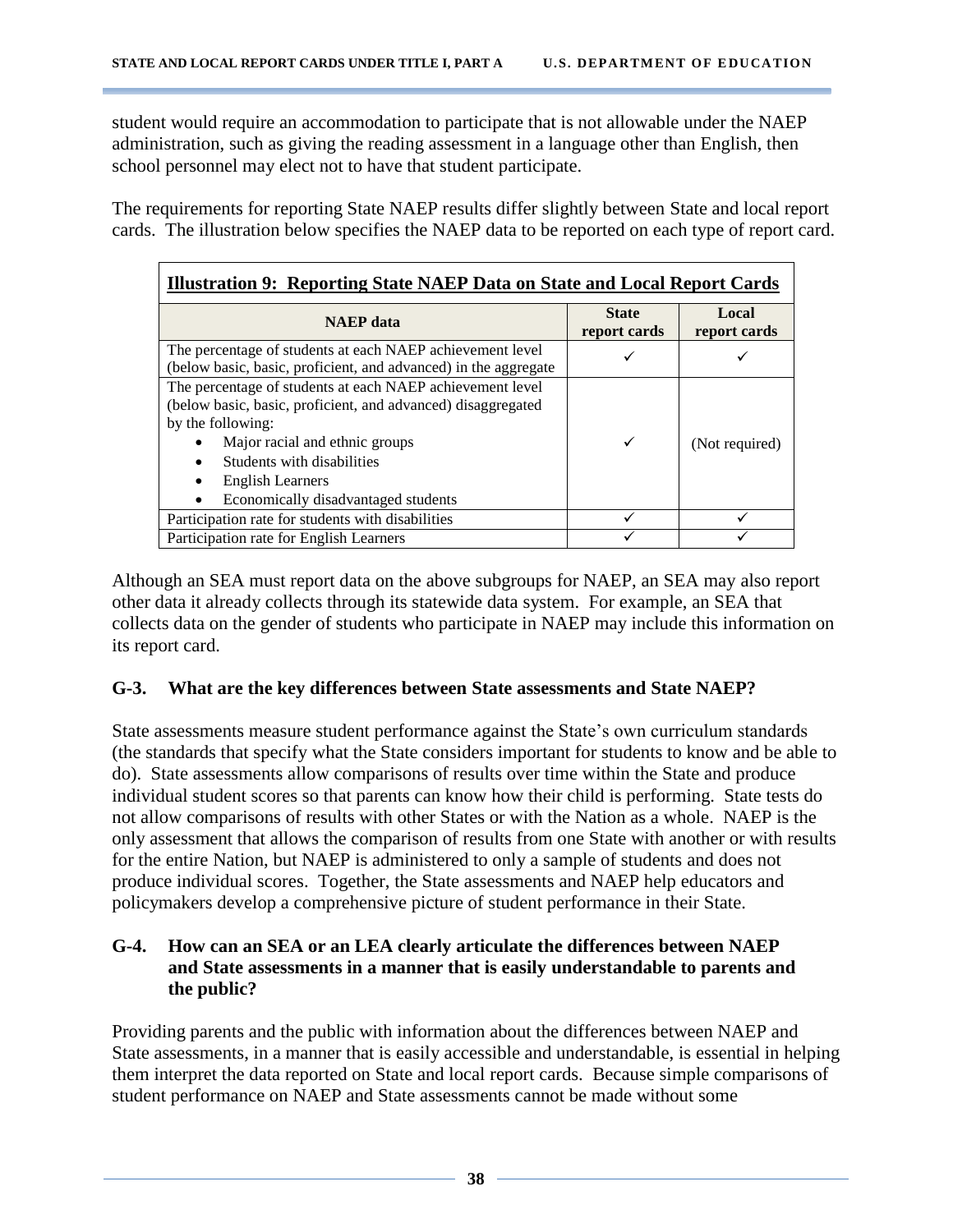understanding of the key differences between the two assessments, we encourage SEAs and LEAs to provide information on interpreting NAEP results.

NCES has put together web-based informational packets that SEAs and LEAs may use to inform parents, students, teachers, and the general public about NAEP. These informational packets also discuss the similarities and differences between State assessments and NAEP assessments. Additionally, they serve as an excellent resource to SEAs and LEAs in crafting language to discuss the relationship of State assessments with NAEP. These informational packets are available at [http://nces.ed.gov/nationsreportcard/infofor.asp.](http://nces.ed.gov/nationsreportcard/infofor.asp)

#### <span id="page-38-0"></span>**G-5. May an SEA or an LEA provide a web link to NAEP results on its report card in lieu of reproducing the actual NAEP results**?

No. It is not sufficient for an SEA or an LEA to provide a link to the State NAEP results posted on the NCES website. The SEA and its LEAs must include on their report cards the information required under 34 C.F.R. § 200.11(c). Including NAEP results on State and local report cards provides greater transparency and gives parents easy access to an important tool for assessing the educational performance of students in their State.

#### <span id="page-38-1"></span>**G-6. How can an SEA or an LEA ensure the timely release of its report card and still report the most current State NAEP results for reading and mathematics?**

Typically, State NAEP reading and mathematics results are released six months after the administration of the assessment, which is administered biennially. For example, for the spring 2013 State NAEP administration, the results will be released in September 2013. So, an SEA's 2013 and 2014 report cards would likely report the spring 2013 NAEP data. If an SEA or an LEA would normally release its report card before the State NAEP results are available, however, it should not delay that release to include the most recent NAEP results.

#### <span id="page-38-2"></span>**G-7. May an SEA or an LEA include other NAEP assessment results, such as writing and science, on its report card?**

Yes. Although not required, an SEA or an LEA may include the results of additional State NAEP subject assessments, such as writing and science, on its report card.

#### <span id="page-38-3"></span>**G-8. Should an SEA or an LEA include information describing the knowledge and skills associated with NAEP achievement levels?**

Based on recommendations from policymakers, educators, and members of the general public, the National Assessment Governing Board sets specific achievement levels for each subject and grade. To provide context for interpreting student performance, NAEP results are reported as percentages of students performing below the basic level, at or above the basic and proficient levels, and at the advanced level. Although not required, an SEA or an LEA may include either the specific achievement level descriptors by subject and grade available on NCES' website at <http://nces.ed.gov/nationsreportcard/reading/achieveall.asp> and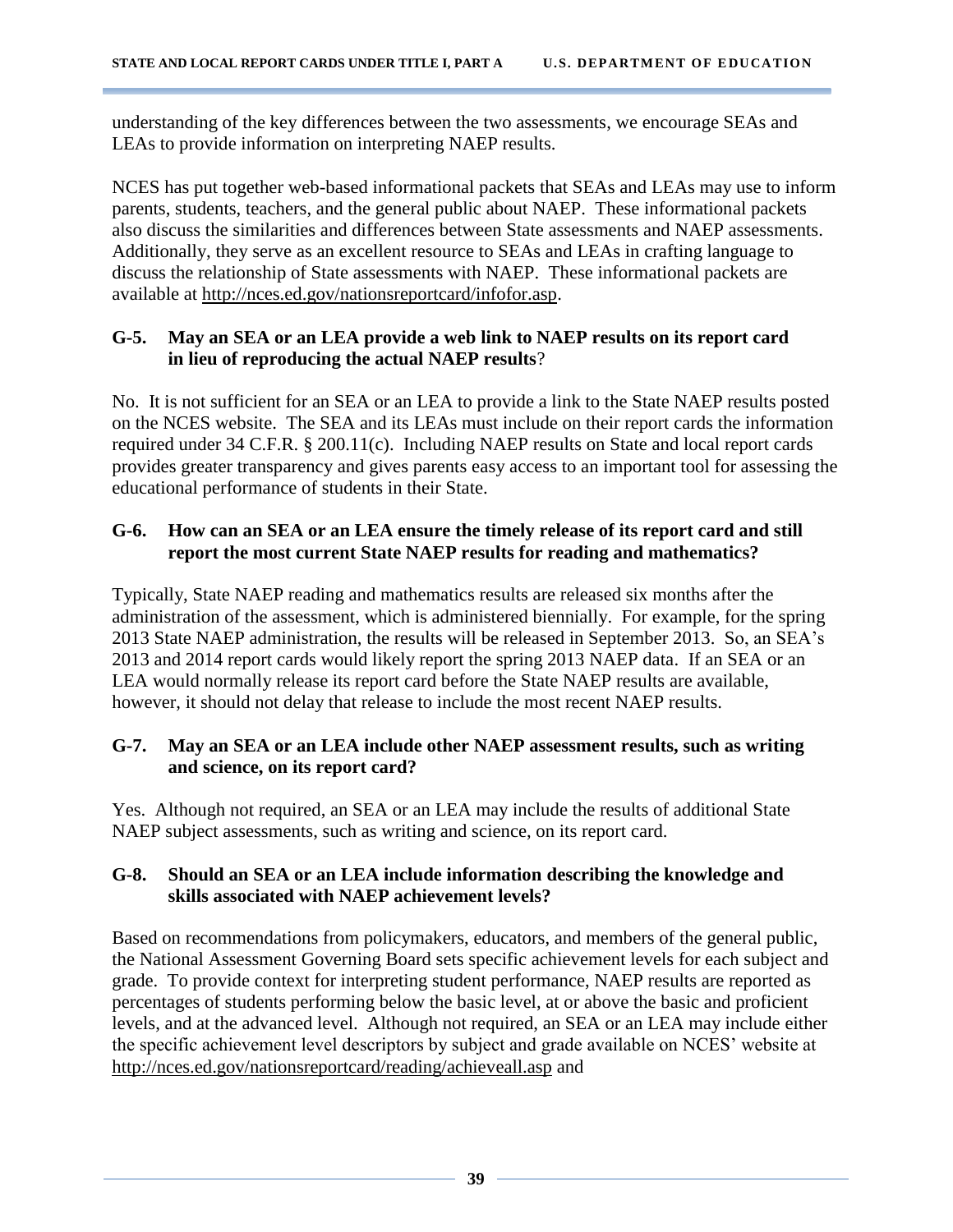<http://nces.ed.gov/nationsreportcard/mathematics/achieveall.asp> or the general performance level descriptors in Illustration 11 below.

| <b>Illustration 10: NAEP's Performance Level Descriptors</b> |                                                                                                                                                                                                                                                                                                                    |  |  |  |  |
|--------------------------------------------------------------|--------------------------------------------------------------------------------------------------------------------------------------------------------------------------------------------------------------------------------------------------------------------------------------------------------------------|--|--|--|--|
| <b>Advanced</b>                                              | Superior performance.                                                                                                                                                                                                                                                                                              |  |  |  |  |
| <b>Proficient</b>                                            | Solid academic performance for each grade assessed.<br>Students reaching this level have demonstrated competency<br>over challenging subject matter, including subject-matter<br>knowledge, application of such knowledge to real-world<br>situations, and analytical skills appropriate to the subject<br>matter. |  |  |  |  |
| <b>Basic</b>                                                 | Partial mastery of prerequisite knowledge and skills that is<br>fundamental for proficient work at each grade.                                                                                                                                                                                                     |  |  |  |  |

## <span id="page-39-1"></span><span id="page-39-0"></span>**H. REPORTING COLLEGE-GOING AND COLLEGE CREDIT- ACCUMULATION DATA (ESEA FLEXIBILITY STATES ONLY)**

#### <span id="page-39-2"></span>**H-1. How does SFSF define "college-going" and "college credit-accumulation" rates?**

College-going and college credit-accumulation data are defined in SFSF Indicator(c)(11) and  $(c)(12)$  as follows:

College-going: Of the students who graduate in four years with a regular high school diploma consistent with 34 C.F.R.  $\S$  200.19(b)(1)(i), the number and percentage who enroll in an institution of higher education (IHE) (as defined in section 101(a) of the Higher Education Act of 1965, as amended (HEA)) within 16 months of receiving a regular high school diploma.

College credit-accumulation: Of the students who graduate in four years with a regular high school diploma consistent with 34 C.F.R.  $\S$  200.19(b)(1)(i) who enroll in a public IHE (as defined in section 101(a) of the HEA) in the State within 16 months of receiving a regular high school diploma, the number and percentage who complete at least one year's worth of college credit (applicable to a degree) within two years of enrollment in the IHE.

#### <span id="page-39-3"></span>**H-2. For which subgroups must an SEA report disaggregated data at the SEA, LEA, and high school-levels when reporting on college enrollment and course completion?**

An SEA must report subgroup data on college enrollment and course completion in a manner consistent with ESEA section 1111(b)(2)(C)(v)(II). That section identifies the following subgroups:

- Economically disadvantaged students
- Students from major racial and ethnic groups
- Students with disabilities
- English Learners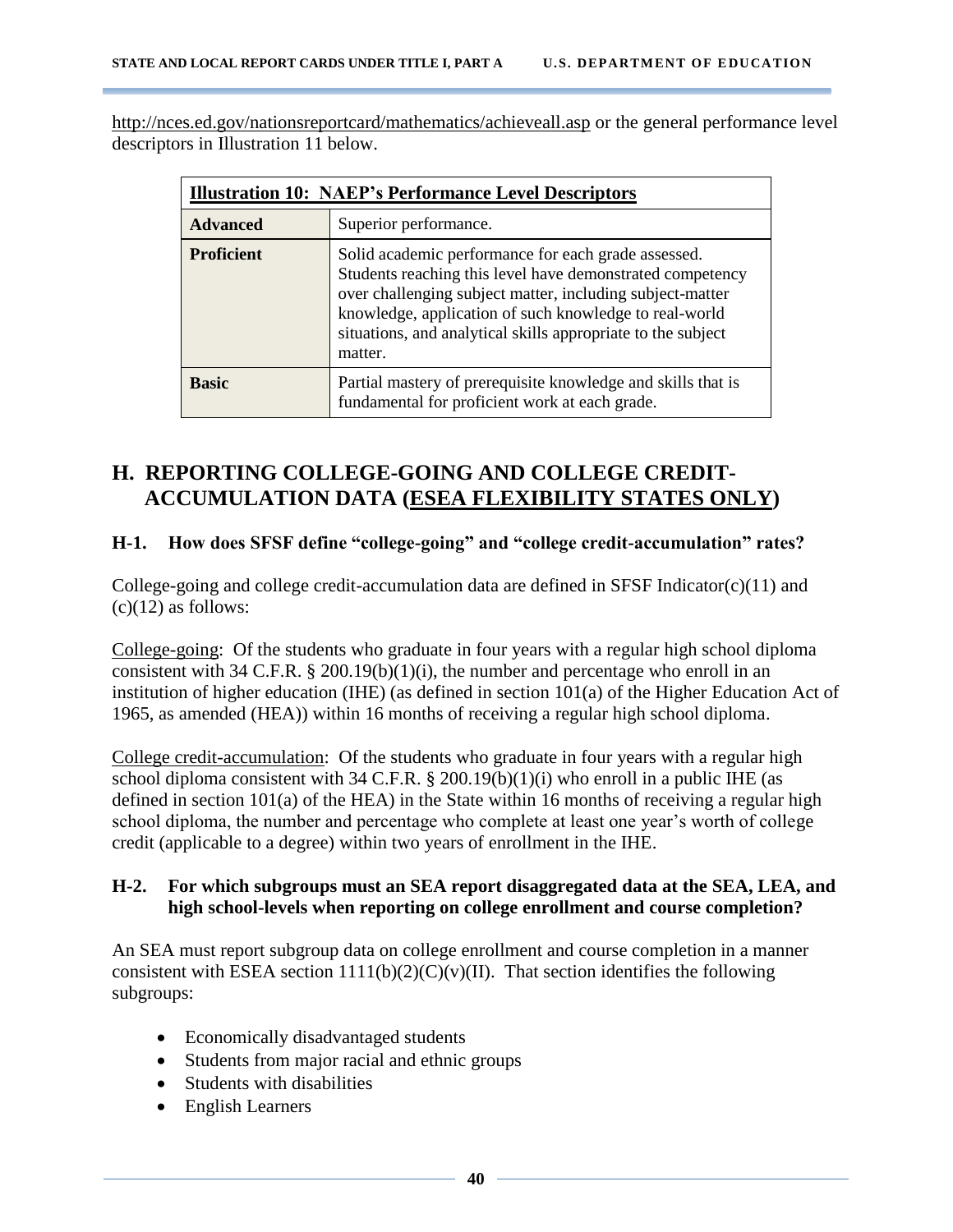In addition, an SEA may report other data it already collects through its statewide data system. For example, an SEA that collects data on the gender of college-going students and students who earn college credit may include this information on its report card.

#### <span id="page-40-0"></span>**H-3. What is an "institution of higher education" for the purposes of reporting college-going and college credit-accumulation data?**

The term "institution of higher education" is defined in section 101 of the Higher Education Act of 1965<sup>7</sup> as an educational institution that is legally authorized within the State to provide a program of education beyond secondary education and that admits as regular students only persons having a certificate of graduation from a school providing secondary education, or the recognized equivalent of such a certificate.

The IHE must provide an educational program for which it awards a bachelor's degree or provide not less than a two-year program that is acceptable for full credit toward such a degree. In addition, it must be accredited by a nationally recognized accrediting agency or association or, if not so accredited, be an institution that has been granted pre-accreditation status by an agency or association that has been recognized by the Secretary<sup>8</sup> for the granting of pre-accreditation status, and as to which the Secretary has determined that there is satisfactory assurance that it will meet the accreditation standards of such an agency or association within a reasonable time. (A list of the accrediting agencies or associations recognized by the Secretary is available at [www2.ed.gov/admins/finaid/accred/index.html.](http://www.ed.gov/admins/finaid/accred/index.html))

#### <span id="page-40-1"></span>**H-4. For college-going and college credit-accumulation data, must an SEA report on students who attend in-State or out-of-State public or private IHEs?**

An SEA must provide college-going enrollment data for students who enroll in any public or private IHE (in-State or out-of-State) within 16 months of receiving a regular high school diploma in the State. An SEA must provide college credit-accumulation data only for students enrolled in a public IHE in the same State in which they graduated from high school (referred to as an "in-State public IHE") within 16 months of receiving a regular high school diploma.

#### <span id="page-40-2"></span>**H-5. For purposes of college credit-accumulation data, what is meant by the term "college credit (applicable to a degree)"?**

The term "college credit (applicable to a degree)" is defined by the IHE granting such credit.

 $\overline{\phantom{a}}$ 7 See the Department's *State Fiscal Stabilization Fund Program Modified Guidance* (Apr. 7, 2009), available at [http://www2.ed.gov/programs/statestabilization/guidance-mod.pdf.](http://www2.ed.gov/programs/statestabilization/guidance-mod.pdf)

<sup>&</sup>lt;sup>8</sup> The Department does not accredit educational institutions and/or programs. However, the Secretary is required by law to publish a list of nationally recognized accrediting agencies that the Secretary determines to be reliable authorities as to the quality of education or training provided by the IHE and the higher education programs they accredit.